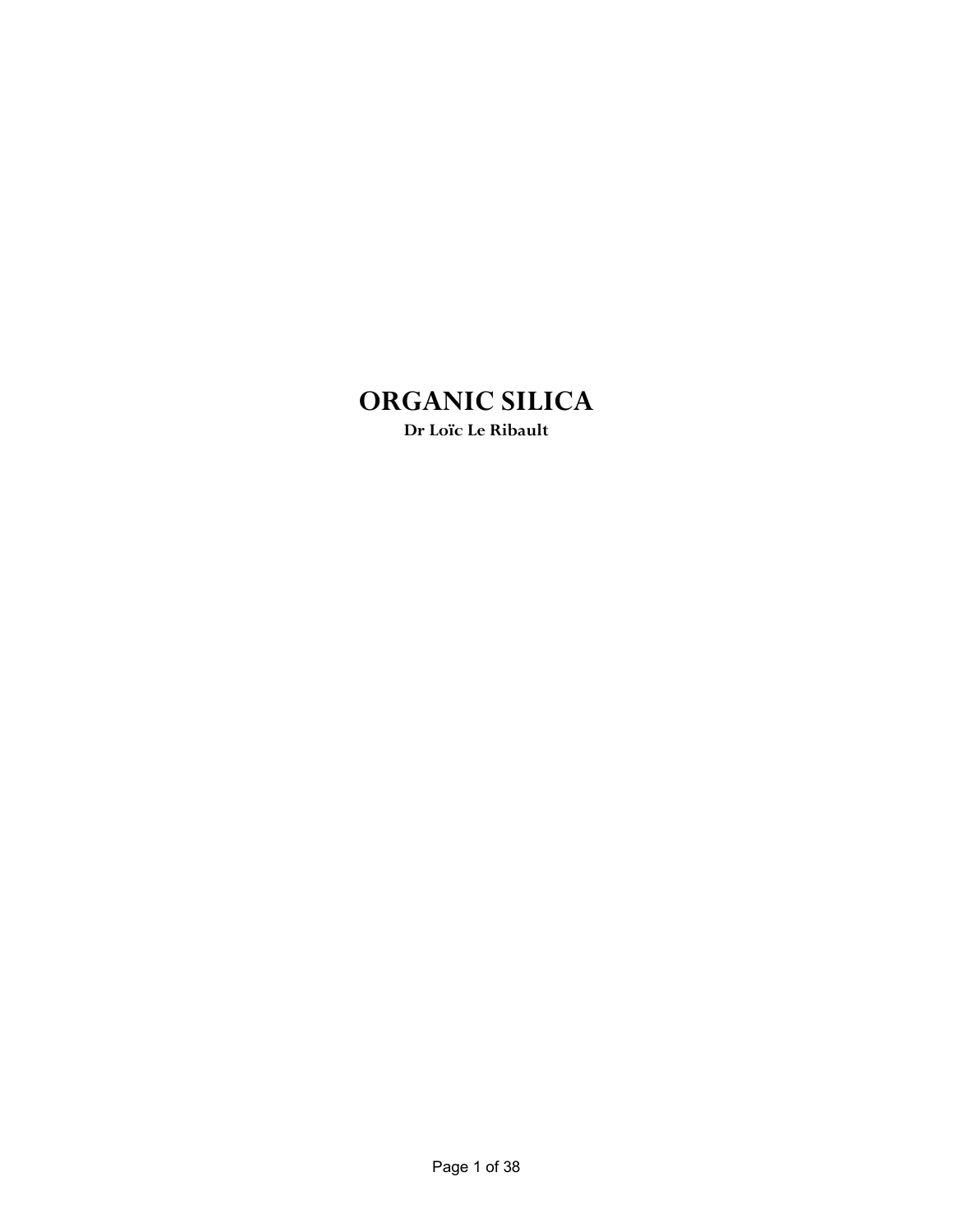### **Presentation and instructions**

The organic silica (now called OSLLR) developed by Loïc Le Ribault, supplies bioavailable organic silica to the body, and comes in either liquid or gel form.

The liquid form may be taken orally and the gel form was formulated for direct application onto the skin. Both forms are rapidly absorbed and distributed throughout the body for almost immediate results.

Silica is well documented to play a vital role in restructuring the fibers of elastin and collagen, and is critical for bone mineralization, and supports the metabolism in general. $1$ 

Extensive research and numerous testimonials from both patients and their doctors indicate that OSLLR:

- Supplies bioavailable organic silica to the organism.
- Is easily absorbable and preferentially distributed throughout the body.
- Plays a vital role: in restructuring the fibers of elastin and collagen, in the early stages of bone mineralization, and in maintaining a healthy metabolism in general. $2$
- Is compatible with any other medications or supplements that may be prescribed.
- Accelerates the processes of scar formation and tissue healing.
- Strengthens the immune defenses of the organism.
- Protects and enhances the integrity of the cellular makeup.
- Is effective as an analgesic.

### **FOR ORAL USE**

When 30 ml of OSLLR per day is taken for 1 to 3 months. there is usually a noticeable improvement in various indicators of health within 2 - 30 days. These include: sleep patterns, appetite, muscle tone and lessening of anxiety. We recommend discontinuing use after a month, but it can be started again if a need is indicated. However since OSLLR is adaptable, and has not shown any side-

<span id="page-1-0"></span><sup>1</sup>Nutrition Today,July/August, 1993 pages 13-18 by Dr.Carol D.Seaborn and Dr.Forrest H. Nielsen Becker C-H, Matthias D, Wossmann H, Schwartz A, Engler E. Investigations on a possible medical importance of silicon. In: Anke M, Baumann W, Briunlich H, Bruckner C, eds. 4. Spurenelement-Symposium. Jena: Friedrich-Schiller-Universitat, 1983;142-8.

<span id="page-1-1"></span><sup>2</sup>Carlisle, E. M. andW. F. Alpenfels (1978) A requirement for silicon for bone growth in culture. Federation Proceedings 37: 1123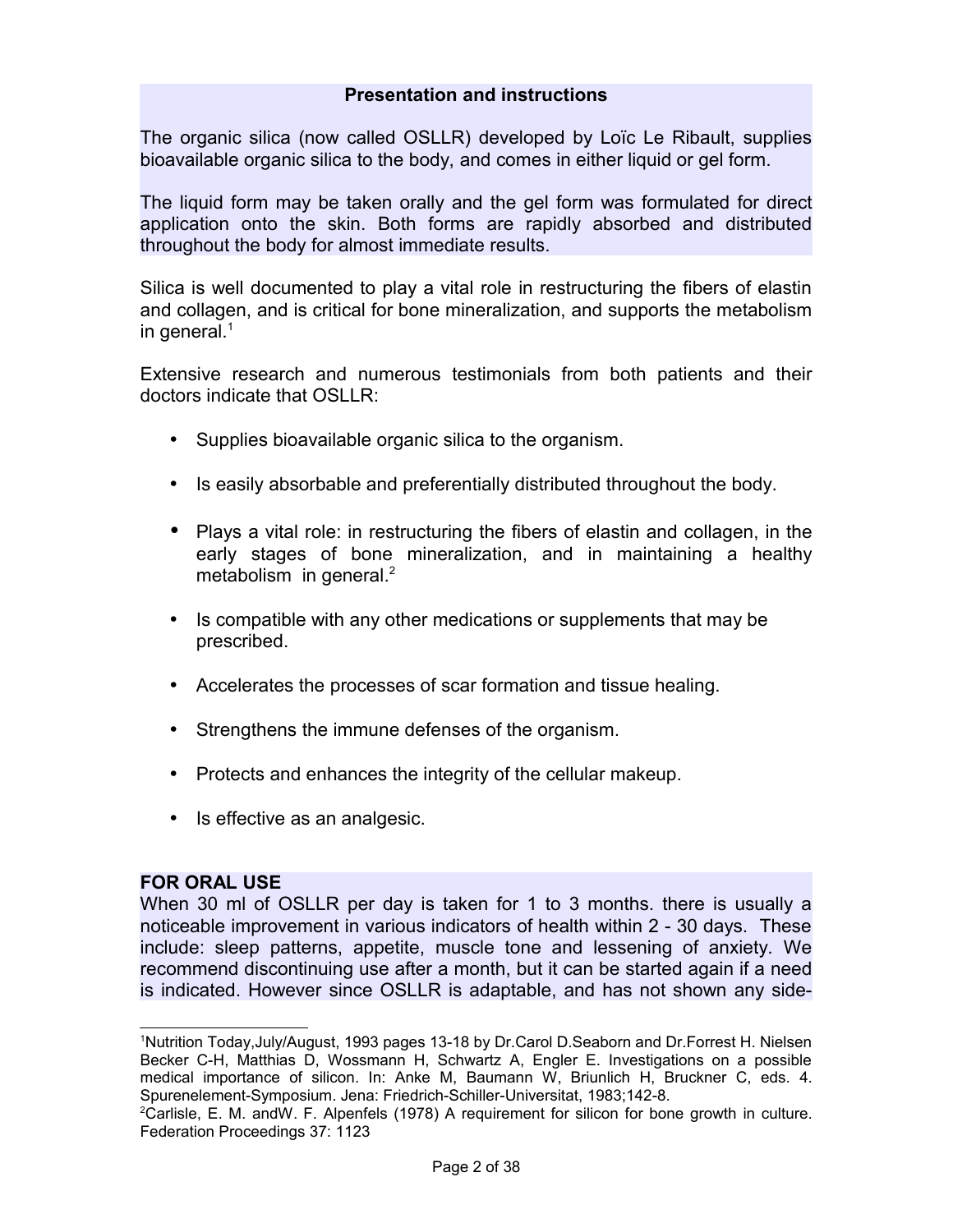effects, more can be taken if needed. We suggest seeking the assistance of a qualified health care professional if any side affects or health concerns continue.

It is recommended that OSLLR be taken the first thing in the morning. If allopathic or homoeopathic medications have been prescribed, OSLLR should be taken one hour before or after, for maximum effect.

A few seconds or minutes after taking OSLLR a slight prickly sensation or heat feeling may be felt. This is normal and such reactions usually disappear in a few minutes.

## **Uses For Liquid Organic Silica Liquid<sup>3</sup>**

## **Compresses**

Moisten a piece of cotton gauze the size of the painful area with OSLLR. Place the gauze over the area. If possible, cover with plastic wrap as it adheres to irregular surfaces such as small joints, without needing adhesive. This will hold it in place and make it waterproof. The pad should be left in place for 1-2 hours, or overnight. Sometimes, a prickly sensation may be felt (normally described as a feeling of electricity in the area), and/or a sensation of heat or cold spreading through the body. This is completely normal. If there is no particular sensation, it does not mean that the OSLLR is not working.

## **Poultices**

Moisten a piece of cotton gauze as above, and apply to the skin for about 20 minutes. A prickly sensation, described as 'pins and needles' often follows with heat or cold spreading through the treated area. If there is no particular sensation, however, this does not mean that the OSLLR is not working. Remove the poultice after about 20 minutes and let the skin dry in the open air. Repeat as necessary if the trouble or pain recurs. If inflammation or an itchy reaction occurs, temporarily discontinue use.

## **Unction - (Soothing agent)**

Moisten a piece of cotton gauze with OSLLR and apply by dabbing the affected area.

## **Spray**

Put some OSLLR into a clean spray bottle and spray over the painful or troubled area. Leave this untouched for about 10 minutes, dry the area with a tissue or sterilized gauze, or allow the skin to dry naturally. Repeat as necessary if the pain or trouble recurs. Use a new spray bottle kept exclusively for the use of OSLLR.

# **Uses For Organic Silica Gel**

## **Sore Muscles or Sprains**

Spread a thin layer of gel and leave untouched for five minutes, then massage until completely absorbed. Repeat as necessary. If redness occurs, stop

<span id="page-2-0"></span>3 "Le G5 Silicium Organique à usages interne et externe" ©2006 Loïc Le Ribault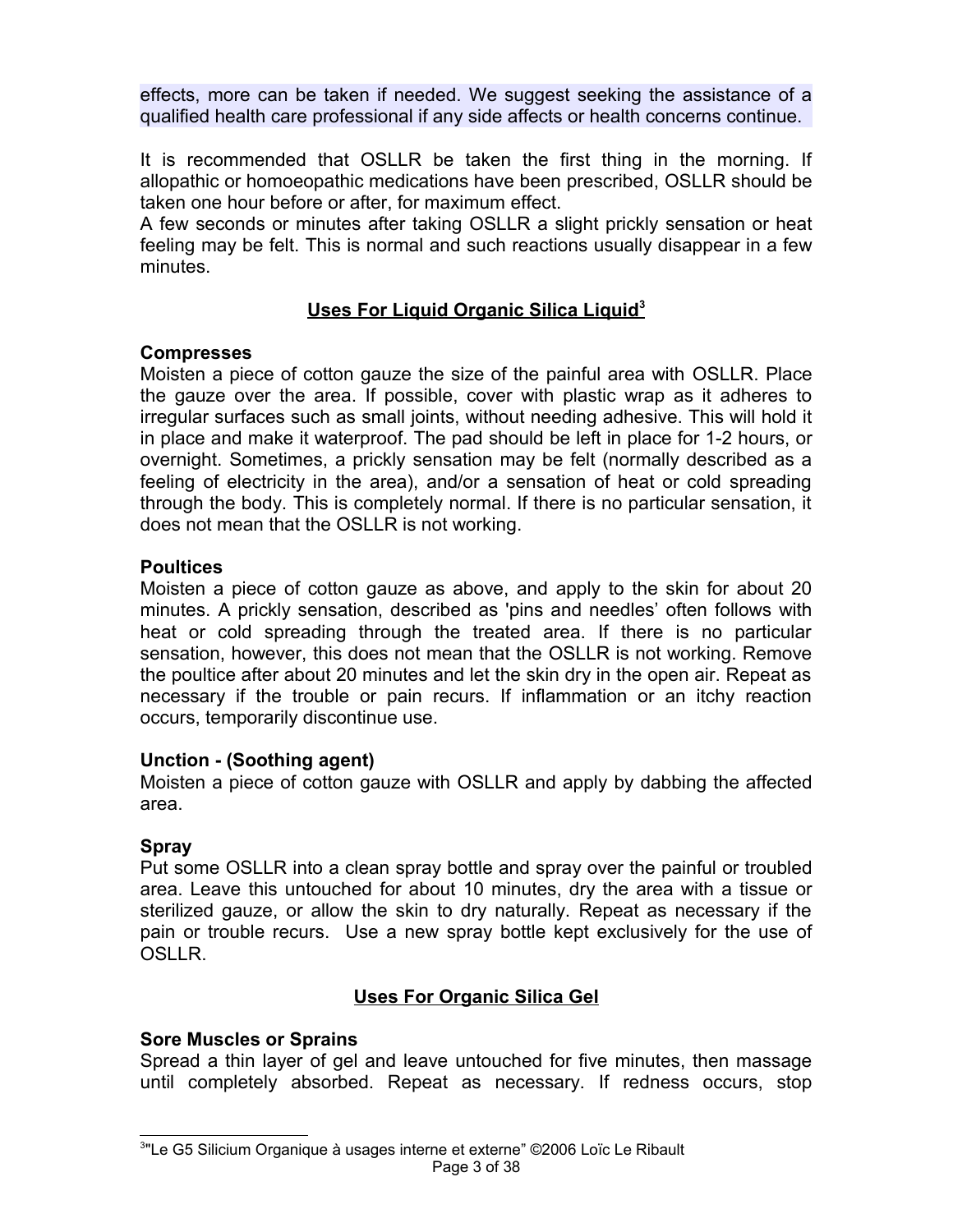application for several days. Avoid applying other products for 30 minutes after application of gel.

### **Skin Care Anti-aging**

OSLLR gel can be massaged onto the face once a day to support the growth of collagen and to assist in preventing or diminishing wrinkles. Avoid the eye area. Makeup can be applied after 20 minutes, after rinsing one's face to remove residue.

### **For use on babies and children**

Follow the same procedure as for adults, but with a proportional dosage to weight. The following table gives an estimated dosage based on weight.

| <b>Weight (Kg)</b> | Dosage (ml) |  |
|--------------------|-------------|--|
| $10 - 20$          | 2           |  |
| 20-30              | 4           |  |
| $30 - 40$          | 5           |  |
| 40-50              | 7           |  |
| 50-60              | 8           |  |
| 60-70              | 10          |  |
| 70-80              | 12          |  |
| 80-90              | 14          |  |
| 90-100             | 16          |  |

## **Pregnancy and Breastfeeding:**

Using OSLLR is safe during these stages

### **Side effects and adverse reactions: Secondary effects**

OSLLR has been shown to be well tolerated by most people, as it is a nutritional supplement supplying bioavailable silica to the body.

No side effects are evident even after several years of use. It does not affect prosthetics or metallic dental appliances. In the acute oral toxicity, tests carried out with a dosage of 5000 mg/kg, confirm the absence of any toxic reaction which provides a high level of security that this product can be safely, used by humans. Studies demostrate this product falls within category 5, which is a DL 50 > 5000 mg/Kg (which indicates non toxic reaction).

### **Interaction with medications**

As stated previously, OSLLR provides silica as a trace element in an organic form. No promoting or inhibiting effects on medicines have been found when taken simultaneously. OSLLR is compatible with any medicine or dietary supplement, although for best results it is recommended that OSLLR be taken one hour before or after taking other medicines or supplements.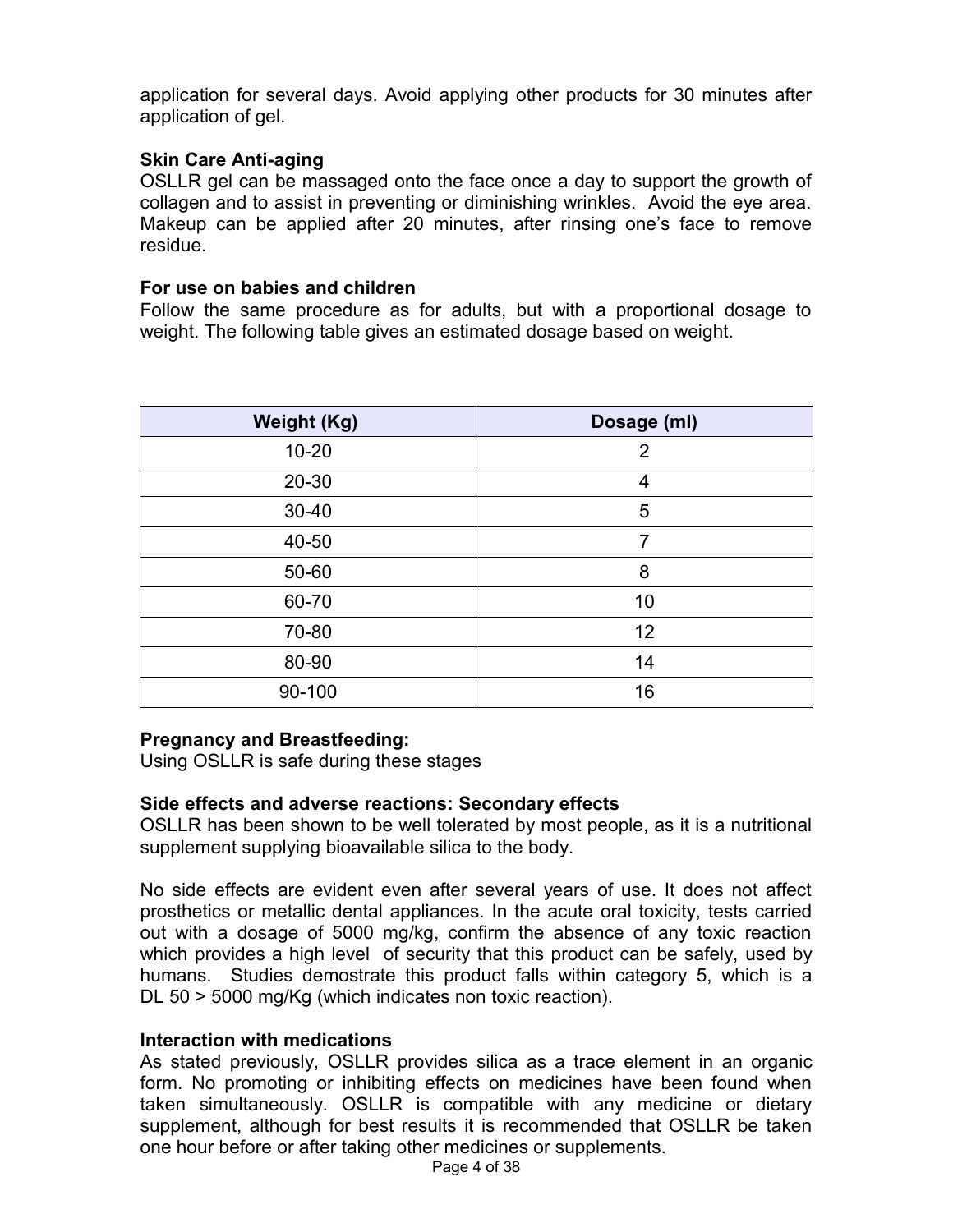## **Storage**

Once opened, use the bottle within 6 months. Unopened bottles can be kept for 3 years. OSLLR does not need to be kept in the fridge but should be stored in a cool dry place. However, refrigeration will not harm the product. No special precautions should be taken as far as contact with metals is concerned. Therefore, it may be taken with a metallic spoon.

### **TECHNICAL DATA ABOUT THE ORGANIC SILICA**

Family: Organic silicon Scientific name: monomethylsilanetriol pH: Around 6.6 Appearance: Clean and colorless, no particles Taste: Slightly bitter Composition: Liquid Organic silica: 0,2 % monomethyl silanetriol, distilled water. Gel: Organic silica: 0,4 % monomethylsilanetriol, vegetable cellulose, grapefruit seed extract as a preservative

### **HOW IT WORKS**

The beneficial effect of OSLLR on the body is explained by several factors:

1) its bioavailability and its effect on collagen and elastin synthesis

2) its structural role on the glycosaminoglycans;

3) its power in interacting positively with other elements.

4) its electrochemical role in regulating the electric potential of the cell membrane and the ability to contribute to intercellular communication.

OSLLR is not a medicine, but a dietary supplement that supports the natural defenses of the body. This explains the positive results obtained when treating diverse complaints.

OSLLR may re-establish the polarity of deficient cells in the body by releasing or exchanging positive or negative ions. Therefore it would seem to act as an ionic balancer of the whole body, giving a cell the necessary energy to cope with any form of stress it may suffer. This may explain the prickly, warm, or cold sensations that patients report after taking or applying OSLLR to the body.

## **RESULTS SHOWN WITH OSLLR**

## **GENERAL HEALTH CONCERNS**

# **TIREDNESS, ANXIETY, LOSS OF APPETITE, INSOMIA, HORMONAL DISORDERS**

### INTENSIVE USE

This includes compresses, topical application, spray, and massage of affected areas whenever necessary.

After a few days or several weeks of use an improvement in sleep patterns, more energy, lessening of anxiety and lessening of pre-menstrual and menopausal symptoms are observed.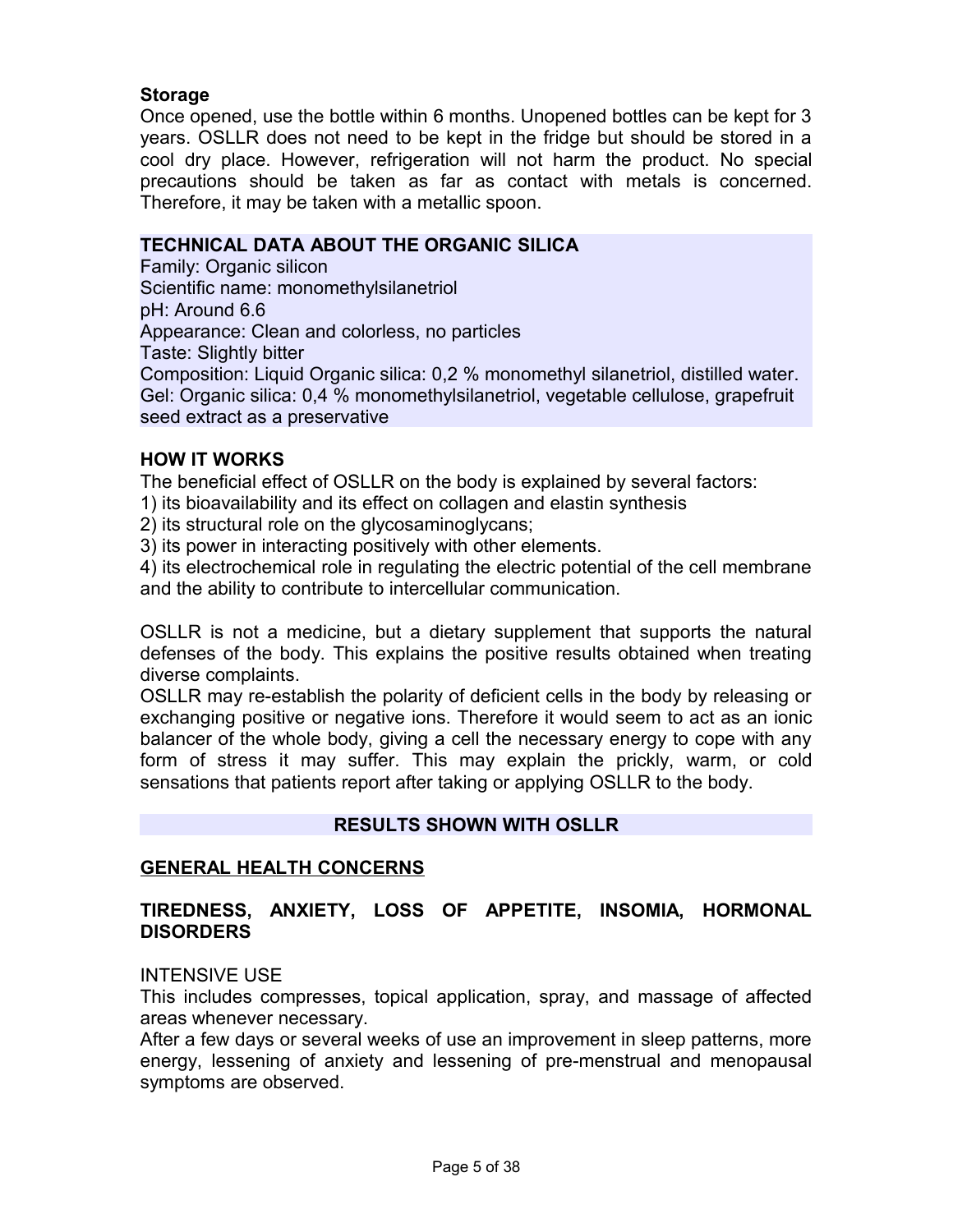## **JOINTS BONES AND CARTILAGES<sup>4</sup>**

## **PAINFUL JOINTS, ARTHRITIS, POLYARTHRITIS, ARTHROSIS, REUMATISM, OSTEOPOROSIS, DESCALCIFICATION, DUPUYTREN´S CONTRACTURE, ALGODISTROPHIA, ANKYLOSING SPONDYLITIS.**

## INTENSIVE USE

This includes compresses, topical application, spray, and massage of affected areas whenever necessary. Excellent results were obtained after combining gel applications and oral intake. Benefits to painful joints, bones and cartilage are among the most well documented areas of use for OSLLR. Immediate positive results have included: the decrease of pain intensity (neck, joint, bone), in a few weeks. For continued improvement regular use over a period of several months is encouraged. OSLLR gel should also be applied on major and minor joints; knees, hips, shoulders, hands, feet, ankles and elbows in addition to daily oral intake of OSLLR liquid. 3-4 applications per day are usually sufficient for pain relief. Duration of use may vary depending on the level of pain and location of the affected areas. After taking OSLLR for a period of time, an increase of the bone and cartilaginous capital, and/or the bone density may be observed. In autoimmune diseases like arthritis, or spondylitis, symptomatic relief may vary from several days to a couple of months. It is recommended to continue to use OSLLR liquid orally and in the gel form as a topical application to help achieve stability and to allow patients to sleep better, recover mobility, and relieve painful joints.

## **OTORHINOLARYNGOLOGY (Ear, Nose & Throat)**

## **SINUSISTIS**

Poultices, spray or gel applications 3 or 4 times per day, together with instillations (installation means to put a few drops of organic silica on the hand and breathe in, while tilting the head back for several minutes.)

# **SKIN PROBLEMS<sup>5</sup>**

## **ACNE**

INTENSIVE USE

This includes compresses, topical application, spray, and massage of affected areas whenever necessary. In addition, wash the face with liquid organic silica + apply gel 3 times per day.

## **ECZEMA AND DERMATITIS**

### INTENSIVE USE

This includes compresses, topical application, spray, and massage of affected areas whenever necessary. In addition, moisturizing gauze, or poultices, using a gel application 2 to 4 times per day on the affected area.

<span id="page-5-0"></span><sup>4</sup>Carlisle, E. M. andW. F. Alpenfels (1980) A silicon requirement for normal growth of cartilage in culture. Federation Proceedings 39: 787

<span id="page-5-1"></span><sup>&</sup>lt;sup>5</sup>Schwartz, K. and S. C. Chen (1974) A bound form of silicon as a constituent of collagen. Federation Proceedings 33: 704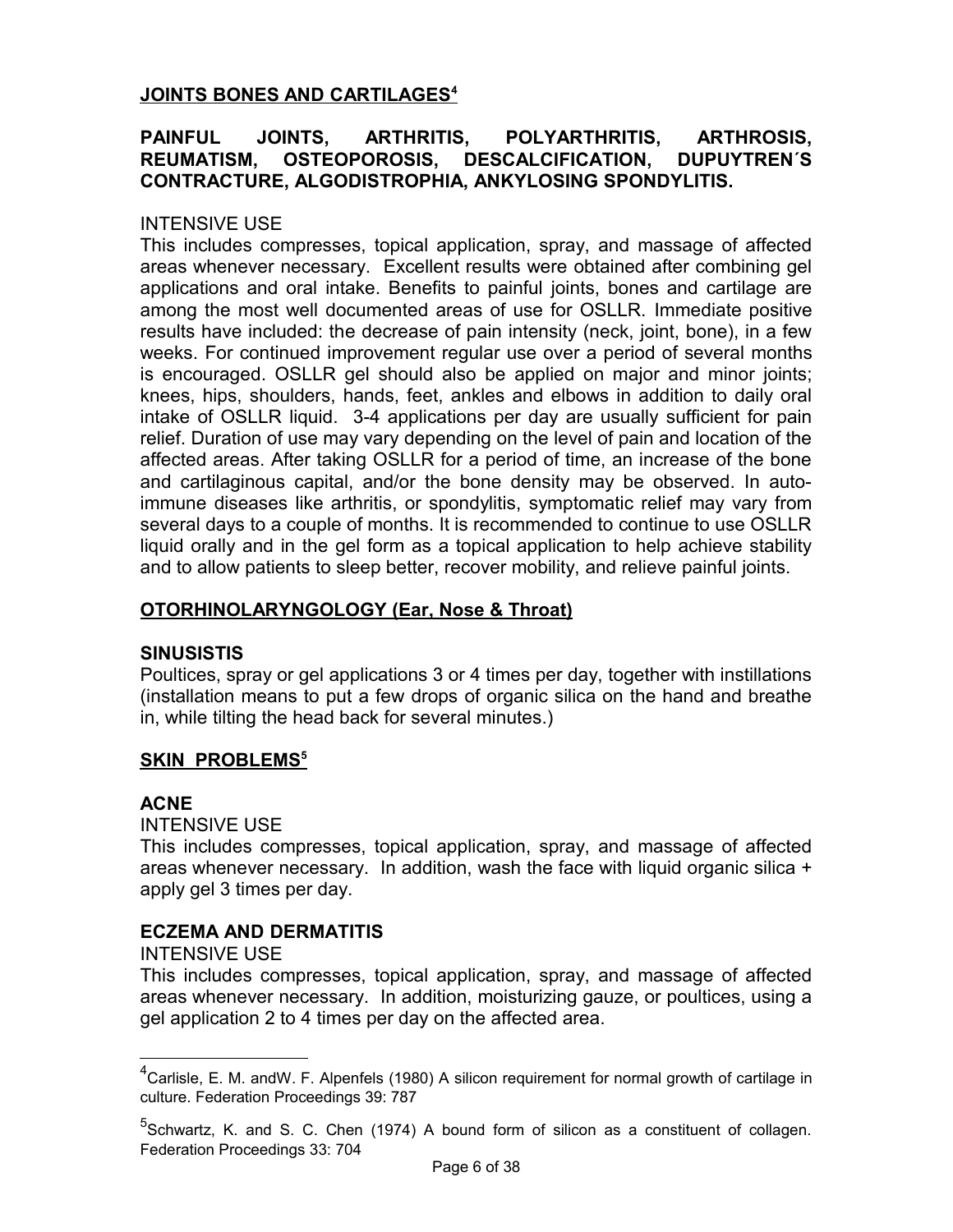There may be a temporary worsening of the condition. This is usually followed quickly by an improvement. Effectiveness may vary, depending on the method of application. For some people, the application of a poultice gives better results than the application of gel or when lightly sprayed on the area.

## **HERPES**

### INTENSIVE USE

This includes compresses, topical application, and massage of affected areas whenever necessary. Use moistened gauze, poultices, spraying or gel application 2 to 4 times per day on the affected areas.

Very good results obtained in labial herpes. Other types of herpes require oral intake together with direct application to the area. Application can be continued until desired results are obtained. Duration of use depends on severity of problem.

## **PSORIASIS**

### INTENSIVE USE

This includes compresses, topical application, spraying and massage of affected areas whenever necessary. Moistening the affected areas with gauze, using poultices, or applying gel to the affected areas 2 times per day.

The results obtained are usually very good, and include: lessening of the areas of inflammation, increasing the time between its reappearance, to the complete disappearance of the condition. During the first days of oral intake or direct application, an apparent aggravation of the skin may appear. This is normal and disappears quickly, followed by an improvement in the condition.

## **CARDIOVASCULAR PROBLEMS**

## **HEMORRHOIDS, SWOLLEN LEGS OR ANKLES, VARICOSE VEINS, COUPEROSIS, SPIDER VEINS**

## INTENSIVE USE

This includes compresses, topical application, spray and massage of affected areas whenever necessary. This should include gel application, followed by medical examination to monitor and adjust usage as required.

If the results obtained from using OSLLR are not sufficient, after a medical examination the dosage may be increased. OSLLR also works on blood circulation problems as well as venous problems such as hemorrhoids and varicose veins, reducing edema and inflammation. Once the vascular walls improve, the circulation also improves. It has shown definite improvement in the effects caused by varicose veins such as sore legs, itching, heat and pain and helps to prevent hemorrhoids.

## **VASCULAR HEADACHE (MIGRAINES, AND HEADACHE)**

## INTENSIVE USE

This includes compresses, topical application, and massage of affected areas whenever necessary. Poultices and/or gel applications on the affected areas are very effective on migraines and chronic headaches.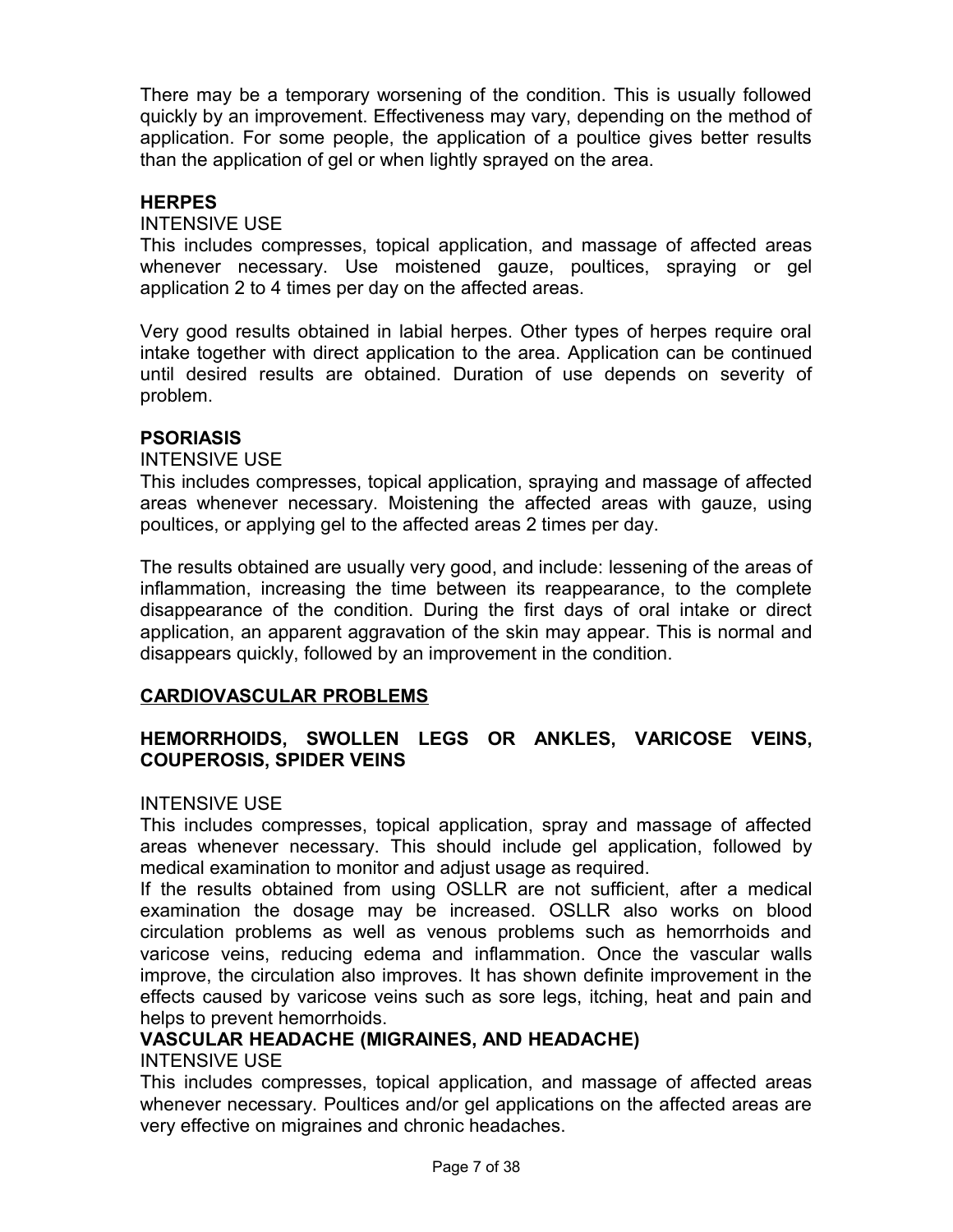# **CHOLESTEROL**

INTENSIVE USE

This includes daily intake of OSLLR liquid and may include compresses, topical application, spray and massage of any areas of discomfort. A period of use should be followed by blood tests to monitor the results and adjust usage regimen. During the first month, an increase in cholesterol level is normal. This could last for several weeks or even months. The temporary increase of cholesterol level in blood is believed to mean that the recovery process of the arterial walls has started and the fat deposits are being reduced. This does not only apply to cholesterol but also to triglycerides, LDL, lipoproteins and other risk factors that have been accumulating in the arterial walls for years and are being dissolved and carried away in the bloodstream.

Wait for a second test. Obviously, an increase of cholesterol lowering drugs might be unwise in this case. When in doubt, check with a trained medical professional familiar with OSLLR use.

### **HYPERTENSION, HYPOTENSION**

INTENSIVE USE

This includes daily intake of OSLLR liquid and may include compresses, topical application, spray and massage of any areas of discomfort.

Take regular blood pressure readings during use. After the release of lipid deposits in the arterial walls, the arterial tension tends to normalize quickly. This is because the arteries start recovering their flexibility.

## **INTESTINAL AND DIGESTIVE PROBLEMS**

## **POOR DIGESTION, HERNIA, BLOATING, CONSTIPATION**

INTENSIVE USE

This includes daily intake of OSLLR liquid and may include compresses, topical application, spray and massage of any areas of concern.

Good results have been achieved in dealing with all kind of gastrointestinal problems, colic, hiatal hernia, ulcer, poor digestion. Initially there may be some gastrointestinal disturbance such as gas, or bloating, or diarrhea, but this usually disappears within a few days.

### **HEPATITIS**

INTENSIVE USE

First perform blood tests to document the baseline condition and any change during and after use. If improvements are not observed during the first tests, the dosage should be increased until an improvement is shown and then maintained.

Symptoms improve or disappear very fast in some patients, even at the biochemical level. In other patients, it can take several months for improvements to show. OSLLR absorption can be enhanced when accompanied by poultices or by gel application over the liver area. Occasionally, after the first few applications, patients can feel varying amounts of pain over the liver area, which usually disappears within minutes. This is a normal reaction which indicates that OSLLR is helping the liver, but to make sure, it is always wise to have a blood test.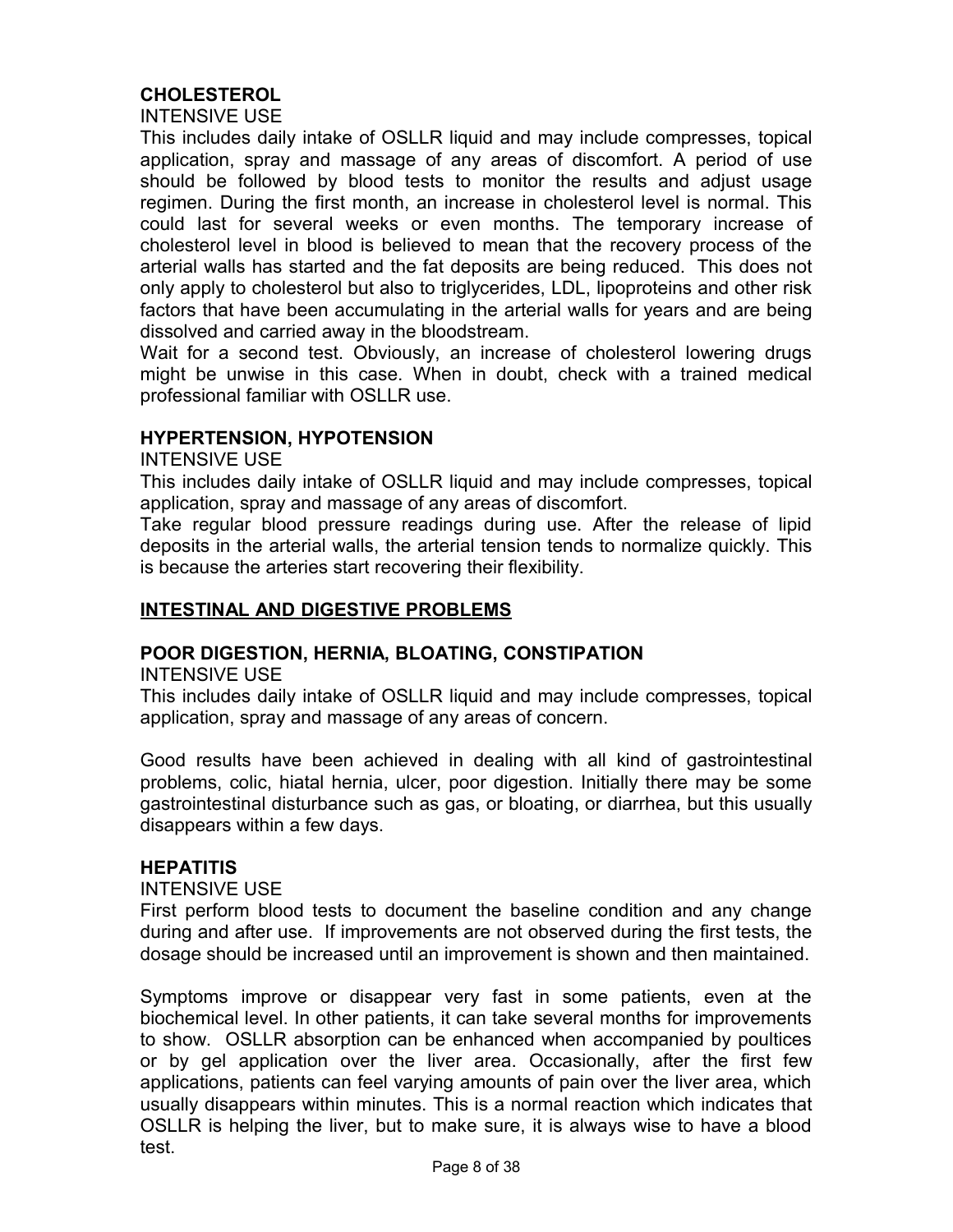- If the same pain continues to appear, stop use for several days.
- If the pain reappears but is less intense, reduce the dosage of OSLLR
- If the pain does not reappear, continue use, and maintain the initial dosage.

In case of poultices or gel application, an occasional temperature increase may occur. If this happens, stop applying for several days. When treating hepatitis or hepatic problems, the patient may feel tired, accompanied by other symptoms such as changes in the color of feces, or lighter or darker urine can also be observed. These symptoms will disappear after a few days.

If a test is carried out immediately after the first OSLLR use, aminotrasferases level may rise. This is a temporary and normal reaction that lasts for a nondefined period. Organic silica improves hepatic activity and helps the liver to eliminate toxins. For instance a high alcohol level in blood is eliminated quickly by the liver.

## **CIRROSIS**

Follow the same use as for hepatitis. Intensive use should have a positive action on liver fibrosis.

## **CHRON'S DISEASE**

INTENSIVE USE should be followed by a blood test to monitor the results and adjust dosage as needed. Oral intake may also be accompanied by gel application.

**1. - Certified by Doctor Denis G., Bordeaux:** I Doctor Denis G. certify that on 14<sup>th</sup> November I examined 80 year old Mr. Rene Arnaez, diagnosing a third degree burn on his upper left limb. He stated that one minute after applying organic silica, the pain disappeared. The healing was satisfactory after applying poultices. A next visit on 17th November: no problems. Another on 21st November: we decided to leave the burn uncovered. On 27th November: Complete healing with scab, but no pain.

N.B, Photographs have been taken at regular intervals to show the evolution.

## **2. - Ms. Valérie Z., 30 years, Roche-sur-Yon**

Patient affected by the CROHN DISEASE. On 8th November, blood tests show the following results:

-Fibrin: 4,87 g/l (normal=2-4);

-Haptoglobin level: 1,55 g/l (normal=0,7-3,8);

-Reactive Protein C: 11,9 mg/l (normal=0-6).

Use starts mid November; consisting of one spoonful of organic silica per day. On 6th January, the results are not very satisfactory and the problem gets worse. -Fibrin: 5,12 g/l;

-Haptoglobin level: 2,11 g/l;

-Reactive Protein C: 12,7 mg/l.

On 5th January, she shows a slight improvement

```
- Fibrin: 3,81 g/l;
```
- Haptoglobin level: 1,91 g/l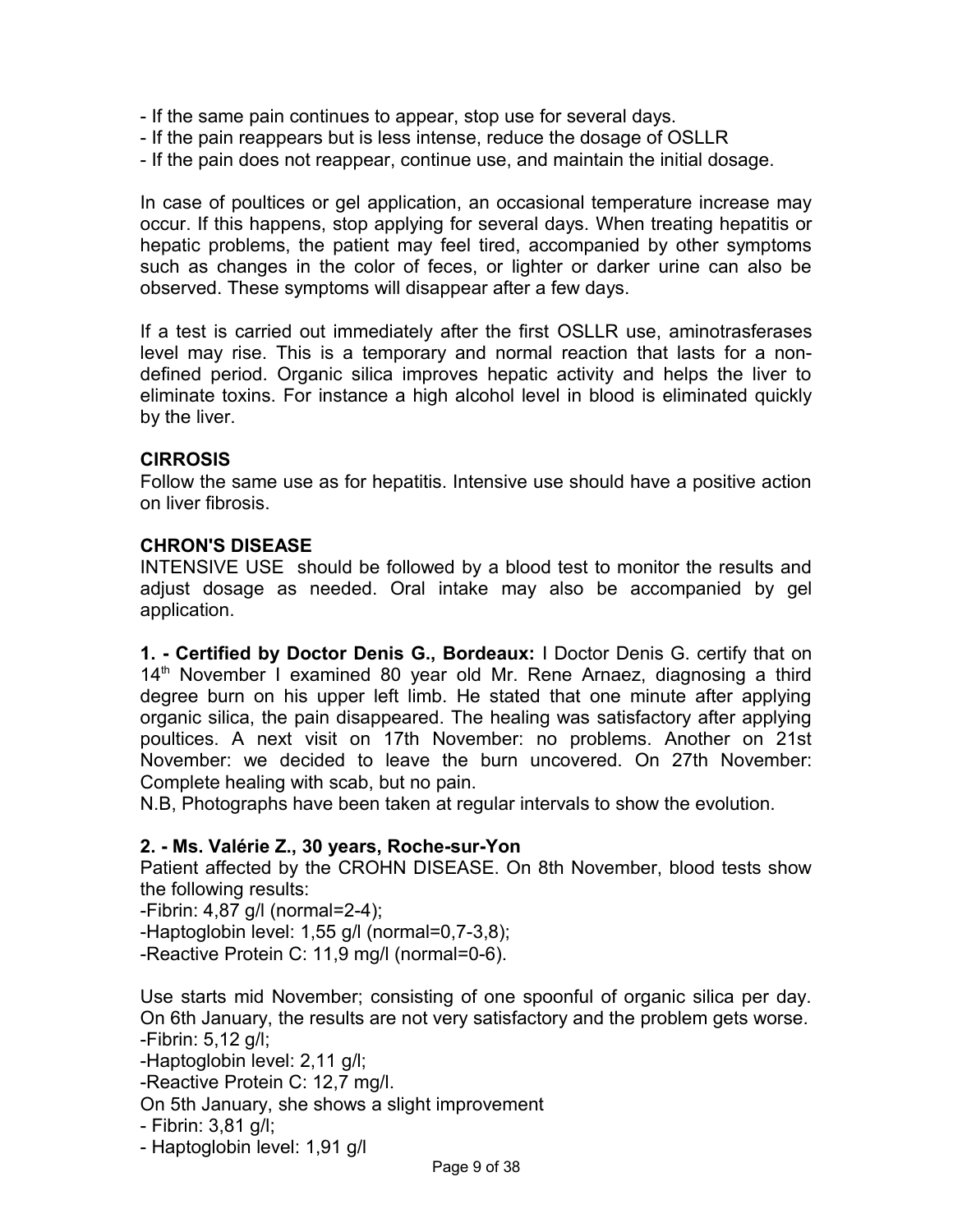- Reactive Protein C: 8,92 mg/l. On 7th March, all results are normal -Fibrin: 2,88 g/l; -Haptoglobin level: 1,69 g/l; -Reactive Proteín C: 5,6 mg/l.

After that date, all the results were normal and the patient was in excellent health. The following letter was written by the patient on 8th January: "Affected by a disease against which conventional medicine has no cure. For the last three years I have been treated with organic silica and since them, I have recovered as is proven by blood test (…) however; I stopped the use twice in a year. Each time I stopped, my health got worse (as is shown on medical examinations)"

**3.- Doctor Bernard D., Bordeaux:** Certification related to the use of a patient suffering from Dupuytren disease. "Net increase in the 4th and 5th finger extension. Excellent results".

**4.- Mr. P.S., Bordeaux:** Patient suffering from hepatitis B. On 31st October, blood tests show the following results:

-Alkaline fosfatase: 511 U.I./l. (Normal: 60-170).

-Transaminases SGOT: 76 U.I./l.

-Transaminases SGPT: 63 U.I./l. On 11th November, use commences based on organic silica poultices applied to the liver overnight.

On 19th November, the results are as follows:

-Alkaline fosfatase: 295 U.I./l.

-Transaminases SGOT: 44 U.I./l.

-Transaminases SGPT: 49 U.I./l.

On 13th December, the doctor stated: "I have just examined Mr. S. His clinical state has improved over the last weeks. He gained 3 kilos in weight and has gained his appetite. The clinical examination is negative. The liver is almost perceptible. There is no abdominal pain. There are no edemas on inferior parts of the body. The biological balance is also in net improvement. Transaminases level is normal, alkaline fosfatases are 240 units for a normal level inferior to 200 (…), I would like to examine this patient in a month's time, hoping that the present situation will continue.

On 30th January of the same year, the results are as stated below:

-Alkalinas fosfatases: 170 U.I./.

-Transaminases SGOT: 26 U.I./l.

-Transaminases SGPT: 41 U.I./l.

On 2nd September, the patient wrote: "The result is fantastic, I do not feel tired, even although the pace of my work is as usual, traveling quite often during the last weeks. Likewise, I have overcome my sleeping problems. As an example: several days before use, going for a 5 km walk left me exhausted, having to suffer the consequences for three days. Over these few days, I have spent several hours per day visiting my clients in big cities without feeling tired. I have recovered the same capabilities I had before the hepatitis.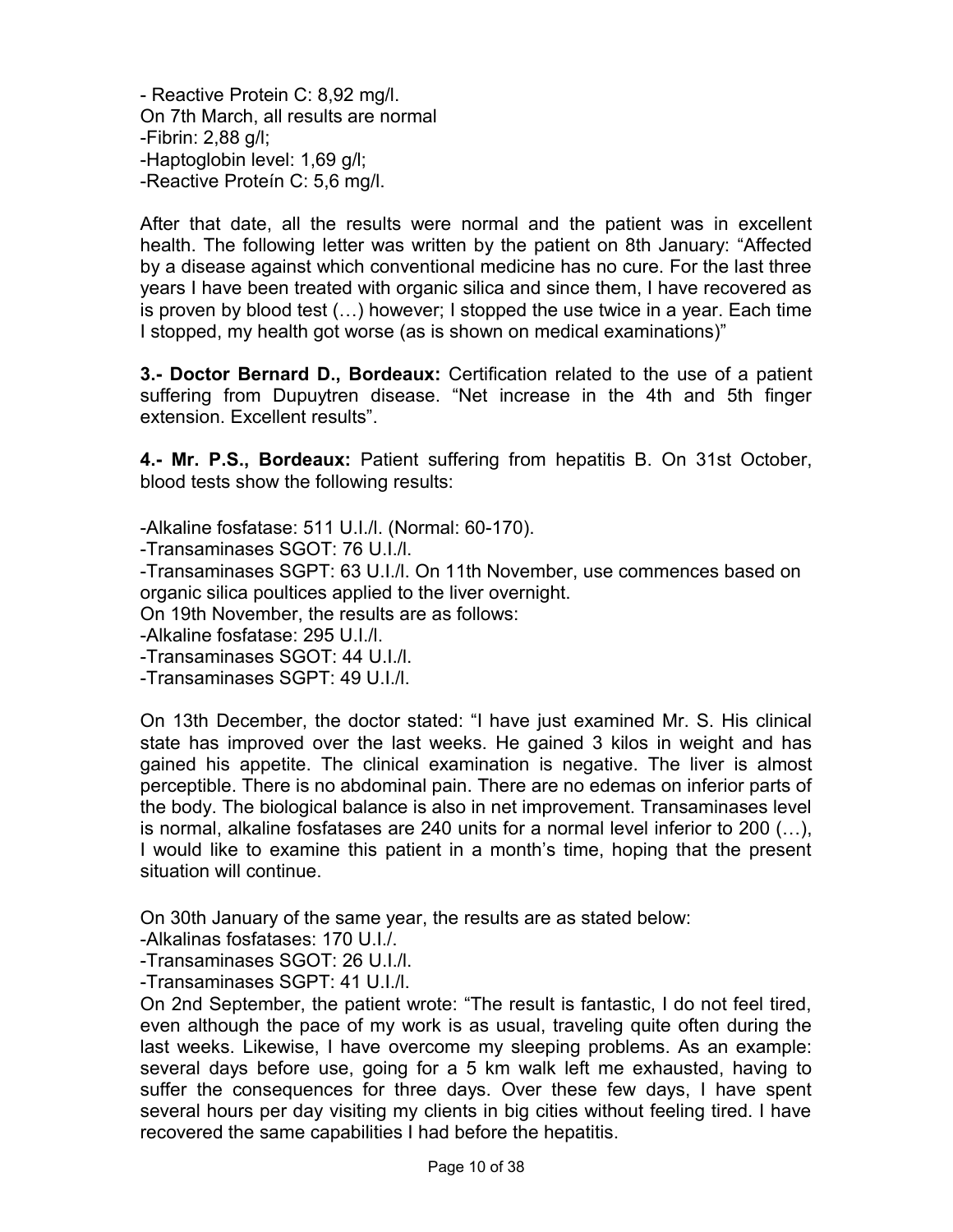**5. - Ms. A.D., Chemist:** I hereby certify that for the last six months I have advised my patients to use organic silica based products, for herpes uses. Verified by friends, patients and myself, I am absolutely sure there are no products on the market as efficient as the organic silica nowadays, not only as a preventive measure (in cases of crisis, commencing the use after the first symptoms) but also as a regressive measure for the people who are sensitive to the virus. I have also advised organic silica to combat herpes zoster (5 cases) with excellent results, as well as rheumatisms, arthritis, articular rheumatism (around 20 cases). Most clients came back completely relieved, asking for the product again.

**6. - Doctor C.M., Sainte Colombe:** I hereby certify that Ms J.L, affected by cutaneous psoriasis, is currently cured after being treated exclusively with organic silica.

**7. - Ms. Yvonne L., 85 years old:** The patient has suffers from sinusitis since 1920.

18-02-1922: Amygdalitis surgery and polyps removed. Regular Medical checkups (silver nitrate) of the polyps which cause nostril blockage

1961: Puncture use

Bacteriological examen:

Staphylococcus aureus=70%

Friedlander Bacillus=70%

1962: Treated with Flabelline and (in october) Lantigen B.

1963: Treated with Auréomycine.

1964: Treated with Auréomycine and l Nibiol. Punctures in December.

1965: Punctures in March, as well as on December, 19th, 24th, 28th and 31st.

1966: Punctures (with Soludecadron) on June, 3rd, 10th and 17th. Simple punctures: on October 20th, 28th and November, 4th.

1967: Examination showing the existence of Staphylococcus aureus. Puntures with

Diamante on June, 9th, 13th, 16th and 20th.

1970: Use with Locabiotal.

1971-1980: Improvement. None or few colds.

1981: Repeated sinusitis crisis, treated with Soframycine, Gomenol and

Balsofumine M4%.

1982: Ídem.

1983: Ídem until October, when an intense crisis occurs.

After 15 days of conventional use, there is no improvement. On 23rd October midday, poultices of organic silica are applied for the first time on the lower part of the nose. One hour later, mucosa appears, making her blow her nose all night. During the night, he applies organic silica again, and three times the following day, after this the patient feels better and can breathe as normal

1996: He has not suffered from a sinusitis crisis for the last 13 years.

**8. - Miss E.D 18 years old**: Suffering from AIDS. On July, 1995, shows the following results:

-Lymphocytes CD4+: 6% (normal levels ranges from 35 to 55)

-Lymphocytes CD8: 22% (normal levels ranges from 18 to 38)

-Reports CD4+/CD8+: 0.3 (normal levels ranges from 0.6 to 2.8)

Page 11 of 38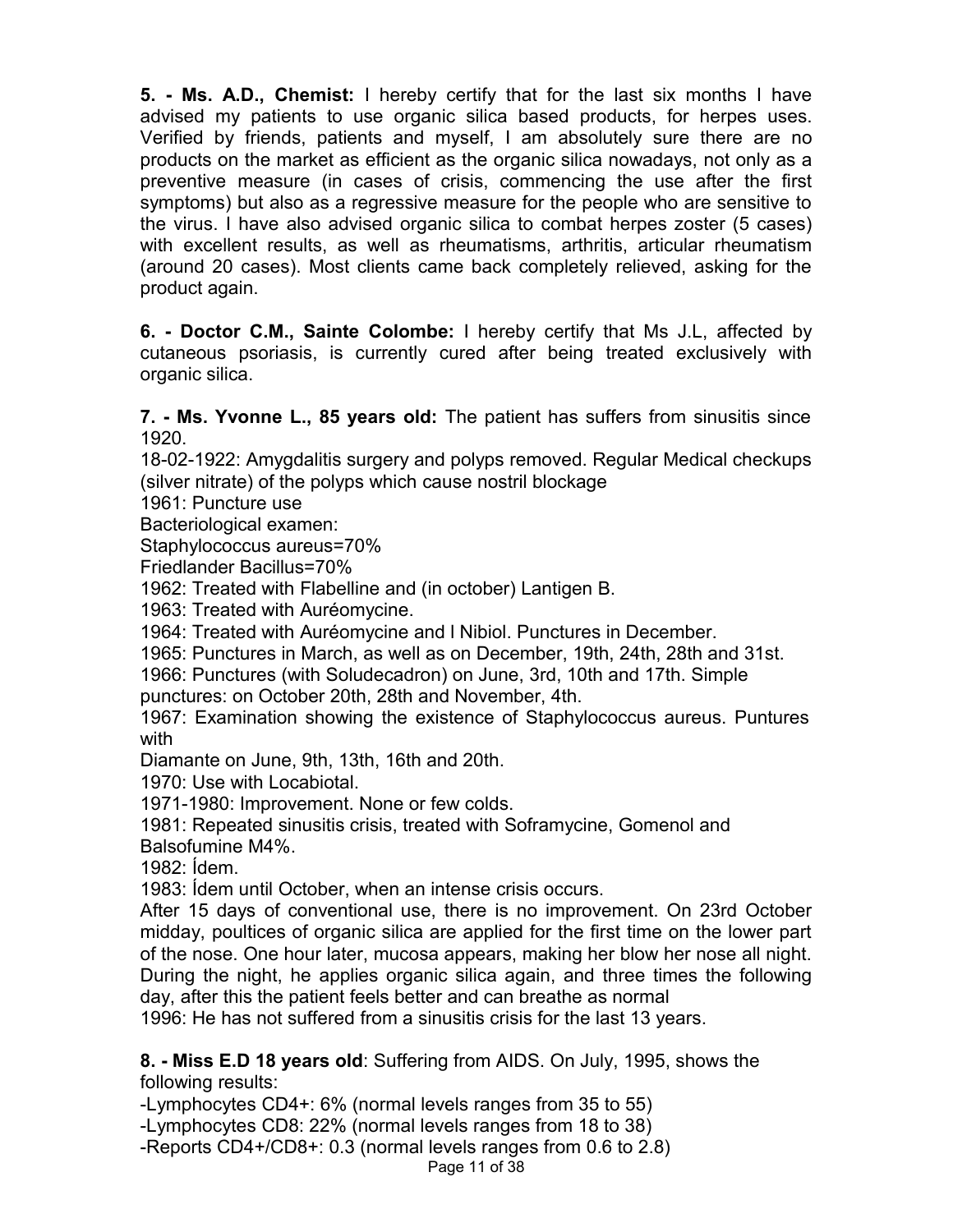On 8th July, use commences by taking 3 spoonfuls of organic silica per day. On  $17<sup>th</sup>$  July, she has more energy and seems to be happier. On 1st August, improvement is observed: recovering energy although she still feels very tired. Although she stops taking laroxil she begins to sleep better and her improvement continues.

Blood tests are as follows: -Lymphocytes CD4+: 8% -Lymphocytes CD8:24% -Reports CD4+/CD8+: 0.33

**9. - Ms. L.G Royan:** Patient suffering from hepatitis C. On 15th March, shows the following results: SGOT: 109 U.I/I. (normal levels ranges from 8 to 39) SGPT: 146 U.I/I. (normal levels ranges from 9 to 52) Gamma GT: 140 U.I./I. (normal levels ranges from 2 to 60) Alkaline phosphatases: 65 U.I./I. (normal levels ranges from 43 to 122) With her health deteriorating in July, the patient starts taking 3 tablespoonfuls of organic silica per day. Pads are not applied. On 9th August, the results are as follows: SGOT: 29 U.I/I. SGPT: 53 U.I/I. Gamma GT: 59 U.I./I. Alkaline phosphatases: 40 U.I./I.

**10. -Mr. L.E, 52 years old:** Dr. J.M. Bordeaux: "Diagnosis: tibio-tarsal arthrosis. Use: Pad application and ionization for 10 consecutive days, then twice a week. Examination after use: Oedema disappearance. No pain when walking. Net pain and inflammation improvement"

## **Certificates by Dr. J.J from Bordeaux, France:**

**11. Mr J.R** showed herpetic keratitis with cornea ulceration, intense lacrimation and a considerable conjunctive vessel dilatation, treated with cortisone eye drops but with no positive results. After applying organic silica, the inflammation disappeared within 24 hours, and in 7 days a scar was formed. 3 months later, the patient showed no after effects.

**12. Mr M.L** suffering from genital herpes affecting the prepuce and glans. Organic silica moistened in cotton wool was applied directly three times a day to the affected area. After 3 weeks, the herpes had disappeared. After 3 months, the patient had no further outbreaks.

**13. Mr. R.B** suffered from icterus. Examination confirmed the diagnosis of viral hepatitis. The transaminases level was high: 1100. Organic silica moistened in a pad was applied; the pad was then made waterproof and kept in place for 10 hours per day. After 6 days, the icterus had clearly improved, and the transaminases level had also dropped to 50. After 2 months, the patient did not show any biological or clinical sign of hepatitis.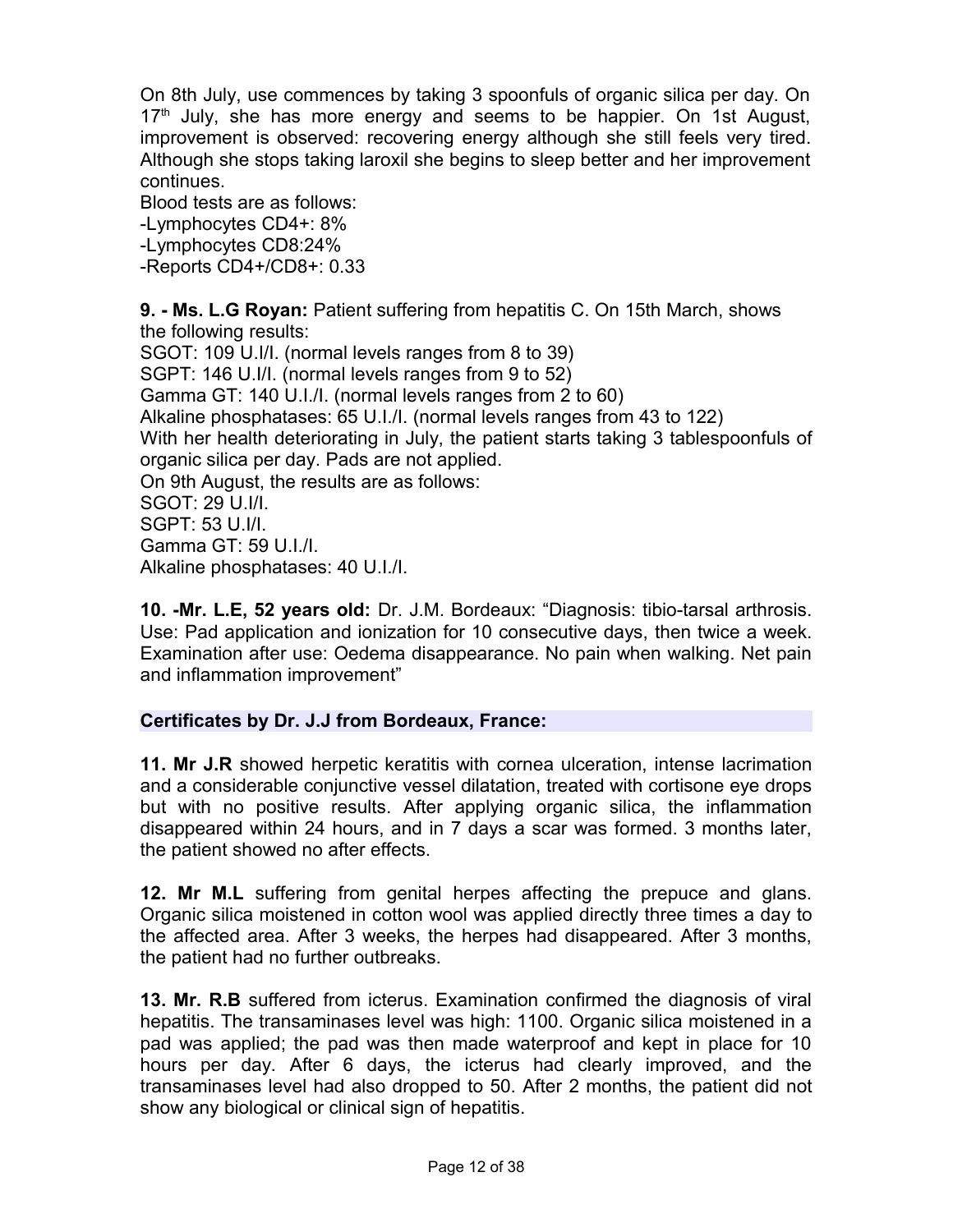**14. Mr. E.F** suffered from nocturnal dyspnea crisis with suffocations. Before sleeping, external applications of organic silica on cotton wool were applied to the forearms. Apart from the applications, nasal instillations were also carried out. After four days a decrease in the crisis intensity was noticeable, then disappearing progressively. The use was continued by one application per day for 2 months. During this time, the patient was advised to apply organic silica (referring to nasal instillations), even as a preventive measure for minor respiratory problems. After 3 months, the patient had no further crisis and for the last 8 months, no reappearance of the problem.

## **Official therapeutic efficacy tests**

("Declaration under 37 CFR § 1, 132") carried out by Professor Jean Cahn Director of Sir International Institute. Professor of Pharmacology and Neurobiology at the Faculties of Science and Medicine at the University of Pavia (Italy), former Director of the Centre for Experimental Therapies at Pitié-Salpêtrière hospital, Paris, former Director of Experimental Therapy and Clinical Research Institute, Paris) These tests were carried out by using organic silica Monomethylsilanetriol.

**15. -** Tests carried out on animals: "Some tests were carried out on tri-coloured guinea pigs with surgical wounds. They were treated with a lactate of organic silica. Each time, complete healing of the epidermis was observed, with collagen reorganization and a recovery of elastin fibers. Melanocytes in treated animals increased by 80% as did melanin production, compared to control animals where melanocytes were not activated by exposure to UV"

**16. -** Tests carried out on humans: 110 patients were treated. The procedure consisted in the application of different products, by dabbing the product directly on the affected area using a piece of cotton. The results were obtained by determining, for each product and affection the percentage of patients who showed a positive response to each use.

## **17. - Pierre Plages and Norbert Duffaut**

"Some odonto-stomatology results obtained from organic silica compounds ("minutes from the Physical Sciences Society Bordeaux, 1976-1977"): in addition to its effectiveness, the organic silica offers several advantages:

-- Excellent tolerance (over 250 ml can be injected per day). A local reaction has never been observed despite the presence of anaesthetics. This is because of its anti-inflammatory property. This allows daily infiltration, with no risk of causing (such as chromium salts) undesirable reactions.

-- Organic silica can also spread into the tissues very fast, or by direct application (mouth wash, which allows the liquid to be in contact with mucous membranes for more than a few minutes, and not just a brief rinse). Preferably it should be applied by ionotherapy which shows no counter-indication and is more effective than infiltration

-- Speed of action, greater than most ingested drugs.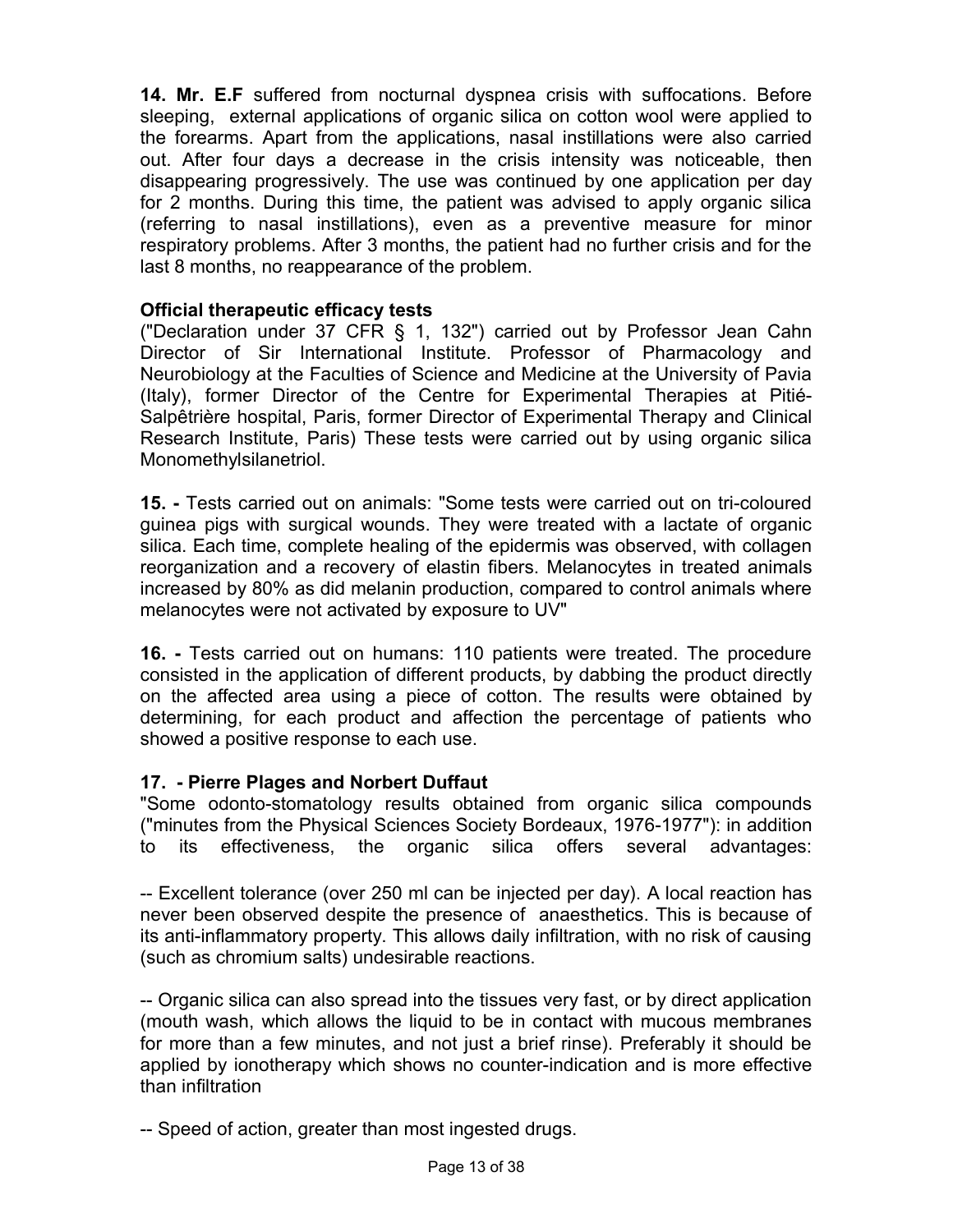CONCLUSION: Experiments and comparative tests carried out over a period of five years, has led us to believe the efficiency of organic silica compounds when treating gums, epulis and in helping and aiding surgeries in mouth and dental extractions. At the same time, organic silica compounds reinforce anaesthesias and avoid alveolitis and other post surgical inflammatory problems.

Activity percentage for different problems (direct application)

|                 | <b>ASTHMA</b> | <b>ALLERGIES</b> | <b>HERPES</b> |
|-----------------|---------------|------------------|---------------|
| G4              | 80%           | 65%              | 70%           |
| G <sub>5</sub>  | 85%           | 75%              | 75%           |
| Nº OF TREATED   |               |                  |               |
| <b>PATIENTS</b> | 35            | ንበ               | 55            |

G4: previous generation silica product. G5: current generation silica product.

**18. Dr. Rager** "Chronic coronary and arterial occlusive diseases of lower limbs controlled by ionocenesis ("Agressologie", 1967, VIII): From 60 treated patients, 9 were failures(...). In another 51 patients, 43 in phase 2 and 8 in Phase 3, showing ischemic pain at night with initial gangrene, results were very satisfactory. Patients in phase 2, it decreases significantly and in 18 patients, it disappeared completely. The subjective improvement together with an objective improvement in plethysmograph results. In Phase 3 patients, recovery is generally fast, decubitus pain normally disappear at the 7th session. The patient was able to sleep again with legs under the bed clothes. Initial gangrene steadily healed.

**19. Mr. A. L**., **Saint Seurin de Prats**: "Diabetic, having pierced the sole of his left foot. In May 96, I had a swollen leg with an infected wound. For 6 months, I was treated by both a dermatologist and my family doctor with no positive result. Early November, I was sent to hospital. After being informed of your discovery, (...) and with the consent of my doctor, I ordered 2 litres of organic silica (...). After applying poultices for a month, my leg began to recover mobility and the wound also started healing. I continued use until early September 97, applying at the same time bandages with Betadine. My wound has now healed. My doctor is very surprised and stated that in people suffering from diabetes, this type of injury does not normally heal (…) ".

**20. Mr. Frank Amy, Condestable de Grouville, Jersey:** "(…) Suffered from back pain for the last eighteen years. He had tried all possible types of treatments, heat use, massage, aquatic exercises, three epidural injections, etc. except surgery. Over a period of seven years, I took Voltrol, starting with 25 mg per day but in January 1998 the dose had been increased to 100 mg. At that time, I started organic silica use giving up the previous use. In one week, as I said, I started feeling better, and in three weeks my back ache had almost disappeared. Over the past three months, I have gradually stopped taking organic silica, but I always keep a bottle in case it is needed.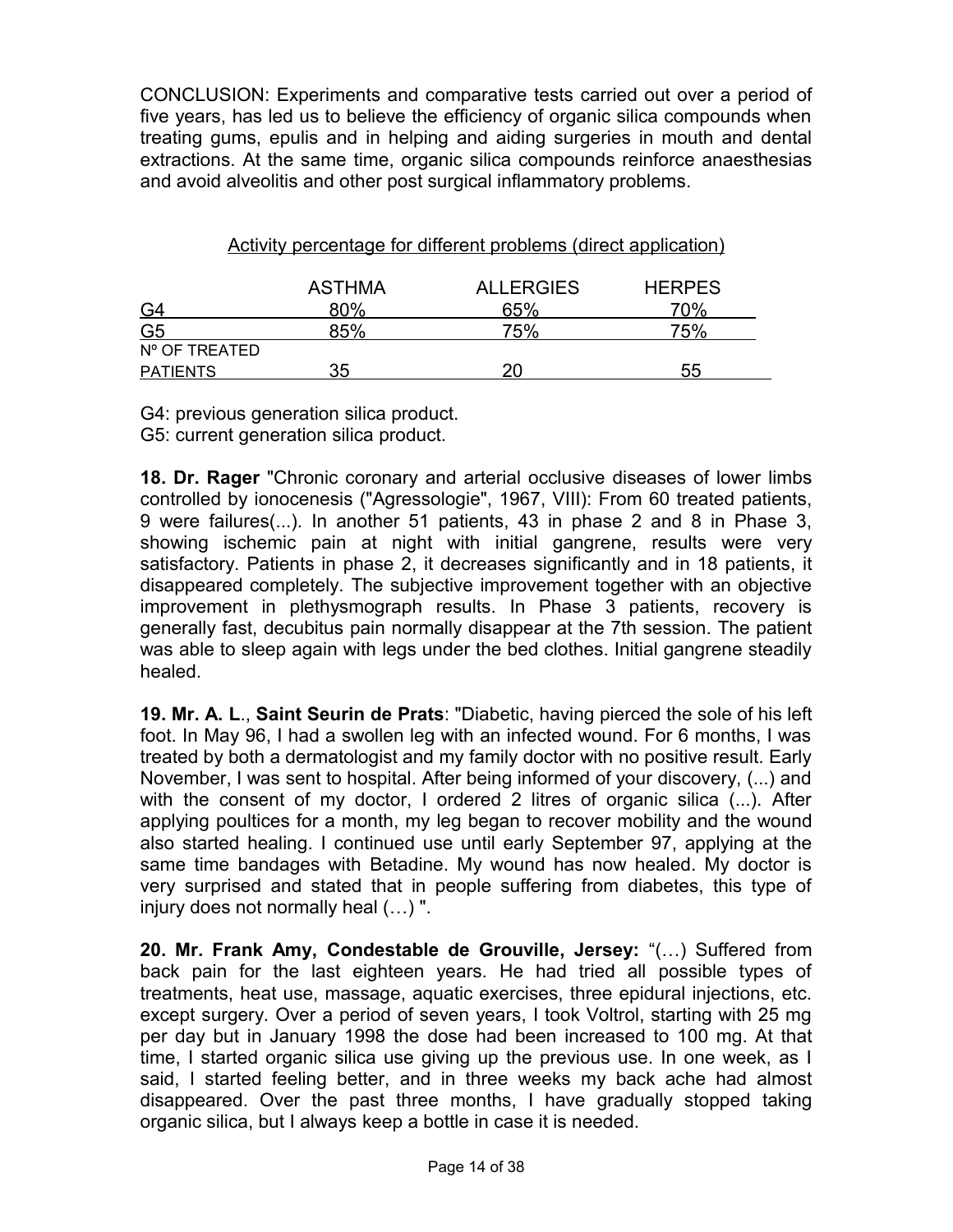**21. Dr Jean Claude Mainguy, Director of Antiaging Centre, Montreux, Switzerland:** I had suffered from arthritis for a long time so I decided to try organic silica as a first remedy. In two weeks I had extraordinary results. All I can say is my arthritis was cured and has never reappeared. I then got more information on organic silica and I have taken it for all kinds of complaints, with very good results. Taking into account the fact that science is not always 100% accurate, results depend on many factors and are not fixed. Nevertheless for me this product is extremely effective.<sup>[6](#page-14-0)</sup>

**22. Dr John Mansfield, Director of BurghWood Clinic of London:** I started prescribing organic silica for muscular and ligament problems, obtaining spectacular results. Now it is also prescribed for different pathologies and with no side effects or problems due to interactions with other medicines.

# **OTHER CLINICAL HISTORIES**

# **PATIENT 1**

AGE: 79 years. SEX: Male REASONS for taking ORGANIC SILICA Dyslipidemia, lumbar arthrosis, frequent respiratory infections, general ill-health (pulmonary thromboembolism) LENGTH OF TIME AND INTAKE FRECUENCY 10 ml/ 3 times per day for a month (September 2004) 10 ml/ once a day (taken on an empty stomach) for one year. PATHOLOGICAL RECORD Dylslipidemia over a period of 15 to 20 years Degenerative lumbar arthrosis. Pulmonary tromboembolia 2003, he is still on Sintrom use. Tuberculosis 1955, treated with terramycin (tetracycline) in acute phase treated with Cemidon (Isoniacide) for 6 years. Prostatic hypertrophy surgery Ex smoker Bilateral hypoacusia PHARMACOLOGICAL RECORD Acenocumarol (Sintrom): thromboembolic anticoagulant Fenofibrat: dyslipidemia EVOLUTION: Remarkable improvement of the general conditions Decrease in the respiratory infection. The patient suffered frequently during winter, but his problems almost ceased after taking organic silica. After a 2 year use of anticoagulant (after a thromboembolic episode), the patient stopped taking the product, with optimum conditions. Also a significant improvement to the health and good test results. Reducing his joint pains, has

# COMMENTS

given him a much better quality of life

<span id="page-14-0"></span>(after taking organic silica) At the same time, he modified his eating habits and added supplements to his diet so in all probability this has reinforced the positive action of organic silica.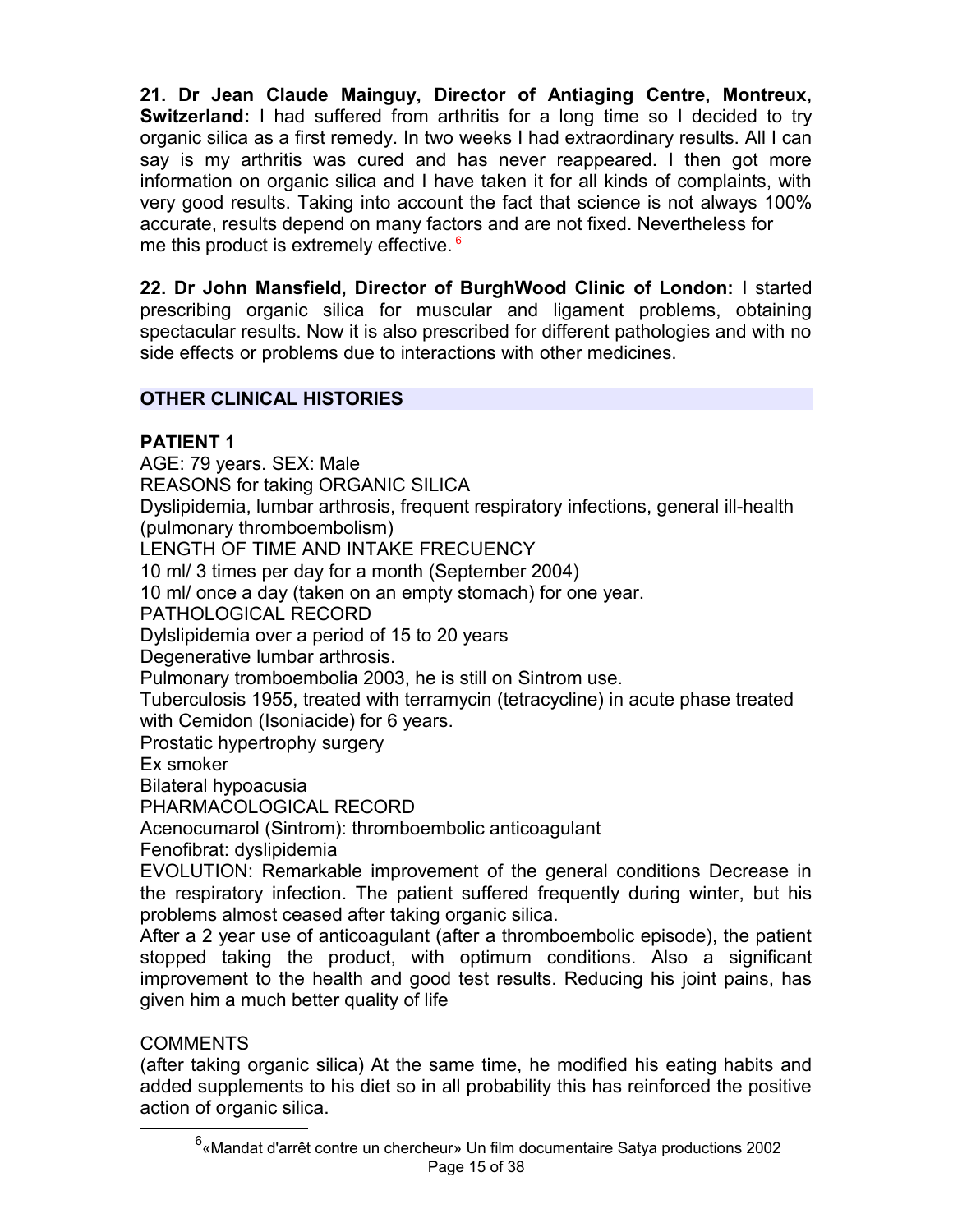# **PATIENT 2**

AGE: 77 years. SEX: Female REASONS for taking ORGANIC SILICA Spinal disc herniation, (L4-L5), degenerative spinal cord stenosis, paresthesia and frequent fasciculations in EEII.

## LENGTH OF TIME AND INTAKE FRECUENCY 10 ml/3 times per day for a month. (September 2004) 10 ml/once a day (1 time per day) (taken on an empty stomach) for one year. Once a day (1 time per day), direct application (facial senile spots) PATHOLOGICAL RECORD Dyscal hernia L4-L5 Degenerative spinal cord stenosis Post traumatic hip arthroplasty Post chirurgical fibrosis on L5-S1 that touches the dural sack and the S1 left infundibulum. Vertebral crush Intraocular hypertension Facial senile spots. PHARMACOLOGICAL RECORD Timolol: Ocular hypertension Pergabaline: peripheral diabetic neuropathy and postherpetic neuralgia. EVOLUTION Remarkable improvement of health Immunocompetence against infections (she has not suffered any kind of infection) Reducing facial senile spots. Fascicular pain relief Sleeping much better (she has stopped taking hypnotics)

## **COMMENTS**

(after taking organic silica)

At the same time, he has modified eating habits and added supplements to his diet with all probability this has reinforced the positive action of organic silica.

## **PATIENT 3**

AGE: 77 years. SEX: Male REASONS for taking ORGANIC SILICA: Dizziness, and fatigue. Frequent respiratory problems LENGTH OF TIME AND INTAKE FRECUENCY 10 ml/ 3 times per day for a month. 10 ml/ once a day (on an empty stomach) for 1 year and 2 months. Direct application once a day (facial senile spots) PATHOLOGICAL RECORD Dyscal hernia L4-L5 Degenerative spinal cord stenosis Post traumatic hip arthroplasty Post chirurgical fibrosis on L5-S1 that touches the dural sack and the S1 left infundibulum. Vertebral crush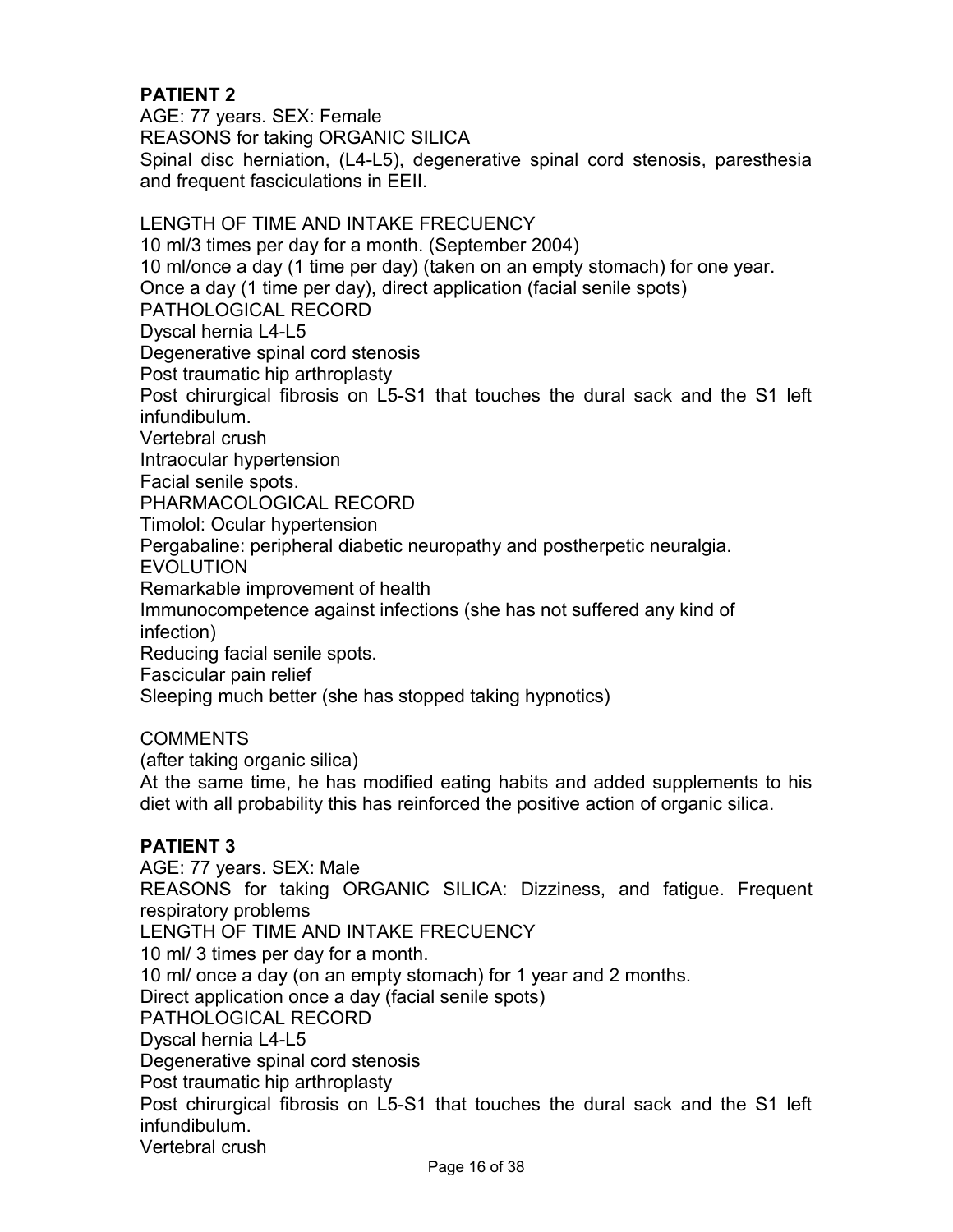Intraocular hypertension Facial senile spots. PHARMACOLOGICAL RECORD Timolol: Ocular hypertension Pergabaline: peripheral diabetic neuropathy and postherpetic neuralgia **EVOLUTION** Remarkable improvement of the general conditions Inmunocompetence against infections (she has not suffered any kind of infection) Reducing facial senile spots. Fascicular pain relief

She has overcome many sleeping problems (she has stopped taking hypnotics)

# **COMMENTS**

(after taking organic silica)

At the same time, he has modified eating habits and added supplements to his diet with all probability this has reinforced the positive action of organic silica.

# **PATIENT 4**

AGE: 73 years SEX: Female

REASONS for taking ORGANIC SILICA

Progressive degeneration of the disease (Multiple sclerosis), showing paresthesia on right

EEII and EESS.

Cephalea and cervical pain.

LENGTH OF TIME AND INTAKE FRECUENCY

10 ml/ 3 times per day for a month.

10 ml/once a day (on an empty stomach) for the last year and 2 months (she still continues the use)

PATHOLOGICAL RECORD

Idiomatic arterial hypertension progressing over and pharmacologically treated. Multiple sclerosis diagnosed at the age of 39, without taking Interferon.

Progressive degenerative of right hemiparesis.

Bilateral faquectomy.

Anexectomy and hysterectomy.

PHARMACOLOGICAL RECORD

Enalapril; Arterial hypertension.

Atenolol: Cardiac Arrhythmias and arterial hypertension.

Trankimazin (alprazolan): Hypnotic and ansiolytic.

EVOLUTION

Immunocompetence against some infections.

An improvement to his health, although he still suffers from paresthesias,

cepahleas and

cervical pain.

RESULTS AFTER TAKING ORGANIC SILICA

Slow but constant improvement. She still shows the symptoms of her illness although less intense. She still continues the use of Organic Silica, although she also needs other natural treatment.

# **PATIENT 5**

AGE: 48 years SEX: Female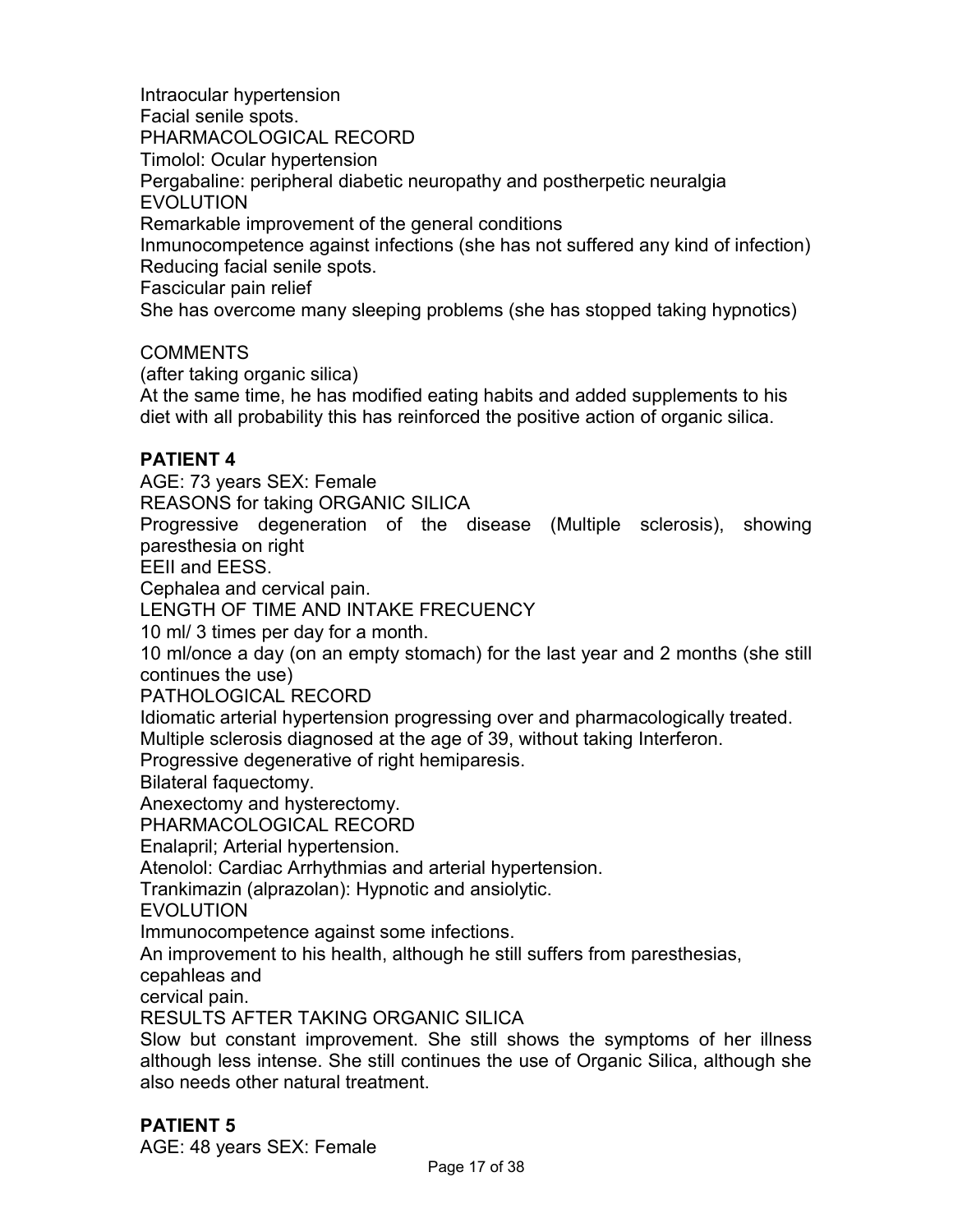REASONS for taking ORGANIC SILICA Polyarthralgia caused by fibromyalgia. Sever asteny. LENGTH OF TIME AND INTAKE FRECUENCY 10 ml, 3 times per day for six months 10 ml/ once a day for six months Direct application twice a day (fracture) PATHOLOGICAL RECORD Fibriomyalgia diagnosed 7 years ago with use and medical monitoring. Idiomatic arterial hipertensión. Severe asteny. PHARMACOLOGICAL RECORD She does not usually take medicine. RESULTS AFTER TAKING ORGANIC SILICA A slight improvement to the patient physical condition and mental state of mind is observed.

# **PATIENT 6**

AGE: 64 years SEX: Male REASONS for taking ORGANIC SILICA Post-surgical symptoms Prostatic syndrome Arthralgias EESS Tendonitis (not well defined) in the scapular-humeral articulation LENGTH OF TIME AND INTAKE FRECUENCY 10 ml/ 3 times per day for three months Direct application several times per day on the genitor-urinary area PATHOLOGICAL RECORD Neoplasia operated 6 months before Arterial hypertension diagnosed 15 years ago. He does not follow any pharmacological use. Inguinal hernia at the age of 19. Prostatic hypertrophy. PHARMACOLOGICAL RECORD He does not usually take medicine. RESULTS AFTER TAKING ORGANIC SILICA Important decrease in arthralgias and tendonitis Complete disappearance of the prostatic symptoms Improvement to the patient physical condition and mental state.

# **PATIENT 7**

AGE: 65 years SEX: Female REASONS for taking ORGANIC SILICA Usual symptoms of reumatoid arthritis LENGTH OF TIME AND INTAKE FRECUENCY 3 times per day over a period of three months. PATHOLOGICAL RECORD Topical applications to the articulations Rheumatoid arthritis, diagnosed one year before and pharmacologically treated PHARMACOLOGICAL RECORD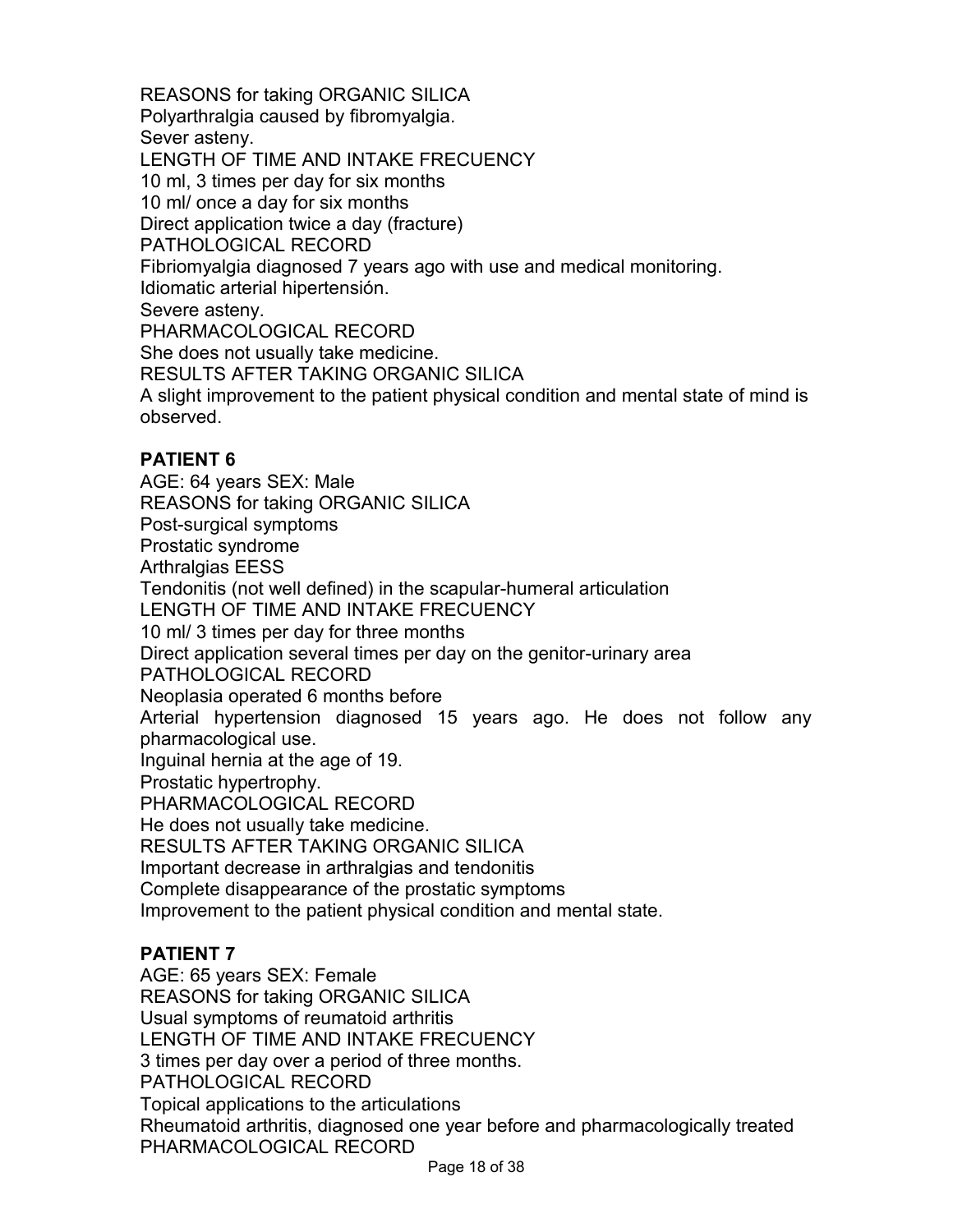Cortisone (AR). EVOLUTION AND OBSERVATIONS (after taking the organic silica). Total remission of algic symptoms. Patient claims a complete disappearance of pain. Patient recovered good spirit, plus emotional and physical state of mind Note: She has stopped taking cortisone.

# **PATIENT 8**

AGE: 58 years SEX: Female REASONS for taking ORGANIC SILICA Hiatus hernia Generalized itching Anxiety Insomnia LENGHT OF TIME AND INTAKE FRECUENCY 10 ml 3 times per day over a period of two months PATHOLOGICAL RECORDS Hiatus hernia no operated PHARMACOLOGICAL RECORD Unknown EVOLUTION AND OBSERVATIONS (After taking organic silica). General health improvement Problems in general almost asymptomatic, sleeping and rest problems improved.

# **PATIENT 9**

AGE: 48 years / SEX: Female REASONS for taking ORGANIC SILICA Bimalleolar fracture EEII LENGHT OF TIME AND INTAKE FRECUENCY 10 ml 3 times per day for six months 10 ml once a day for six months External application twice per day (fracture) PATHOLOGICAL RECORDS Idiomatic arterial hypertension Severe Asthenia PHARMACOLOGICAL RECORD She does not usually take medicine EVOLUTION AND OBSERVATIONS (After taking organic silica).

Great improvement to the recovery of tibia and perinea malleolus fracture. An improvement on the patient general physical condition and his good spirit has been observed.

# **Reflexology consulting based in Spain[7](#page-18-0) Dr. Aletxu Epelde MD**

Dear Sir or Madam: Please find attached the results after treating with organic silica. We verify that silica gel relieves all different types of articular algias: [joint pain]. Signed Aletxu Epelde

<span id="page-18-0"></span><sup>7</sup>Doctor Aletxu Epelde, Castro Urdiales Spain 2007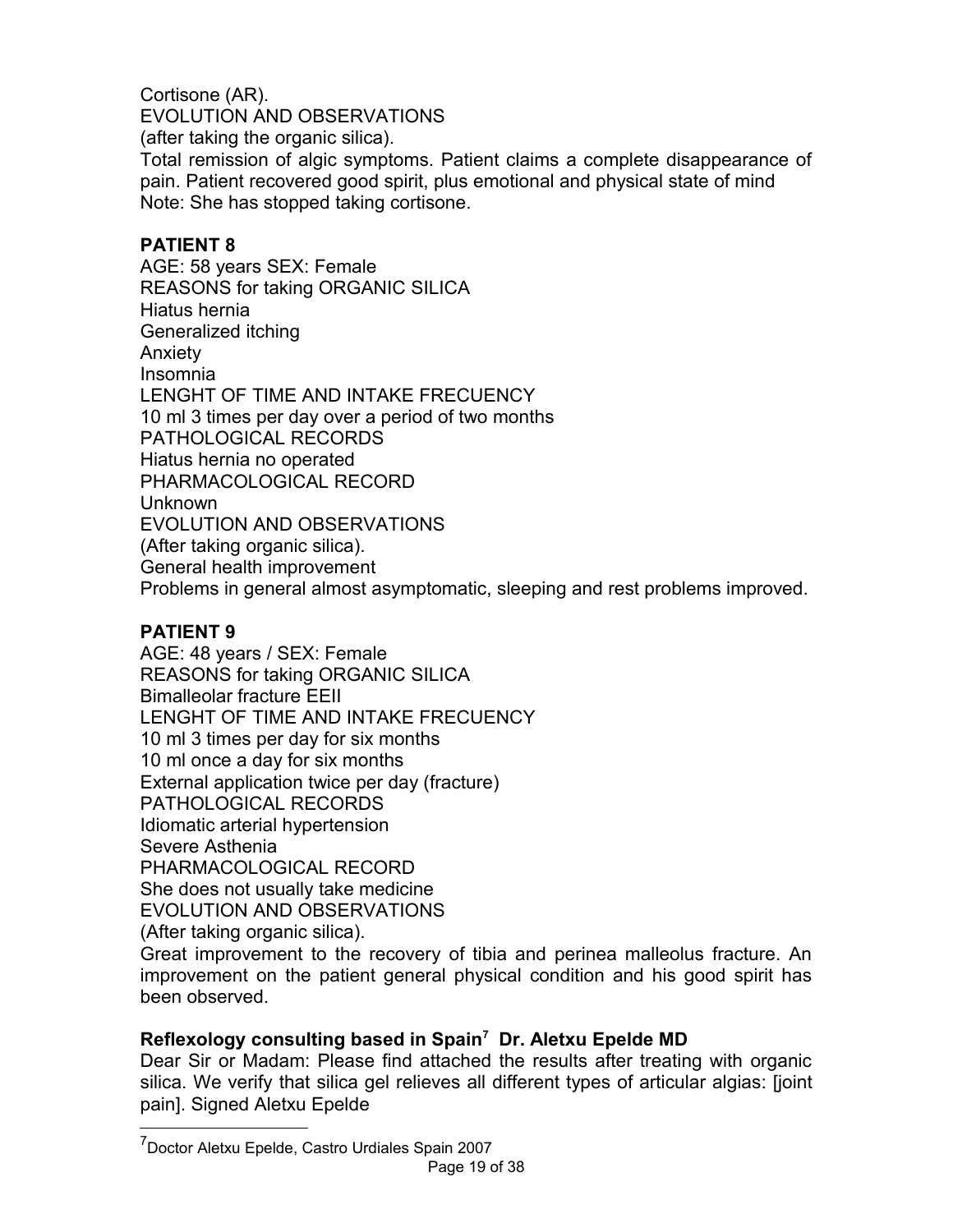Woman, 67 years old, insulin-dependent diabetic since 1973. Medical use: NOVORAPID, 3 units at breakfast time and 6 units at lunch time. S. AVENTIS 32 units at night time. Normal diet of a person suffering from diabetes, no fats, no glucose, some exercise.

Silica use starting on April 20th, 2007.

Dosage: 15-0-15: No obvious results for the first month.

May 12th, 2007: Dosage increase 20-0-20. After one week on this dosage, hypoglycaemias start appearing. The insulin dosage is reduced to 2 units. The same dosage is maintained, and as results she suffers from less hypoglycaemias, but they do not disappear.

Use is reduced once again to 1 unit, and the hypoglycaemias are often less. Regular check – ups are carried out at her Endocrine.

### **Work carried out BY LOIC LE RIBAULT**

Loïc Le Ribault worked with silica for more than 30 years. In two articles published in 1972 by the Academy of Sciences, Le Ribault demonstrated that quartz crystals, containing amorphous silica, are soluble in water. After studying many samples, he proved the frequent presence of micro organisms such as bacteria and diatoms, on the surface of certain grains of sand. $8<sup>8</sup>$  $8<sup>8</sup>$ 

At a later date, he showed that the superficial amorphization of detritic quartzes is due to a combined action of these microorganisms; organic acids they secrete, and different mechanical and/or chemical actions, which are characteristics of the sedimentary environment in which they evolve.<sup>[9](#page-19-1)</sup>

In order to explore more deeply into the role of these micro organisms in the organic silica cycle, in 1975 Le Ribault developed a method for collecting silica deposits. Subsequently it was shown that solutions obtained this way, contain a significant percentage of organic silica. When carrying out these experiments he found the therapeutic effectiveness of organic silica.

At this time, Le Ribault suffered from psoriasis, affecting his hands and nails. It was assumed tat there was no cure for this but when he was kneading sand with a high concentration of organic silica, he realized that after two days the psoriasis had disappeared of his right hand. Since he was intrigued at what had happened, he tried to find a cause-effect relationship, so he carried out the same experiment at the same concentration on his left hand, obtaining the same results.

Le Ribault became interested in the role of organic silica when treating skin disorders, and in collaboration with doctors, he performed hundreds of successful tests until 1982. During this period, he improved his method of extracting organic natural silica, based on some kind of siliceous sand and debris, and provided

<span id="page-19-0"></span> ${}^{8}$ LE RIBAULT L. (1972) : Exoscopie : caractères distinctifs des quartz à évolution fluviatile, Comptes rendus de l'Académie des Sciences, Paris, 274, D, pp. 3190-3193. LE RIBAULT L. (1972) : Exoscopie : caractères distinctifs des quartz à évolution marine, Comptes rendus de l'Académie des Sciences, Paris, 275, D, pp. 735-738.

<span id="page-19-1"></span><sup>&</sup>lt;sup>9</sup>LE RIBAULT L. (1971) : Présence d'une pellicule de silice amorphe à la surface de cristaux de quartz des formations sableuses, Comptes rendus de l'Académie des Sciences, Paris, 272, D, pp. 1933-1936.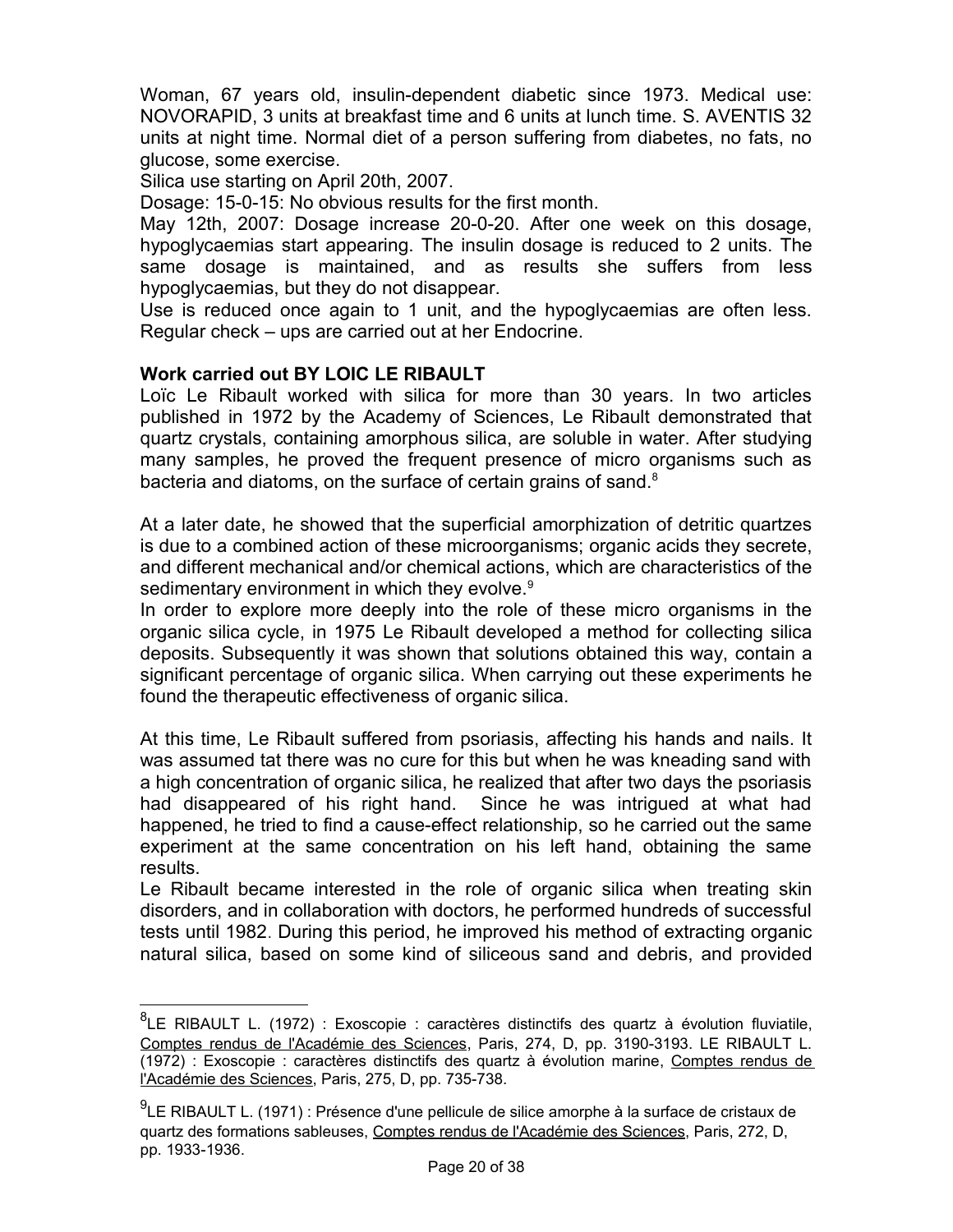professionals with therapeutic solutions that could be described as G3 (Third Generation).

Surprisingly, doctors realized that treated patients were relieved of their aching joints, and it was also demonstrated through blood tests, that those who suffered from viral diseases, were relieved very quickly of their infections. In other words, organic silica seems to act positively in many different disorders.

### **Collaboration between Duffaut and Le Ribault[10](#page-20-0)**

On 1982, Le Ribault and Duffaut met on a scientific demonstration in Bordeaux. Duffaut had been working for several years on a synthetic molecule of organic silica. Le Ribault had very sophisticated microanalysis material, and had just created the famous microanalysis laboratory **C.A.R.M.E.** (Centre d'Applications et de **Recherches** en **Microscopie** Electronique). Immediately both investigators began to collaborate on therapeutic applications of organic silicates. The following year, the collaboration of both scientists led to the synthesis of a very effective molecule for treating viral diseases: G4, called DNV, obtained by adding sodium hyposulfite.

For nearly a decade, Duffaut and Le Ribault gathered evidence of the incredible efficiency of organo silicon compounds for healing a large number of disorders, sometimes in collaboration with doctors, but always for free. In 1985, they filed an international patent to protect the therapeutic applications of G4, and in Paris 1986 they organized a press conference, where the most notable result was, the absolute indifference of medical authorities.

In 1987, Le Ribault and Duffaut issued an authorized document and it was handed over to Jacques Valade (at that time French Minister of Research), stating that this product could represent some kind of expectation in the use of AIDS. And, research in this field should be carried out immediately. Eighteen years later, the minister still had not answered.

After the death of Duffaut, Le Ribault continued his work alone. At that time, organic silica was only applied externally and in order to have some effect they had to add small quantities of products used in allopathic medicine or homeopathy. The products presented many other problems such as: its short duration, precipitation, flocculation, etc.: they were not stable.

In 1994 Le Ribault developed a new molecule which was tested three years ago. The result was that it was no longer necessary to add other drugs to enhance its effectiveness, as it was discovered to be more effective on its own and was also completely stable. Later on, he demonstrated that the effects lasted for years, and that it could also be taken orally showing no toxicity: its toxicity, which is a big problem in all other types of silica, is equivalent to that of water.<sup>[11](#page-20-1)</sup>

According to Ribault, the molecule monomethylsilanetriol of organic silica is absolutely unstable as it is constantly reorganizing. It possesses a high vibratory power. The great advance he made was that this labile molecule could be

<span id="page-20-0"></span><sup>&</sup>lt;sup>10</sup>Nobert Duffaut – Les tribulations d'un Découvreur Non Reconnu

<span id="page-20-1"></span><sup>11</sup>Laure Pouliquen « *Le silicium organique de Loïc Le Ribault* » (éditions Trédaniel, 2006).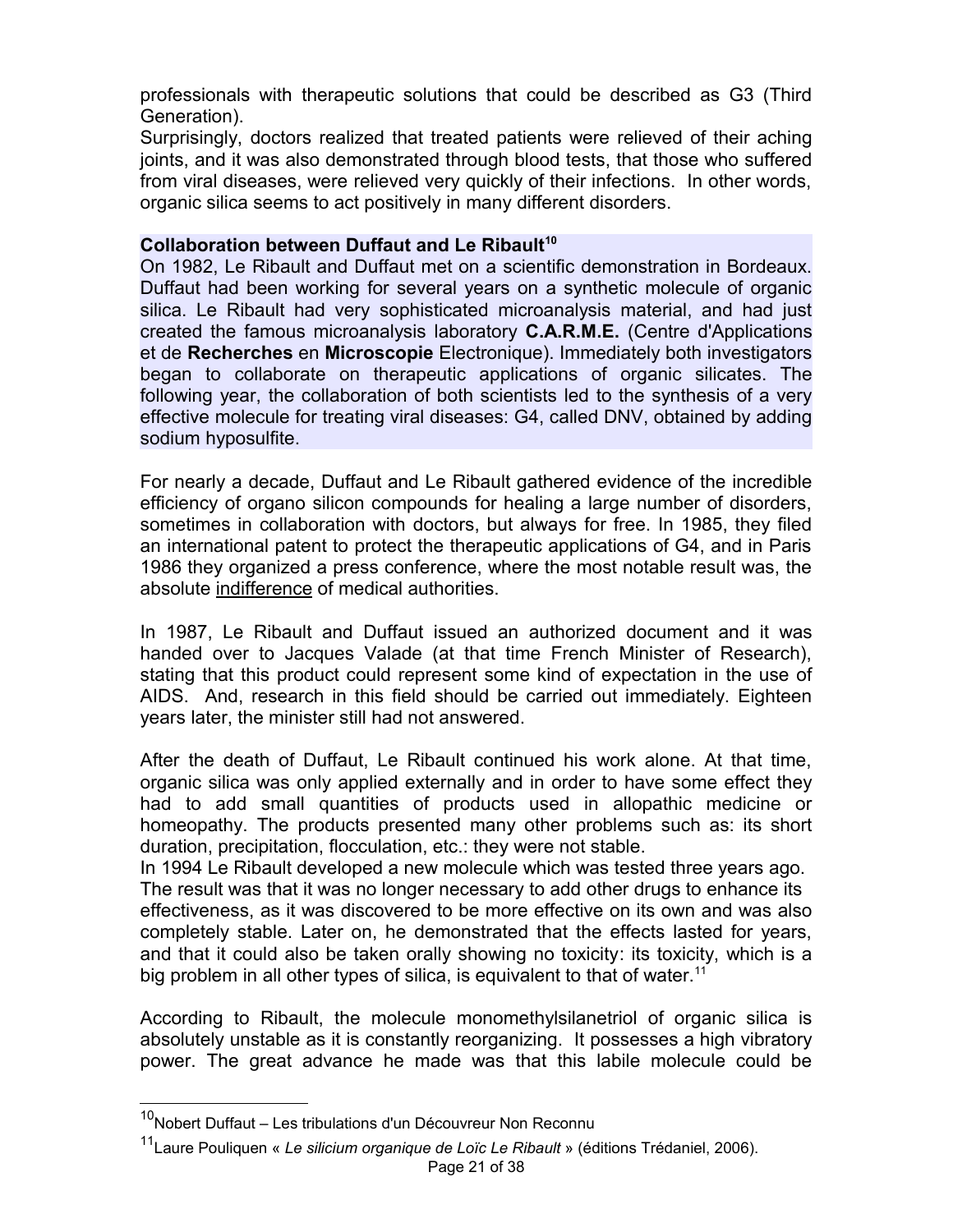stabilized. One of his most notable findings was in how to stabilize the Labile molecule.

A further improvement he made, and one of the reasons for its effectiveness, is its high purity. Le Ribault managed to get a complete purified organic molecule, with no contamination of silanodiols or any other compounds found in anterior preparations. This product was called  $5<sup>th</sup>$  generation organic silica and it was the result of work carried out over 4 stages of trying to stabilize organo silicon compounds.

## **SILICA IN HUMAN BEINGS**

Silicon is an essential oligoelement for humans, meaning it is indispensable for the body<sup>[12](#page-21-0)</sup>. In 1972 the American Dr. Edith Muriel Carlisle confirmed this theory. " The importance of silicon in biology is a relatively recent discovery. It still has not been given the attention it deserves by most of scientists and doctors although its benefits are evident and therefore, its use is spreading quickly. Present in all living organisms, silicon is involved in numerous metabolic functions and is required for normal tissue formation. The latter fact supports the multipurpose nature of silicon use"<sup>[13](#page-21-1)</sup>

Tests carried out on hundreds of thousands of patients around the world have shown and confirmed the predictions made by Louis Pasteur in relation to future use of silicon in numerous pathologies.

## **THE LACK OF SILICA**

Modern farming methods which destroy the soil flora, and the few fibrous elements contained in our foods, have led to silicon poor diets in comparison to ancient diets or diets from less developed countries. The subsequent lack of silicon in foods can produce deficiencies of this element in the body.<sup>[14](#page-21-2)</sup>

It is difficult to diagnose because it overlaps with other causes, but it is possible that a lack of silicon may be a trigger factor in atherosclerosis and problems like arthritis, arthrosis and in those with chronic physical pain. Many of these ailments can be corrected, or lessened with a silicon-rich diet and/or a silica supplement with no observable side effects.

A lack of this element would not normally show up in a typical medical profile, making diagnosis difficult, since it presents as symptoms of other diseases. In a typical western diet, despite the high consumption of refined foods and low fiber content, silica traces are still sufficient to avoid acute deficiency. This may lead professionals to believe there is no serious deficiency; however, the following facts should be taken into account:

1.- Humans are genetically conditioned to diets containing at least ten times more silicon than their current typical diet.

2.- The intensive use of synthetic fertilizers, insecticides and pesticides in agriculture has considerably reduced the microbial flora of the humus responsible for the solubility of the silicon in soils.

<span id="page-21-0"></span><sup>&</sup>lt;sup>12</sup>Carlisle EM. Silicon as an essential element. Fed Proc 1974;33:1758-66.

<span id="page-21-1"></span><sup>&</sup>lt;sup>13</sup>Nutrition Today,July/August, 1993 p. 13-18 by Dr.Carol D.Seaborn and Dr.Forrest H. Nielsen

<span id="page-21-2"></span><sup>&</sup>lt;sup>14</sup>Lecture by 'Académico Supernumerario Excmo. Sr. D. Enrique Ronda Laín' April 19, 1995 Page 22 of 38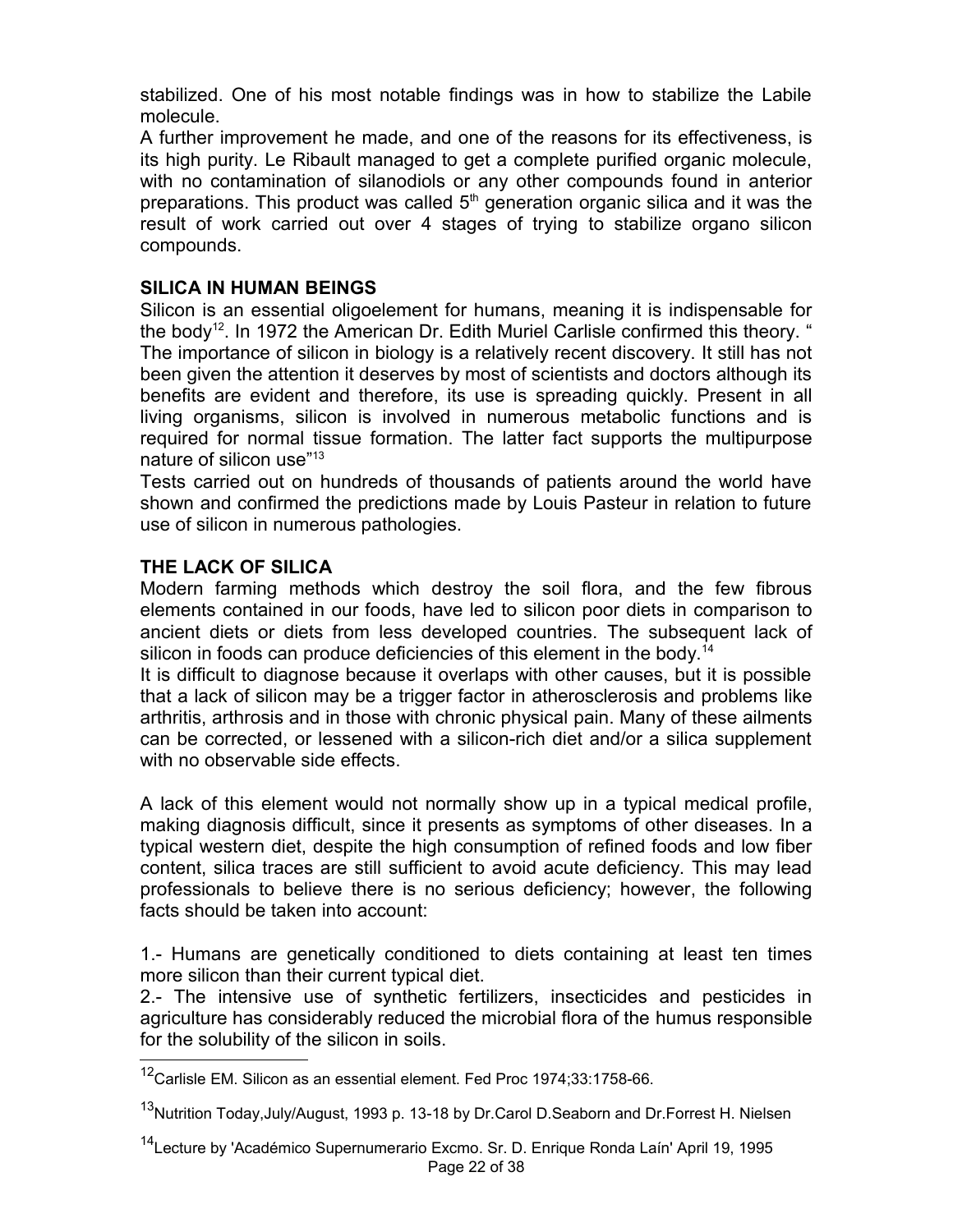This worrisome fact is recognized by all agronomists. Plants nowadays have less silicon content. Hence the fact that their cuticles are weaker and more vulnerable to pests, which has been proven by tests. Extensive use of pesticides is known to be harmful to the humus flora.

3.- Silicon is found primarily in fibrous parts which are consumed far less in modern diets, thus causing problems with colds, diverticulosis, hernias and even colon cancer. With a healthy diet these problems could be prevented or corrected. The tendency to consume low fiber diets with a corresponding diminished silicon content has caused individuals to consume far less silicon today than in past centuries.

4.- Eating habits today provoke intestinal environment which is poor in healthy intestinal bacteria (probiotics) such as lactic acid, which helps create silica solubility. This could be solved with bacterial input - buttermilk, yogurt, kiefer or probiotic supplements and products derived from these - and soluble fiber.

According to some authors a lack of silica can cause:

- Stunted growth
- Fragile bones
- Dehydrated skin
- Acne
- Fistulas and/or abscess susceptibility
- Boils
- Tonsillitis
- Intellectual deficiencies
- Conjunctivitis
- Cavities
- Hair fragility or hair loss
- Opaque and fragile nails
- Tendonitis
- Fibrosis
- Joint problems
- Coronary problems
- Tuberculosis and cancer
- Osteoarticular and supportive tissue problems in general
- Weakened Immune system
- Lung and bronchial tube problems

## **SILICON IN BIOLOGICAL PROCESS**

A high concentration of silicon is also found in organs and glands that do not require mechanical strength: thymus, adrenal, pancreas, spleen, where it plays a different role. Although it has not been studied in depth, it is related to bioelectronic functions. It is important to bear in mind that silicon as well as germanium, are used in semi-conductors, because they are able to easily mobilize electrons, and are therefore used in electronic chips. In this respect, silicon can have a very important role as an electron transport intermediary, amplifying the impulses between different molecules.

This was suggested by Vincent, a bio-electronic pioneer, and quoted by Monceaux in 1956. More modern authors such as Fazekas, Schafer and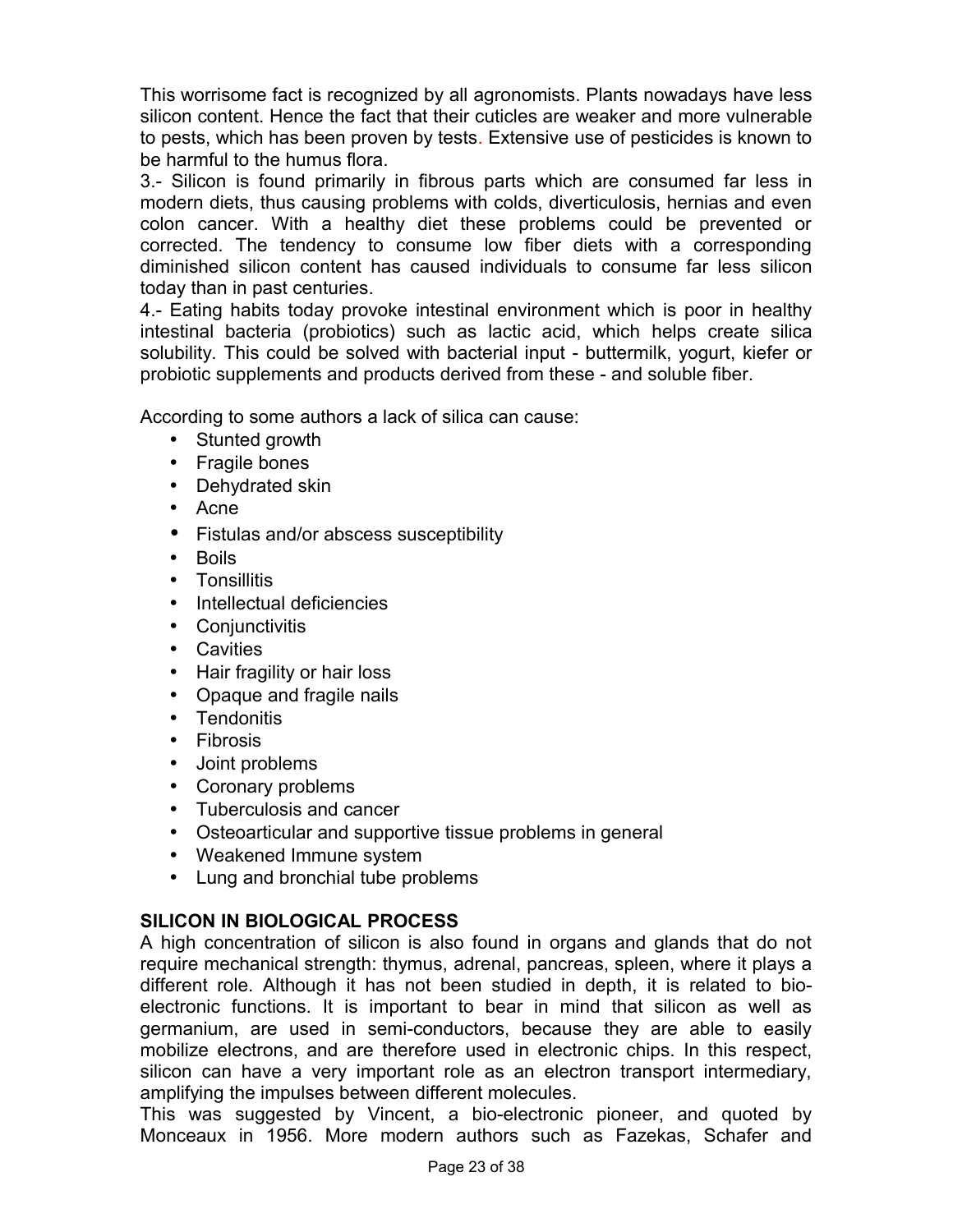Chandler and Bornens (mentioned by  $P$ . Creac'H $<sup>15</sup>$  $<sup>15</sup>$  $<sup>15</sup>$ ) based on the presence of</sup> silicon aggregates in mitochondrias, centriols, and other cellular elements, have suggested this role, and have also added that they act as quartz regulating the pulses or very stable frequency signals governing the centriole movement. In the connective tissue, silicon forms part of the glycosaminglycans<sup>[16](#page-23-1)</sup>, which constitute the main structural elements.

Schwartz identified approximately 500 ppm of silicon combined with hyaluronic acid, chondroitin sulfate, dermatan and heparan $17$  in the soluble collagen found in the skin. The tendon of a rat's tail was found to have between 1000 and 2000 ppm. of silicon, indicating at least 3 to 6 silica atoms per protein chain in the collagen molecule. Schwartz concludes that silicon is found as **silanolate** forming ester or ether derivates on the bridges constituting the structural organization of glycosaminoglycans and poliuronids. The latest works by Carlisle  $18$ , confirms this structural aspect of the silicon in the connective tissue. Therefore, silicon is a link between polysaccharides (glycosaminoglycans) and minor protein fractions.

In vitro tests on cultured organs and cells (cartilage) in poor and rich silicon content culture media show clear evidence of the stimulating effect of silicon in the course of developing silicon. Positive interactions have also been found between silicon and ascorbate in cartilage formation, resulting in a high prolyne and hexosamine production in the presence of both compounds. Silica also increases hydroxyproline, the total protein, and the non-collagen protein, apart from enhancing ascorbate effects.

After adding silica supplementation, cultures isolated from chicken epiphyses showed an increase of nearly 250% in collagen, measured as hydroxyproline, and an increase of 150% in the polysaccharides matrix.

In addition to its support of structural function, It has been demonstrated that silica acts as an activator of prolylhydroxilase, which is an essential enzyme for the synthesis of the 20 known types of collagen. In previous experiments, Carlisle isolated this enzyme from embryonic chicken bones. This enzyme is involved in hydroxyproline synthesis, and this activity is affected by the silicon content in the culture medium.

This confirms the "in vivo" and "in vitro" results of silicon requirements in collagen synthesis, where the prolyl hydroxilase activity measures this biosynthesis activity.[19](#page-23-4)

## **VARIATIONS OF SILICA CONTENT IN TISSUES**

Apart from an inadequate silicon supply in our diet, levels of silica can vary depending on:

<span id="page-23-0"></span><sup>15</sup>Creac'H, P. and J. Adrain (1990) Le silicium dans la chaîne alimentaire et sa localisation dans l'organisme. Méd. et Nut. 26: 73-90 de Mesquita, R. P. and I. B.

<span id="page-23-1"></span><sup>&</sup>lt;sup>16</sup>Schwartz, K. (1973) A bound form of silicon in glycosaminoglycans and polyuronids. Proceedings of the National Academy of Sciences of U.S.A. 70: 1608-1612

<span id="page-23-2"></span><sup>&</sup>lt;sup>17</sup> Schwartz, K. and S. C. Chen (1974) A bound form of silicon as a constituent of collagen. Federation Proceedings 33: 704

<span id="page-23-3"></span><sup>&</sup>lt;sup>18</sup> Carlisle, E. M. and W. F. Alpenfels (1980) A silicon requirement for normal growth of cartilage in culture. Federation Proceedings 39: 787

<span id="page-23-4"></span><sup>&</sup>lt;sup>19</sup>Carlisle, E. M., J.W. Berger, et al. (1981) A silicon requirement for prolylhydroxylase activity. Federation Proceedings 40: 866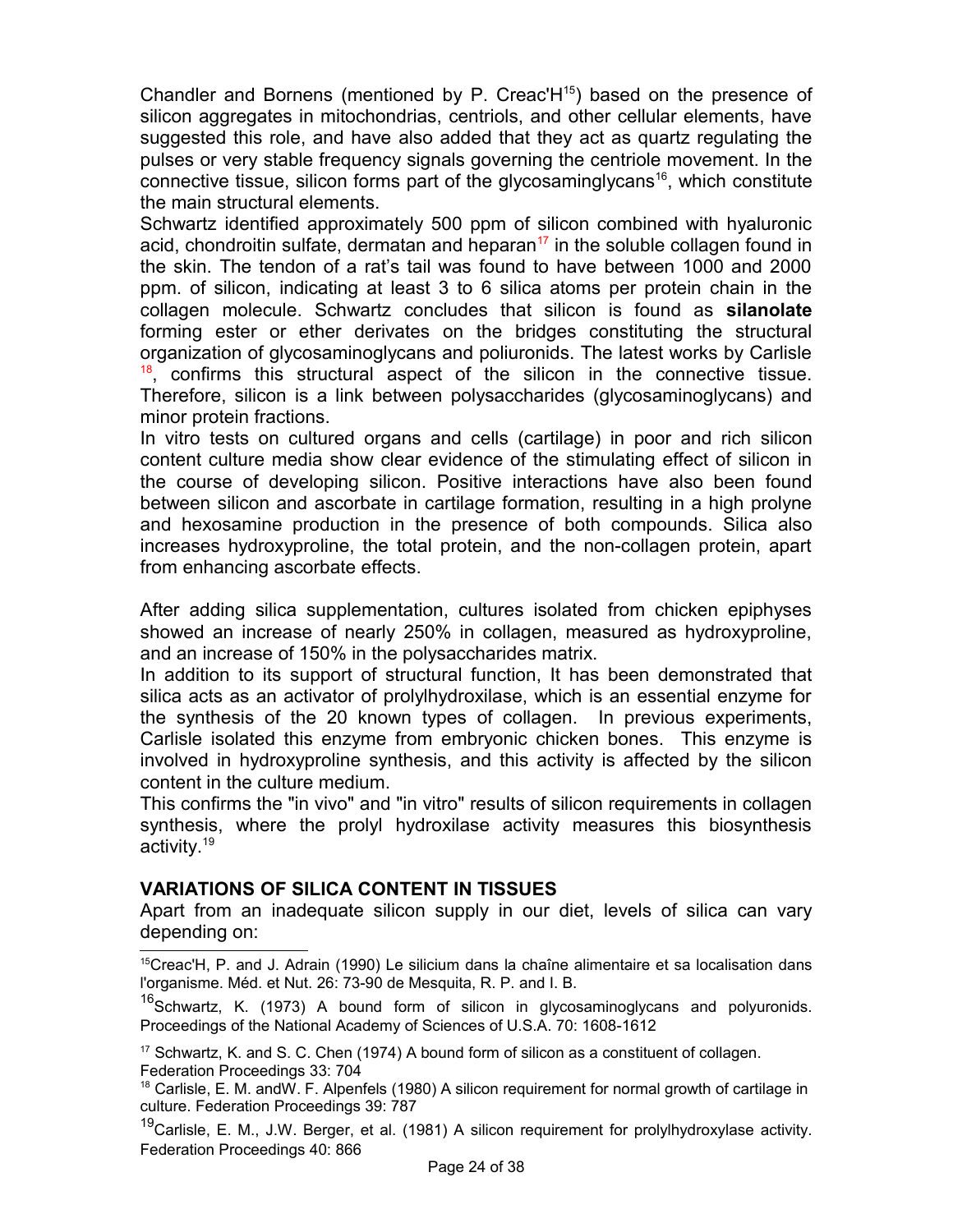# **Sex**

Gohk and School (quoted Desmonty 1988), observed 35% less silicon content in muscular tissue in females compared to those of males. This can possibly explain the difference in muscular power between the sexes. Although, Charnot and Perez observed the opposite effect on rats: adult females have higher rates than males.

## **Age**

Monclaux (quoted by Desmonty 1988) observed a general decline in silicon levels with age. For example, silicon content in the integumentary system decreases by 30% in older age groups compared to younger age groups. In the aortic wall, as noted by Loeper, silicon content is 4 times higher in children than in adults. James Duke (1998) proved that as estrogen levels decrease with age the absorption of silicon reduces simultaneously. This explains the tendency of toward decalcification, with the onset of menopause. Intestinal absorption of silica also decreases with age (Desmonty 1988). Silicon content in the aorta, the thymus and skin in humans, also decreases with age (Murray 1996). Loeper found that the silicon content in the aortic wall is 4 times higher in children than in adults.

## **IN CERTAIN PATHOLOGIES**

### **Tuberculosis**

Tuberculosis produces an accelerated loss of silicon content in the body (which led to different therapeutic experiences with silica since the twentieth century).

## **Cancer**

Remmets has observed a significant decrease in silicon content in the conjunctive tissue.

## **Atherosclerosis**

Loeper and Golan studied the connection between the silica content in the tissue and aortic atherosclerosis, showing that any atherosclerotic lesions decreases the silica in artery walls. $^{20}$  $^{20}$  $^{20}$ 

Moreover, a study carried out on 72 people over a period of 61 years,  $21$ demonstrated that in atherosclerotic arteries, the silicon content is 14 times less than the content measured in healthy arteries. This deficit mainly affects the medium and intima layers. Silicon gives flexibility to the arteries. (Desmonty 1988) Silicon is one of structural compounds of the vascular walls.

At the beginning of the demineralization process in bone pathologies, silicon diminished by 50%; while the calcium and sulphur rate only fell from 5 to 8% (Desmonty 1988). In different bone pathologies, such as osteomalacia, bone tuberculosis an osteosarcoma. a progressive silica loss has been found.

<span id="page-24-0"></span><sup>&</sup>lt;sup>20</sup>Loeper, J., J. Goy-Loeper, et al. (1979) The antiatheromatous action of silicon. Atherosclerosis 33: 397-408

<span id="page-24-1"></span><sup>&</sup>lt;sup>21</sup> Loeper J, Loeper J, Fragny M. The physiological role of the silicon and its antiatheromatous action. In:Bendz G, Linquist I, eds. Biochemistry of silicon and related problems. New York: Plenum, 1978:281-96.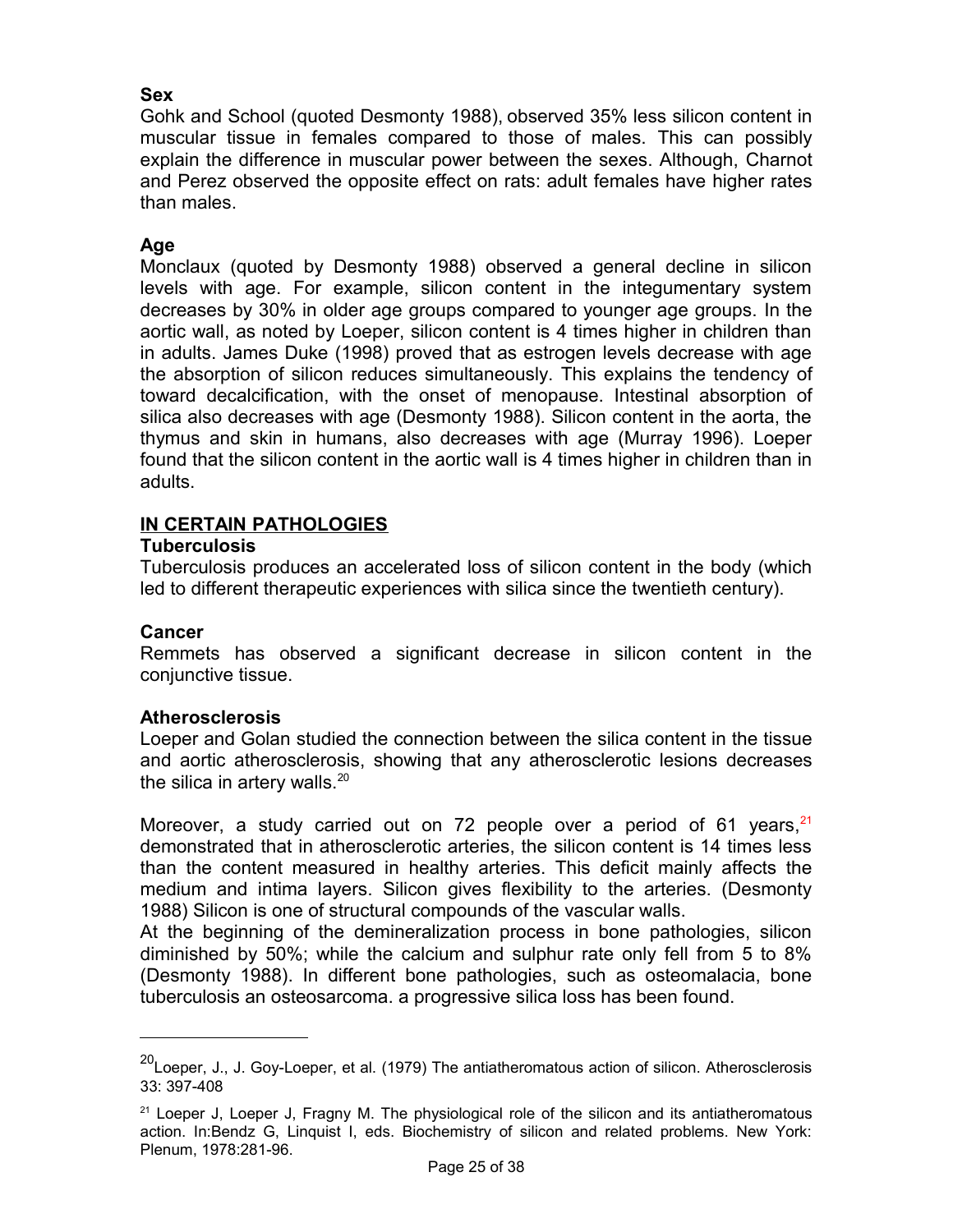## **STUDIES CARRIED OUT BY LOEPER**

In 1966, Loeper reported on the levels of silicon content in different tissues of mice, rabbits and men.<sup>[22](#page-25-0)</sup> He noted that organs containing high quantities of conjunctive and elastic tissue have a higher concentration of silica. Normal and pathological human aortas obtained from autopsies were studied from all different age groups: from babies to adults. The first important observation was that silicon level decreases considerably with age. This decrease starts at the age of 10, and becomes more noticeable from the age of 35 onwards. Generally men have a higher silicon content than women.

In 1968 Loeper noted the high silicon concentration in proteoglycans: approximately 400 to 550 mg. per 1000g of dry tissue. He also demonstrated its structural role.<sup>[23](#page-25-1)</sup>

In a study carried out in 2002, Ravin Jugdaohsingh $^{24}$  $^{24}$  $^{24}$  analyzed silicon content absorption from different foods due to silicon's importance in bone formation. Conclusion: Absorption is greater in men than in women but decreases with age. 41% of absorbed silicon is proportionally excreted via urine depending on the silicon content in food. Solid foods are the main source of available silica. In low silicon diets normal young animal growth decreases resulting in problems in bones and connective tissues. Supplementary silicon in postmenopausal women suffering from osteoporosis, not only inhibits bone resorption loss of bone mass, but also increases trabecular volume, and mineral density.

In vitro experiments showed that silica added to osteoblasts and bone marrow cells, increase bone synthesis markers, including type 1 collagen, which is the largest organic component of bone matrix. Silicon increases bone matrix mineralization.

Silicon absorption and availability from plants is low, the majority is excreted via urine and feces. The kidney filters silica from plants. In food, silicon is available in most grains, cereals and vegetables, as well as meat and dairy products. Asians and Indians have diets higher in silica content than Westerners which explains why these groups have less hip fractures.

Minimum daily requirements are between 10-25 mg /day.

American Journal of Clinical Nutrition, Vol. 75, No. 5, 887-893, May 2002

American Society for Clinical Nutrition Dietary silicon intake and absorption Ravin Jugdaohsingh, Simon HC Anderson, Katherine L Tucker, Hazel Elliott, Douglas P Kiel, Richard PH Thompson and Jonathan J Powell From the Gastrointestinal Laboratory, The Rayne Institute, St Thomas' Hospital, London.

<span id="page-25-0"></span> $22$  Loeper J, Loeper J, Fragny M. The physiological role of the silicon and its antiatheromatous action. In:Bendz G, Linquist I, eds. Biochemistry of silicon and related problems. New York: Plenum, 1978:281-96.

<span id="page-25-1"></span><sup>&</sup>lt;sup>23</sup> (Loeper J. y Leumpert a. "Estude du silicium en biologie et au cours de L'atherome", Presse Med. 1966, 74- 85, 868).

<span id="page-25-2"></span><sup>24</sup>A provisional database for the silicon content of foods in the United Kingdom, *The British Journal of Nutrition: an international journal of nutritional science*, Vol 94, pp. 804-812, Cambridge University Press, United Kingdom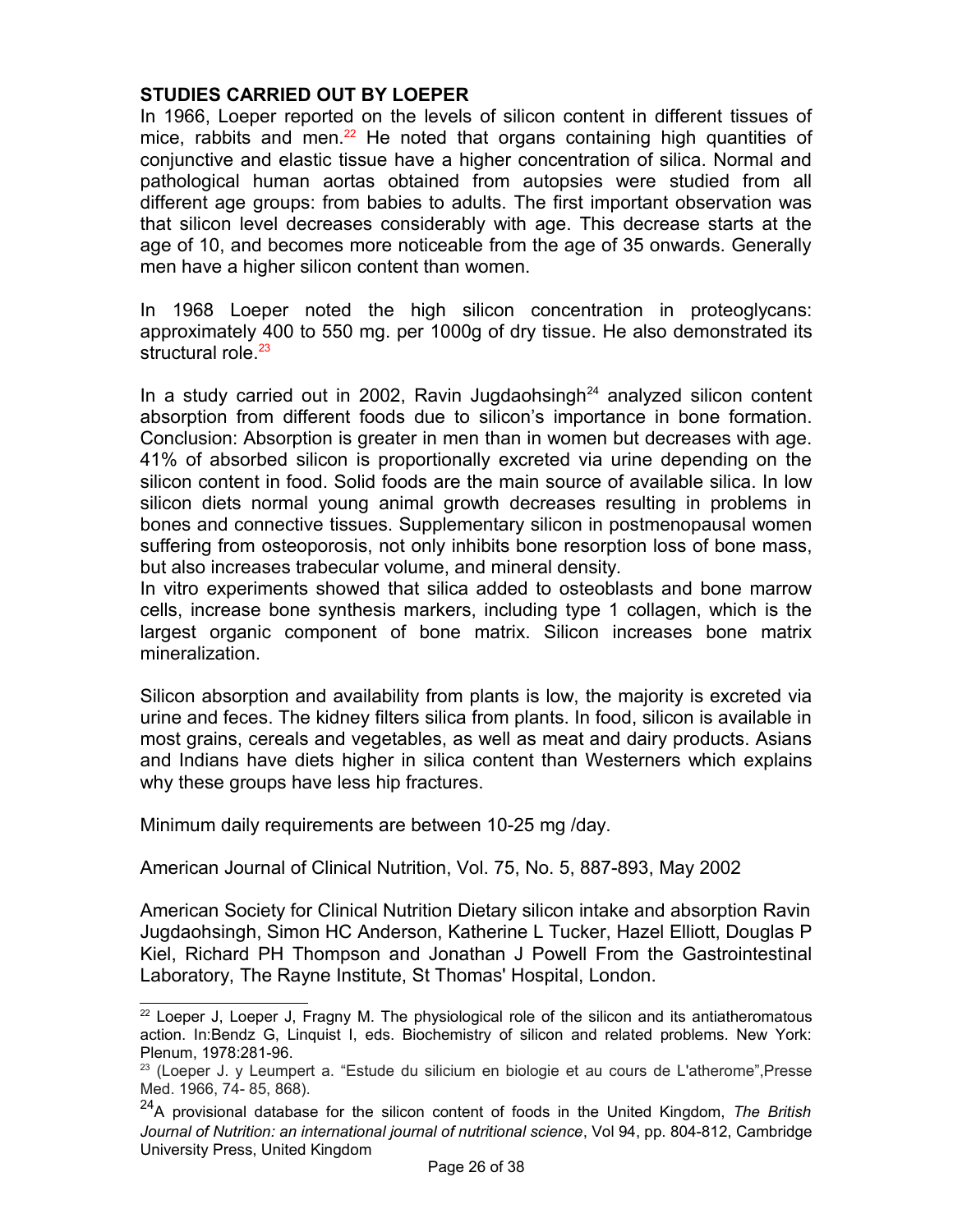# **OSTEOARTICULAR SYSTEM**

OSLLR can be used to gradually eliminate or diminish the incidence of bone pain and to help the patient regain mobility.

In the ossification process, silicon is linked to calcium, making it essential for calcium absorption and utilization in- bone. Controlled X-ray studies of treated patients show a remineralization of the decalcified areas.<sup>[25](#page-26-0)</sup>

These results confirm the connection between calcium and silicon. Moreover, the contribution of silicon to bones, tendons and muscles greatly improves rheumatic problems. Studies carried out since the sixties have shown that organic silica also accelerates the process of healing bone fractures and recalcification.<sup>[26](#page-26-1)</sup>

More recent studies have shown that a higher silicon concentration near areas of intense calcification (epiphyses and fractured areas), has a catalytic role in calcium, sulphur and phosphorus fixation.

The effect of silicon on bone and cartilage is related to its role in collagen, elastin and glycosaminoglycan synthesis.  $27$  It has been demonstrated that animals with a silicon deficiency also show a matrix deficiency of bone and cartilage. A higher concentration of silicon has also been found in tendons.

## **SILICA AND OSTEOGENESIS**

Schwartz and Carlisle have carried out the most classical studies on this subject.  $28$  The following conclusions were obtained:

Silicon concentration is relatively high in calcification sites.

- At the beginning of the decalcification process, silicon concentration in tissues dramatically decreases (up to 50%) compared to minerals such as calcium or sulphur which only decrease 5 to 8% (Desmonty, 1988).
- X-Ray electromyography studies and biopsies of rat bones show almost complete absence of silicon in mature bone. Silicon presence is associated with low calcium concentrations in areas of osteogenesis. (Desmonty, 1988).
- Experiments with rats fed on diets low in calcium since birth show the positive effect of silicon on bone and cartilage mineralization: rats fed a silicon supplement weighed much more than those which weren't given any type of supplement (Desmonty, 1988).  $^{29}$  $^{29}$  $^{29}$ Silicon concentration is high

<span id="page-26-0"></span><sup>&</sup>lt;sup>25</sup> Birchall, J. D. (1990) The role of silicon in biology. Chemistry in Britain: 141-144

<span id="page-26-1"></span> $26$  Faure, C. (1973) Le OSLLR, agent méconnu de minéralisation et de prévention de la carie dentaire. Maroc Médical: 572-574

<span id="page-26-2"></span><sup>&</sup>lt;sup>27</sup> Schwartz, K. (1973) A bound form of silicon in glycosaminoglycans and polyuronids. Proceedings of the National Academy of Sciences of U.S.A. 70: 1608-1612

<span id="page-26-3"></span><sup>&</sup>lt;sup>28</sup> Carlisle, E. M. andW. F. Alpenfels (1978) A requirement for silicon for bone growth in culture. Federation Proceedings 37: 1123

<span id="page-26-4"></span><sup>29</sup> DESMONTY, Marie-Laure, Silcium et silicea, Tesis para obtener el diploma de Estado como doctora en Medicina, Universidad de Burdeos, Francia, 16 de Junio de 1988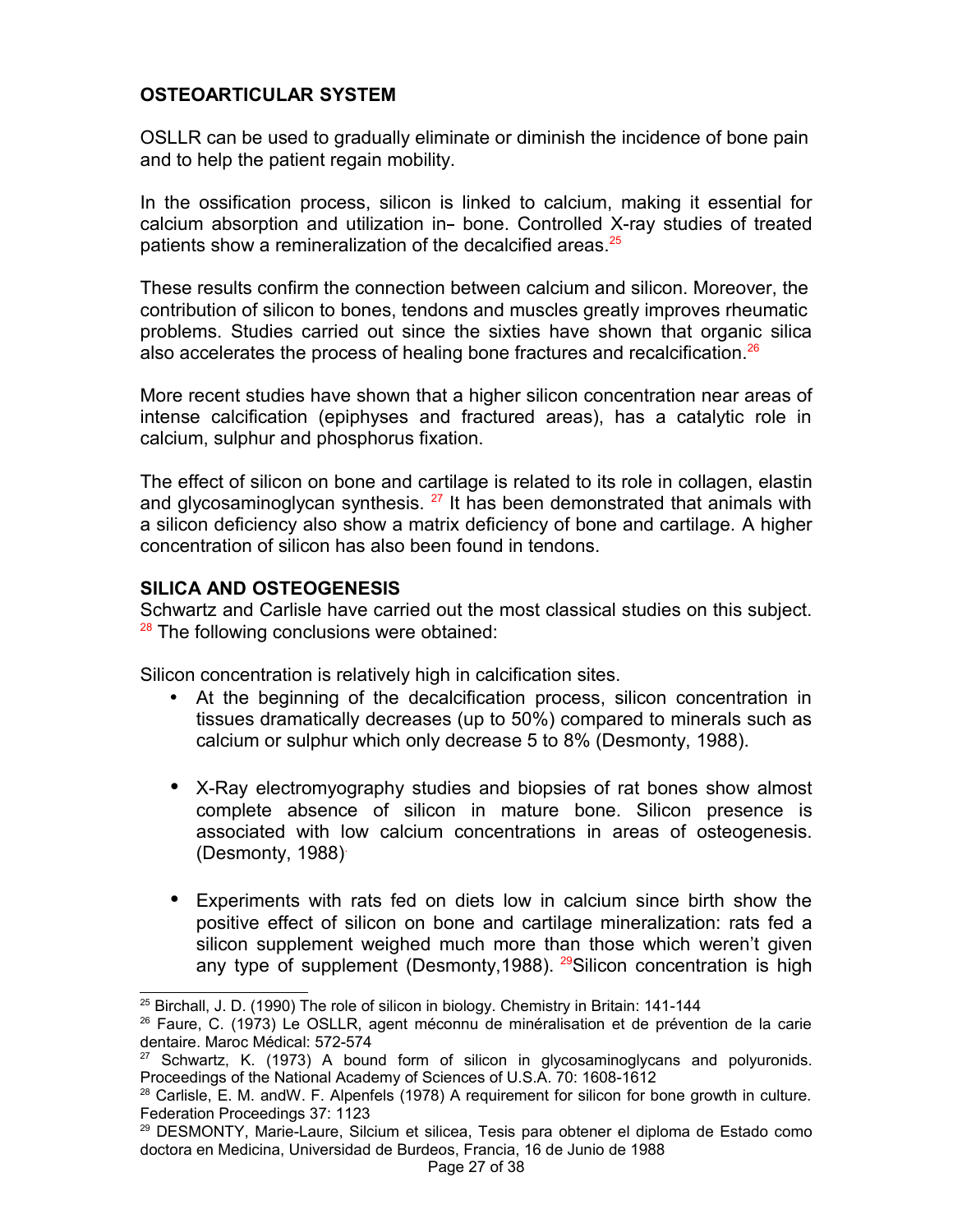when calcification commences, then drops when the calcium concentration increases and is transformed into hydroxyapatite (a highly resistant mineral similar to marble).

The calcification and mineralized action of silicon occurred in these experiments during the first two weeks of life, but after 5 weeks there was no difference between both groups of rats.

With reference to human health, Tolonen (1995)  $30$  pointed out that silicon intake is more important at low calcium levels. Several researchers have demonstrated low silicon diets may lead to a bone density reduction (Nielsen 1991).

The effect of silicon has also been studied in teeth. We must take into account that bone is basically made up of a matrix of protein and calcium salt deposits. The fibrous matrix gives flexibility to the bone and supports tension, while calcium salt (65% of its weight) gives firmness and allows the bone to withstand pressure. In bone formation, the matrix components are considered to be produced first - protein-polysaccharide, and collagen fibers - creating a structure in which calcium salts are also deposited (Jacob Francote Lossow 1982). [31](#page-27-1)

According to the information we have until now, silica is said to be important in osteogenesis because it acts in the matrix production and the calcium salt deposition in bones. Further studies have confirmed that silicon contributes by giving form to the matrix tissue. In fact, several studies carried out by Calcagni (1984) on tissue composition such as that found in cartilage, the umbilical cord, etc. proved that silicon is linked to internal structures of polysaccharides biopolymers (such as hyaluronic acid, chondroitin, etc..) via non-reactive and extremely stable bonds.

According to Calcagni, these results verify the role of silicon in transversal bonds between proteins and polysaccharides, or (just only) simply bonds in polysaccharides. This role is involved in the neat protein structure forming the bone matrix. This applies to all the connective tissue.

After providing accurate technical data on silica concentrations related to several samples of animal connective tissue, Calcagni (1988) concludes as follows: "Current research suggests the structural role of silica in connective tissue, which is involved in glycosaminoglycan synthesis and in matrix mineralization"

## **ORGANIC SILICA AND THE CARDIO VASCULAR SYSTEM**

The quality of our arteries is determined by their flexibility and diameter. Silicon plays a key role in artery wall flexibility, which is in fact, one of the tissues with the highest silicon concentration. The well-known French naturopathic Doctor Daniel Kieffer, describes in his book Anti-Stress and Global Health, an aorta which has suffered a stroke shows 25 times less silicon than a normal aorta. This is one of the most interesting areas of silicon application although not much

<span id="page-27-0"></span><sup>&</sup>lt;sup>30</sup> Food Science and Technology International, Jan 1995; vol. 1: pp. 146

<span id="page-27-1"></span><sup>31</sup> ANATOMIA Y FISIOLOGIA HUMANA DE Jacob Francote Lossow, ED. INTERAMERICANA, MEXICO, 1982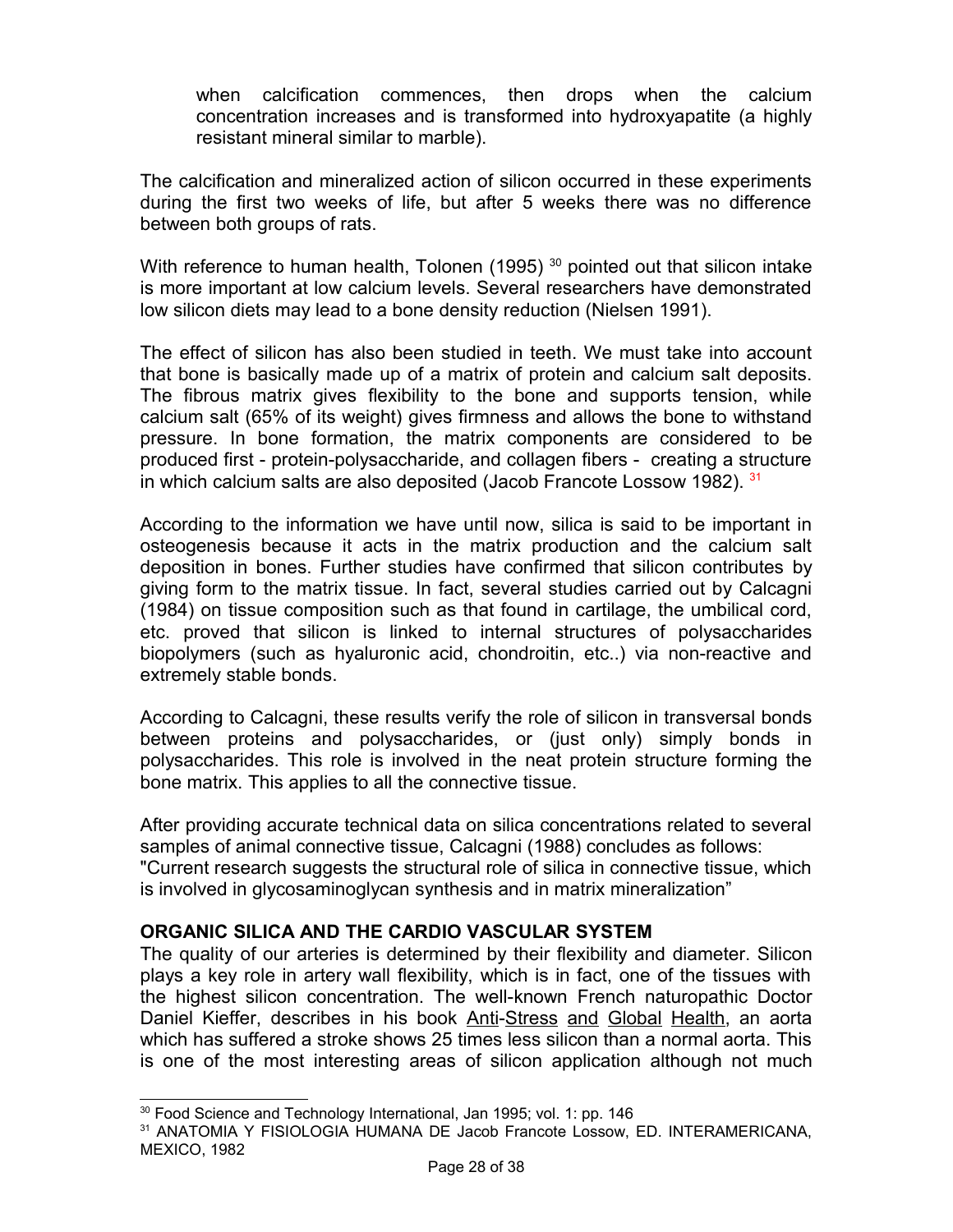attention has been given to it. Regarding the cardio-vascular system, silica has three functions:

- 1. It protects the arterial wall
- 2. It reduces cholesterol levels
- 3. It reduces blood pressure

## **ARTERIAL WALL PROTECTION**

The majority of all research carried out on silicon has been in this field. Blood vessels show high silicon content. The highest silicon concentration is located in the aorta. Silicon determines artery elasticity. In fact, this is a key element giving shape to elastic fibers not only in blood vessels but also throughout the whole body: skin, ligament, tendon, cartilage, etc., which are all rich in silica.

Studies carried out since the 60's, show the structural and protective role of silicon in the elastic fibers of the arteries. The results obtained from these studies have been of great importance in understanding arterial disorders:

- The deterioration of elastic fibers in arteries coincides with the loss of silica.
- Silica level drops with age: arteries in children show a silica concentration 4 times higher than older people.
- The formation of cholesterol plaque runs parallel with silica losses: cholesterol plates show a lack of silica.
- The lack of silicon makes elastic fibers more permeable to lipids.
- This lack of the elastic fibers precedes fat and calcium deposits in arterial walls.
- Diminishing levels of silica result in thicker cholesterol plaque calcification.
- An artery suffering from atherosclerosis has from 10 to 20 times less silica than a healthy artery.

Examinations carried out by Professor Schulz revealed silicon presence in all connective tissues and demonstrated that silica content varies inversely with age. Elements which make up the connective tissues of the arterial wall in the cardiovascular system are: 25-30% collagen fibers, 30-40% elastin fibers and 30-40% muscle and fundamental substances, mainly mucopolysaccharides. These mucopolysaccharides form the matrix which is between the elastin and collagen.

In humans, both proteins show a very high silicon content, through which vascular elasticity is maintained. Significant silicon concentration in young arteries has been found in comparison to a decrease in silicon in aged or diseased arteries. The physiological silica decrease with age is linked to loss of vascular elasticity.

It has been proven that the silicon content in the wall of damaged arteries decreases. The connection between silicon index in the aortic tissue and arteriosclerosis was studied, and by means of lipid infiltrations, a progressive decrease of silica in arterial walls has been noticed. In 1988 Dr. Desmonty carried out a study on 72 patients who were 61 years old and she found that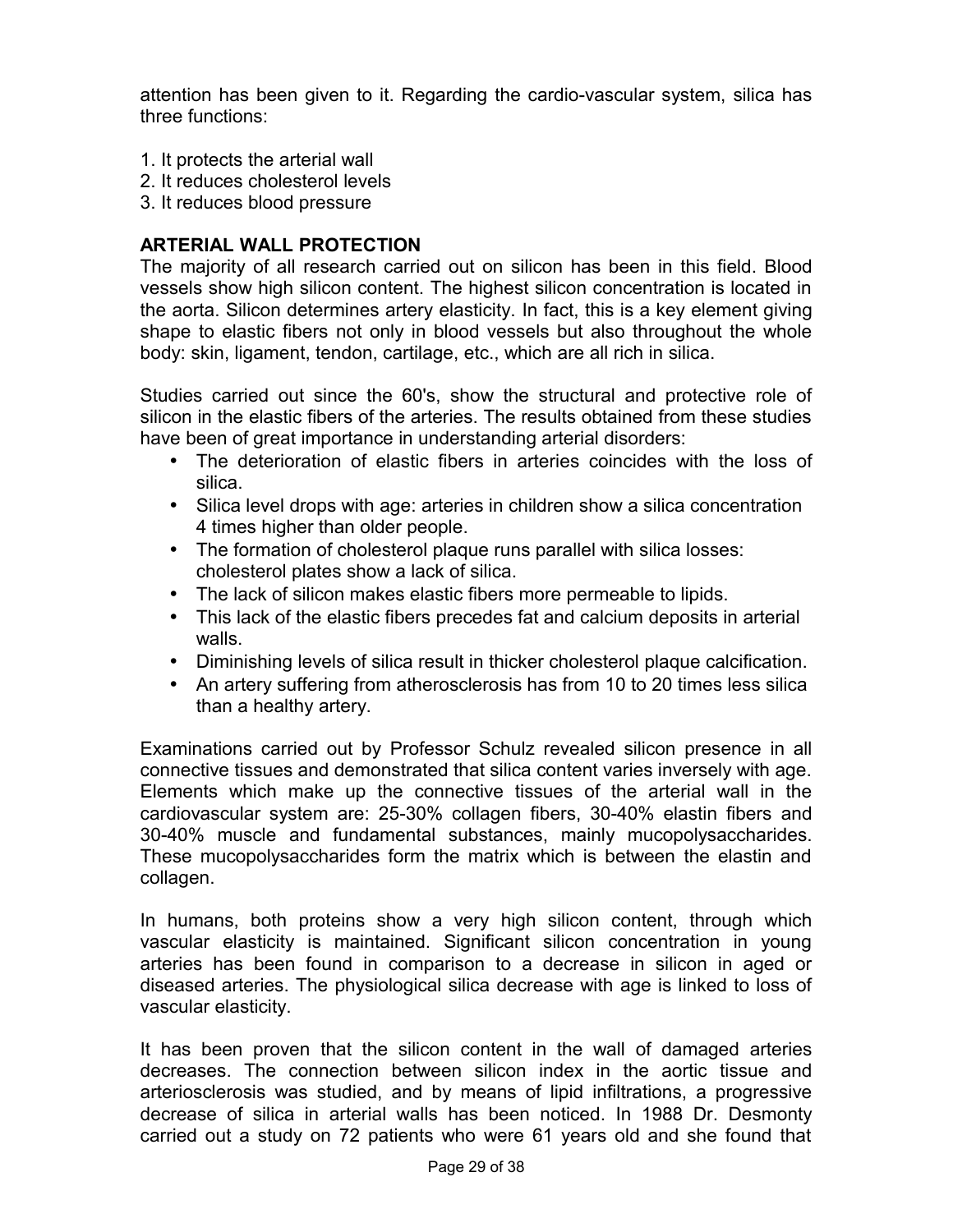arteries suffering from arteriosclerosis showed a silica level fourteen times inferior to those of veins. With regard to atheroma prevention, silicon decreases arterial wall permeability, increases the intercellular mass and the thickness of elastic fibers. It also maintains a high level of hydrolases activity, which is able to transform esterified cholesterol into free cholesterol.

Schematically described, the plaque formation process in arteries is developed in three phases:

1. Damage to interior arterial wall caused by oxidation (free radicals).

2. Due to oxidation, arteries become more permeable thus allowing the formation of fat deposits in damaged areas, at the same time as scar tissue

3. Calcium deposit in plates, (plaque) which leads to the hardening of arteries. Silicon protects arterial walls on those three levels.

Classical studies referring to this are those carried out by Loeper (quoted by Pometan1978). <sup>32</sup> Loeper demonstrated that silicon is mainly concentrated on blood vessel walls, especially in the aorta, giving them elasticity.

A decrease in silicon was also found with atheroma formation. Loeper noted that silicon concentration has a protective role on the arterial wall. Several studies with rabbits (Loeper) showed that atheroma plaque formation goes from 80% in untreated animals to only 25% in animals treated with organic silica. This action is due to the protective role of silica on the arterial wall.

## **SILICA AND ARTERIAL PERMEABILITY**

The integrity of elastic fibers which makes up the majority of the arteries, depends on the presence of silicon. It has been suggested that silica acts by making the artery walls impermeable to fat and calcium in blood.

## **Electric balance, cardiovascular health and silica**

A well known fact which is not often considered in modern medicine is that cellular life is an electric phenomenon. Indeed, biological chemistry acts by attraction-repulsion forces generated by electrical charges of different substances and body fluids. Cardiovascular health is also affected by this. The arterial wall and blood components (platelets, leukocytes, red blood cells) are normally negatively charged. Therefore, due to this negative charge they repel against each other (similar poles repel, opposite poles attract). However, electric contamination in modern life (lack of the direct contact with earth, contact with synthetic static fibers, computers, television, high voltage lines, electrical appliances, ingestion and inhalation of positive ions in cigarette fumes, pollution, canned food and in several medicines, etc) generates an overload of positive ions which alters the electrical potential of the arteries, as well as other organs.

This potential change (going from negative to positive), helps the fixation of the electronegative blood components on the arterial walls. In fact, many common diseases such as cancer or osteoporosis, have much to do with this modern electro-positive pollution. Organic silica is very effective in solving this problem: it

<span id="page-29-0"></span> $32$  Loeper J, Loeper J, Fragny M. The physiological role of the silicon and its antiatheromatous action. In:Bendz G, Linquist I, eds. Biochemistry of silicon and related problems. New York: Plenum, 1978:281-96.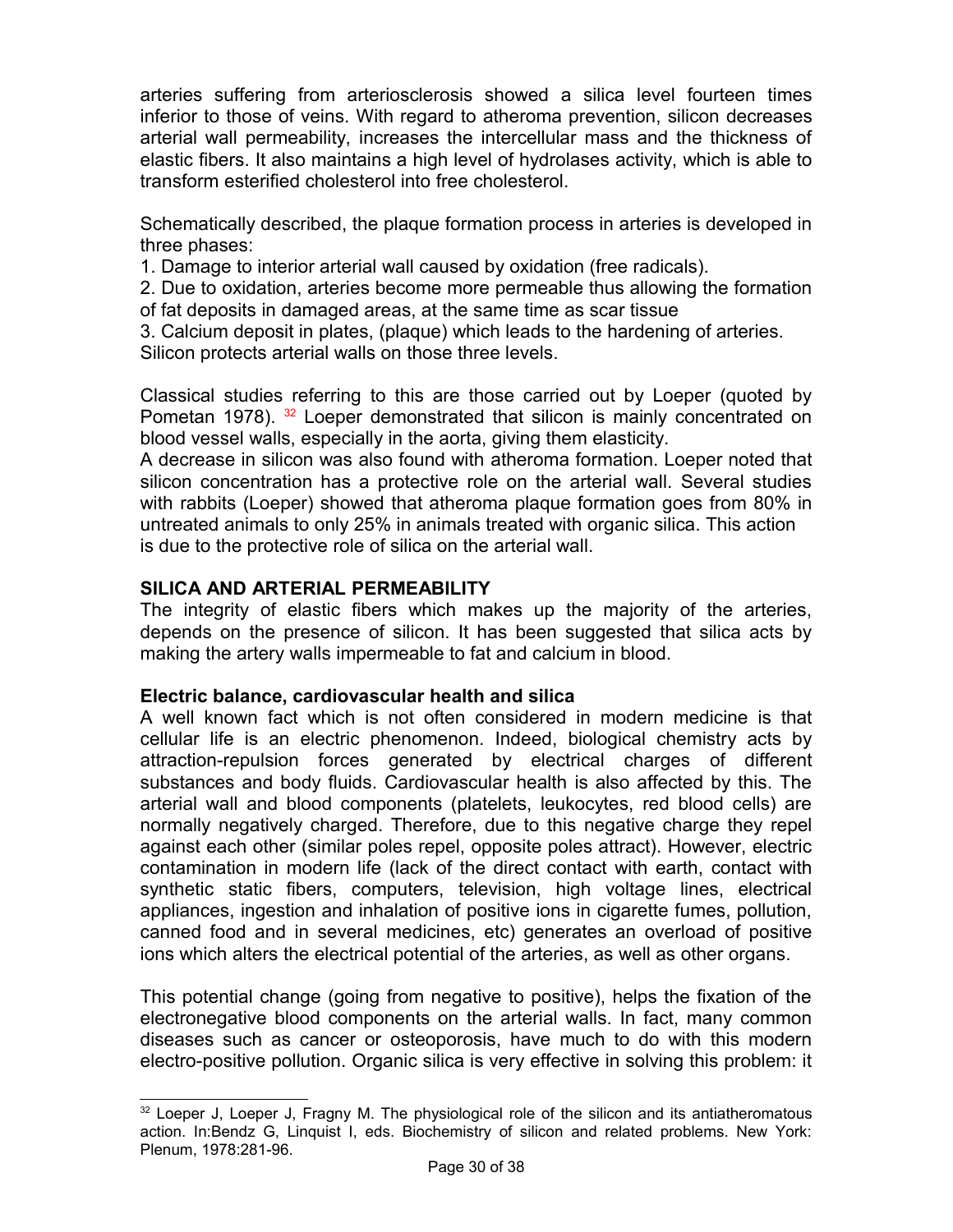gives ions that allow the reconstruction of the bio-electric balance of the body cells

# **ANTI CHOLESTEROL ROLE**

Organic silica contributes to a healthy cardiovascular life by reducing cholesterol levels and hypertension. Studies carried out on animals by Loeper have led to the following results:

- Cholesterol level decrease in blood.
- Cholesterol level decrease in the liver.
- Cholesterol level decrease in the aorta.

Pads moistened with Silica gel applied directly to the liver area and oral intake of OSLLR can be very helpful in reducing cholesterol levels. A decrease in cholesterol level from 3.5 to 2 gr. / lit. over a period of 30 days was also observed in many cases. With organic silica supplementation, a decrease of cholesterol levels and other risk factors in blood does not usually take long.

# **HIGH CHOLESTEROL LEVEL AND OTHER FACTORS OF CARDIOVASCULAR RISKS**

In some patients a temporarily higher cholesterol level has been observed. This increase is not due to a higher cholesterol production but is caused by the gradual elimination of atherosclerotic deposits from arterial walls. This important mechanism was first explained by Constance Spittle in the medical journal "The Lancet" (1972).<sup>[33](#page-30-0)</sup> She found that a supplement intake in patients suffering from cardiovascular problems, may lead to a temporary increase of cholesterol levels in blood. Alternatively, cholesterol levels in healthy people were not increased after taking dietary supplements.

This temporary increase of cholesterol levels in blood seems to mean that the recovery process of the arterial walls has started and fat deposits on the arterial walls are being reduced and transported out of the body through the blood, and therefore there is a temporary increase in the level of "fats" in the blood cholesterol, triglycerides, LDL, lipoproteins, and other risk factors.

Due to these findings, it is recommended to continue the dose. After a few months, cholesterol levels in blood will be under initial levels. A high fiber content diet (such as oats, bran, and other cereals) can also help to reduce cholesterol level and other risk factors in blood.

Organic silica helps to reduce hypertension: its capacity to re-establish the arterial elasticity and balance bio-electric values of the cardiovascular system effectively combat hypertension. The effect of organic silica on hypertension has been studied for many years. Many studies in the 60's carried out on humans showed that in 4 or 5 days, arterial pressure was normalized, although the organic silica used then was less effective than the current 5th generation organic silica.

Many additional studies (Pometan 1978) have showed the antihypertensive effect of organic silica. Today, results are usually seen in a few weeks.

<span id="page-30-0"></span><sup>33</sup> *www4.dr-rath-foundation.org/NHC/cholesterol/cellular\_solutions.htm* Page 31 of 38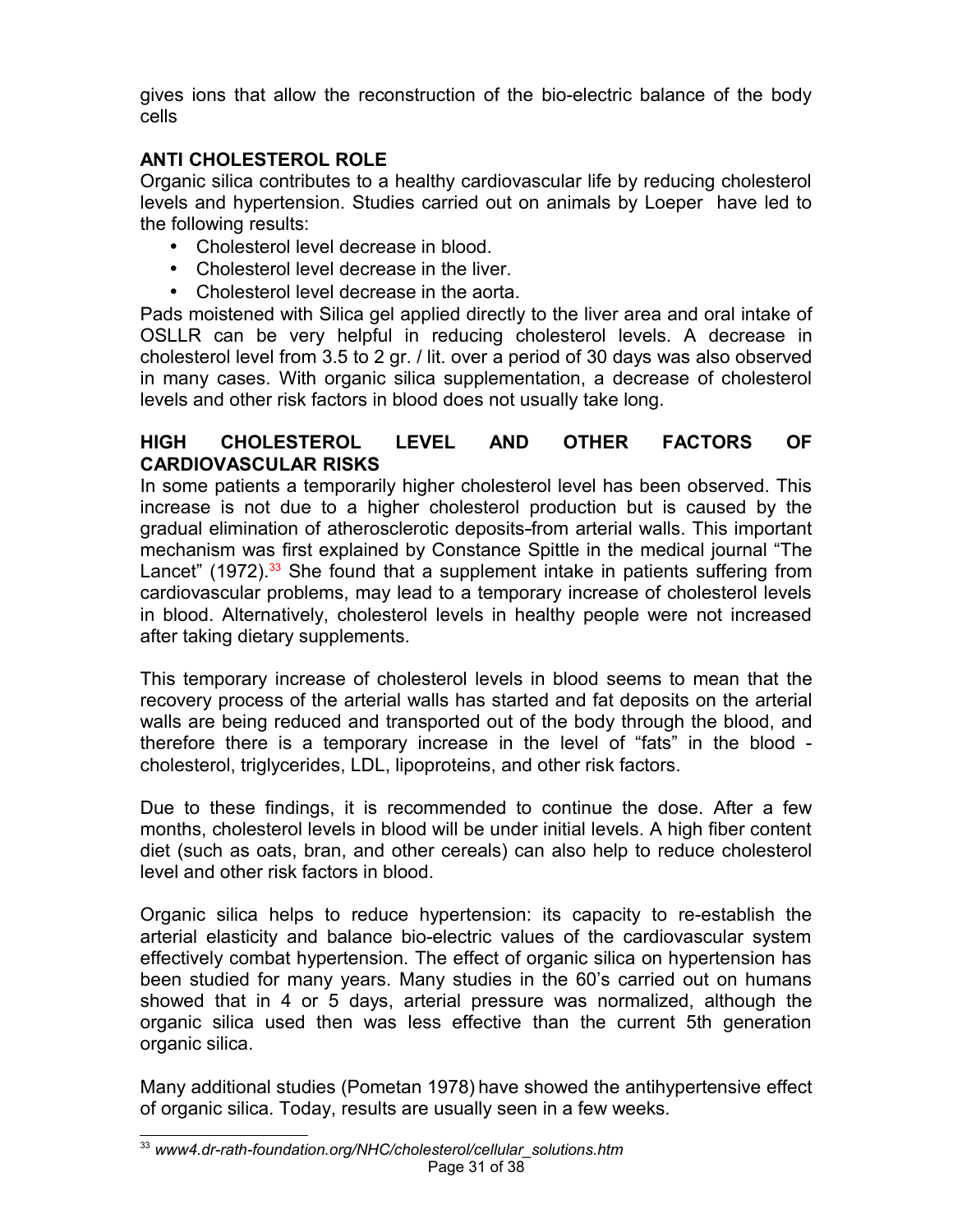# **THE ORIGIN OF ORGANIC SILICA**

Loïc Le Ribault worked with organic silica for more than 30 years. After studying thousands of samples, he proved the frequent presence of microorganisms, such as bacteria and diatoms on the surface of certain grains of sand. Later on, he showed that the superficial amorfization on detritic quartz is due to the combined action of these microorganisms, by means of organic acids and some mechanical and/or chemical actions, typical of the sedimentary environment in which they evolved.

In order to further study the role of these microorganisms in the silica biological cycle, in 1975, Le Ribault, created a procedure to obtain silica deposits derived from the action of these microorganisms.. He then showed that solutions obtained in this way contained a high concentration of organic silica. In doing these experiments, he realized the beneficial effects of organic silica by chance.

Current OSLLR is of semi-natural origin. Silica obtained from quartz, undergoes a solubilization process by organic synthesis and subsequent stabilization and filtering in order to create the same type of molecular silica found in the marine environment, where organic silica is created by the action of diatoms.

## **ARTICLE:**

Silicon: a nutritional beneficence for bones, brains and blood vessels? Nutrition Today, August, 1993 by Carol D. Seaborn, Forrest H. Nielsen <sup>[34](#page-31-0)</sup>

"Ample evidence exists to indicate that silicon is essential for forming and maintaining normal healthy bones, brains and blood vessels. The absence of adequate silica may be a factor in the occurrence of some human diseases involving these tissues.

Silicon has been long suspected to be important in maintaining health in humans. [3] Before much was known about silicon in biology, one of the luminaries of medical science, Louis Pasteur, predicted that silicon would be found to be an important therapeutic substance for many diseases. At the beginning of this century, numerous French and German reports suggested that the prediction of Pasteur would become fact. These reports described therapeutic successes in treating numerous diseases, including atherosclerosis, hypertension and dermatitis with sodium silicate, with simple organic silicon compounds and with tea made from the silicon-rich horsetail plant. However, by 1930, silicon in medicine faded into obscurity as a consequence of therapeutic failures and inadequate evidence for silicon being biologically active. For the next 40 years, silicon, as consumed in the diet, was generally considered a biologically inert, harmless, nonessential element for living organisms except for some lower forms of life (diatoms, radiolarians and sponges) in which silica serves a structural role. In 1972, it was reported that silicon was essential for bone formation.[5] About the same time, other reports appeared suggesting, like earlier reports, that inadequate dietary silicon may contribute to some cases of atherosclerosis and hypertension, in addition to some bone disorders and the aging process.[6]

<span id="page-31-0"></span><sup>34</sup>Nutrition Today, July/August, 1993 pages 13-18 by Dr.Carol D.Seaborn and Dr.Forrest H. Nielsen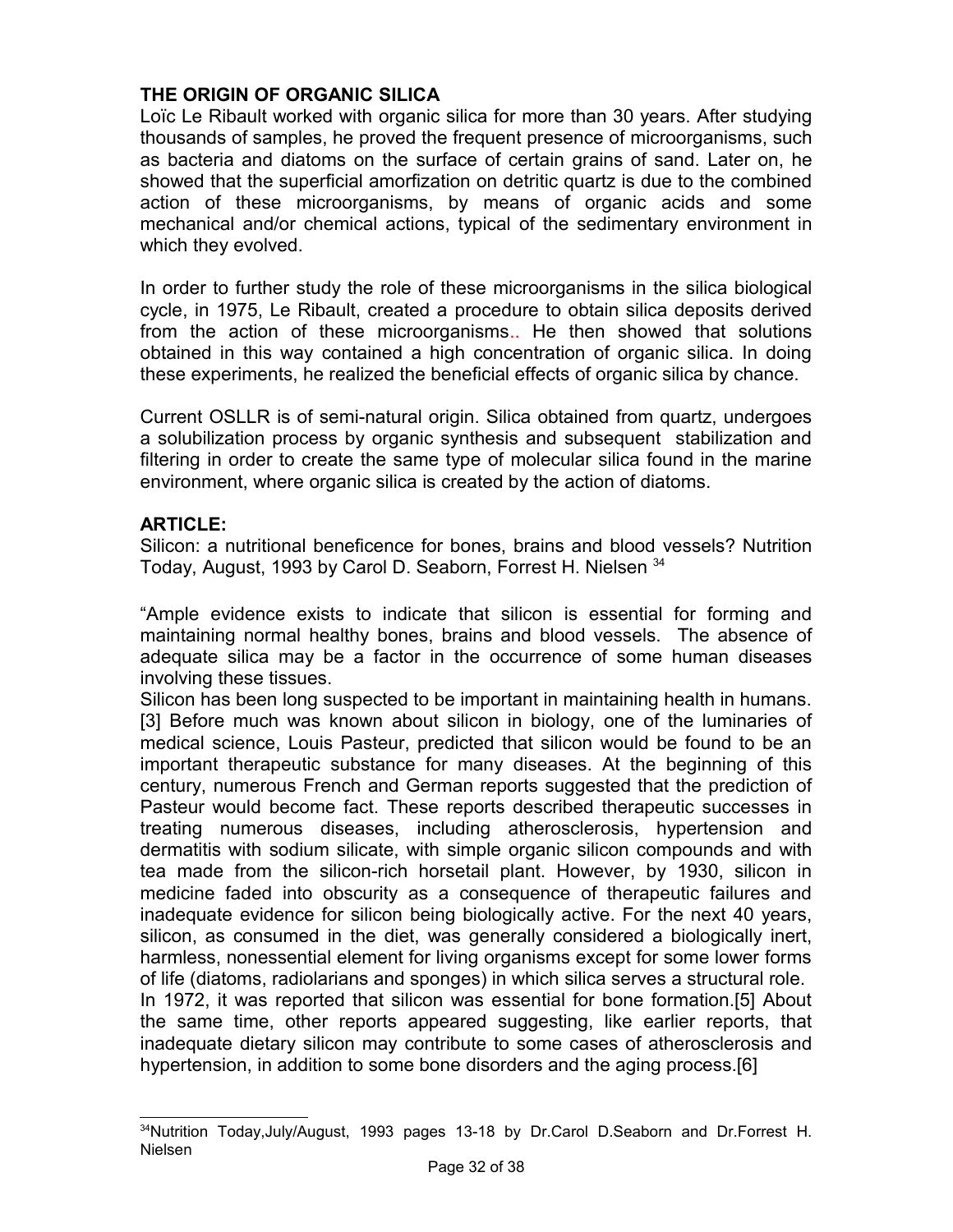Since then, reports have periodically appeared that give further support for silicon being nutritionally important in preventing some chronic diseases associated with aging. Surprisingly, these reports seem to have been generally ignored or considered inconsequential by clinical and nutritional professionals, media personnel or the general public. For 20 years, the battle of bringing attention to the nutritional importance of silicon has been essentially fought by Dr. Edith Carlisle.[5-10] Recently, we decided to join the fray.

Based upon our findings during the past 2 years, we believe the possibility that silicon is needed for healthy bones, blood vessels and brain deserves more attention by the research and clinical communities.

## SILICON BIOCHEMISTRY

Organosilicon compounds are analogues of organocarbon compounds[19]; thus, the possibility of a silicon based life analogous to a carbon-based life has been a seductive idea for science fiction writers. Support for this possibility could be the finding that silicon can partially replace carbon in the biosynthetic processes of nocardioform chemo-autotrophic bacteria from leprosy tissues.[11] However, the biochemistry of silicon makes it unlikely that silicon-based life exists anywhere in the universe. Silicon is larger and less electronegative than carbon. Silicon forms very rigid bonds; they do not bend, nor does silicon undergo stereochemical conversions as easily as carbon. [19] Nonetheless, silicon has some properties that make it a possible structural or bonding agent in living organisms. Silicon forms Si - O - C bonds with a strong ionic component that can be transferred from an oxygen atom to another with only small changes in energy, and thus the Si - O bridge could act as a "switch" mechanism.[19] Also, hydrogen bonding via silanol groups could occur in vivo. For example, hydrogen-bonded complexes between silicic acid and compounds containing hydroxy groups can be sufficiently stable to be important in the secondary structure of biopolymers such as collagen. In animals and humans, silicon is found both in the free and bound forms. Silicic acid probably is the free form. The bound form of silicon never has been rigorously identified.

## SILICON AND BONE

Silicon deprivation results in abnormal skeletal development in animals. In silicon-deficient chicks, the leg bones have reduced circumference, thinner cortex and reduced flexibility. In both silicon-deficient chicks and rats, skulls are abnormally shaped with the cranial bones appearing flatter, or more "serpentlike," than normal. The distribution of silicon and the biochemical changes caused by silicon deprivation in bone indicate that silicon influences bone formation by affecting cartilage composition and ultimately cartilage calcification.

Carlisle also found that the more mature the bone, the smaller the amount of measurable silicon. In the process of bone mineralization, initially silicon and calcium contents rise congruently in bone tissue. In the more advanced stages of mineralization, the silicon concentration falls markedly while the calcium concentration approaches proportions in bone apatite. These findings suggest that silicon is involved in the initiation of calcification through some effect on the preosseous matrix (early bone structure).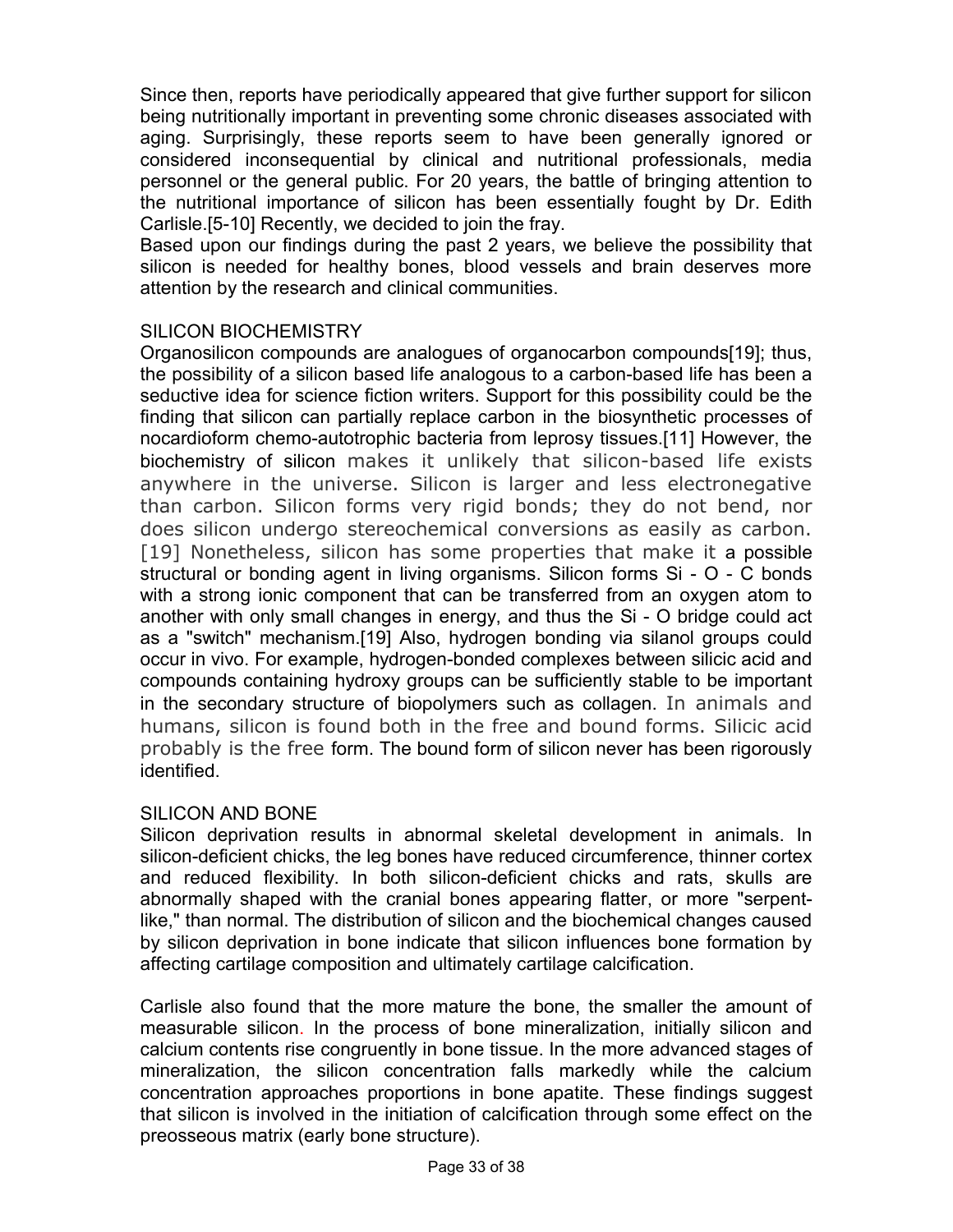Further support of the concept that the primary role of silicon in bone formation involves the organic matrix, is that hexosamine (glycosaminoglycans) and collagen concentrations are depressed while macromineral composition of bone mineral is not markedly affected in bone of silicon-deficient animals. In addition, research suggests that silicon is involved with phosphorus in the organic phase in the series of events leading to calcification.

In the last few years, a large number of extracellular matrix macromolecules containing glycosaminoglycans and saccharide, for which functions are beginning to be defined, have been described. Some of these macromolecules provide communication between cells and their surrounding matrix; this communication allows cells to monitor the composition and properties of the matrix and to respond to matrix alterations by changing their synthetic activity.

Silicon may be necessary for the communication between one or more of these macromolecules and cells, and in this way affects cartilage composition and ultimately cartilage calcification. We recently found further evidence that silicon status affects a circulating or local macromolecular mediator of bone metabolism.

Based upon substantial evidence accumulated to date, there is little doubt that silicon deprivation affects bone health. Because silicon apparently affects the initiation and rate of calcification of bone, silicon may be an important factor in disorders characterized by an imbalance between bone formation and resorption. Furthermore, because silicon affects cartilage composition, including articular cartilage, inadequate silicon may be of consequence in some joint disorders such as osteoarthritis.

## **SILICON AND THE BRAIN**

Recently, silicon deprivation in rats have shown other affects unrelated to connective tissue and bone. Rats fed a low-calcium diet accumulated high amounts of aluminum in all brain regions when dietary aluminum was high and silicon was low. Further evidence that silicon performs a vital function in the brain is the pattern of distribution of silicon in the brain. The concentration of silicon is higher in brain than in plasma. Furthermore, silicon concentrations vary widely among the different brain regions, with much higher concentrations in the hippocampus, caudate and lentiform nucleus than in the spinal cord and brain stem.

Alzheimer's disease has been associated with an increased concentration of aluminum in the brain. Perhaps because silicon is associated calcium and phosphorus in the brain, silicon deprivation, especially when dietary calcium is low, has an effect similar to the Alzheimer's disease process. That is, it alters the blood-brain barrier, allowing aluminum to enter and accumulate in nerve cells when dietary aluminum is high. Although the mechanism through which silicon affects brain biochemistry is unknown, accumulating evidence clearly indicates that silicon is needed to prevent detrimental changes in the brain, especially under stress conditions of low dietary calcium, high dietary aluminum and/or inadequate thyroid function. Thus, silicon supplementation may be of consequence in some aging and disease processes that affect the brain.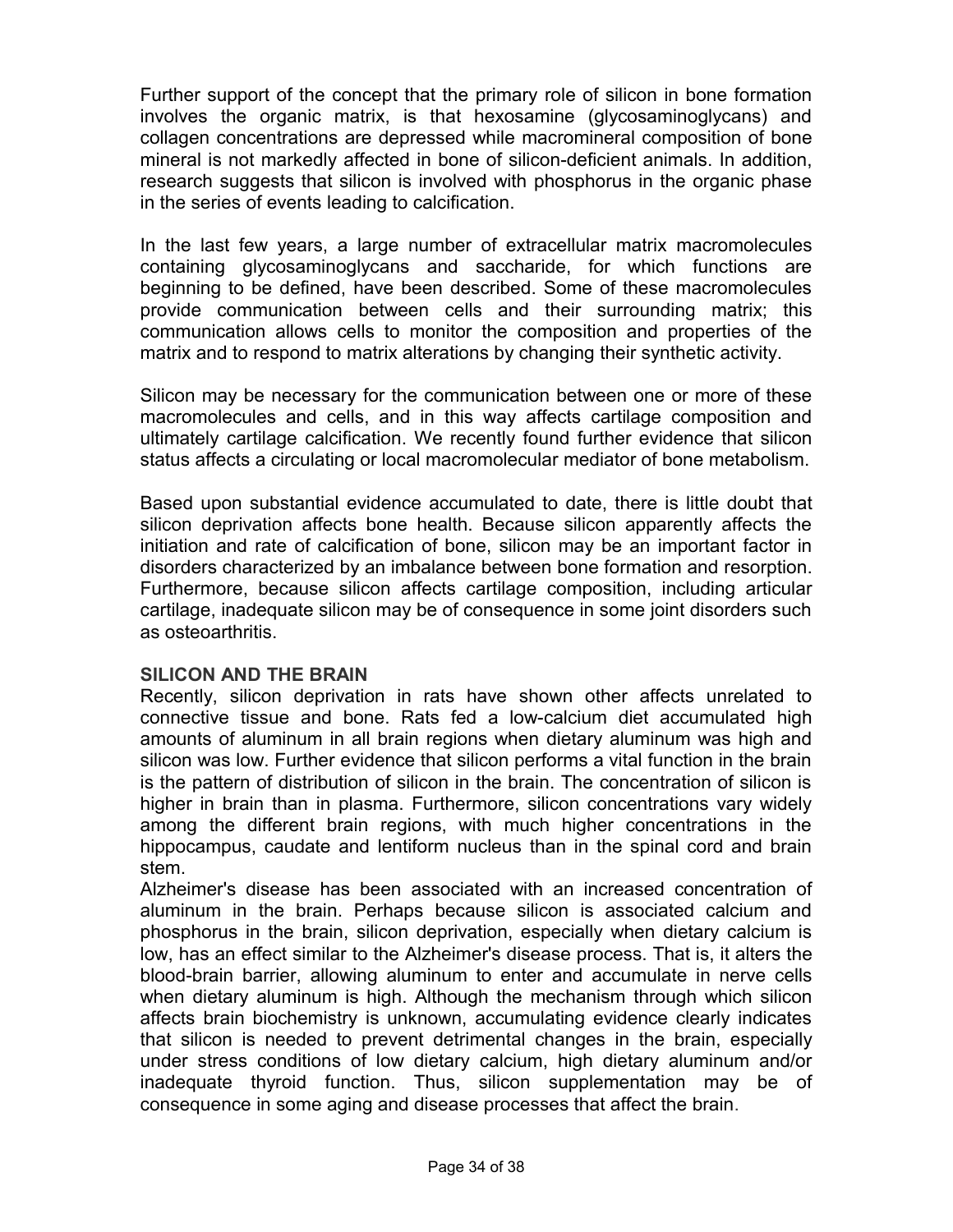## **SILICON AND BLOOD VESSELS**

Because blood vessels contain glycosaminoglycans and collagen, which are affected by silicon deprivation, it is not surprising that silicon has been implicated in maintaining normal blood vessels and in preventing atherosclerosis. French investigators have reported that the silicon content of normal human aorta decreases markedly with age and that the concentration of silicon in the arterial wall decreases with the development of atherosclerosis. The changes in the aortic silicon content were found to occur mainly in the elastin and mucopolysaccharide fractions.

The beneficial role of silicon in preventing atheroma formation has been suggested to involve assuring the integrity of elastic fibers and thus impermeability of the arterial wall to fatty infiltration and calcium deposition.

## **DIETARY CONSIDERATIONS OF SILICON**

Although a biochemical function for silicon is unknown, the preceding strongly suggests that silicon is required by humans. However, postulating a silicon requirement for humans is difficult; no appropriate human data are available and only limited usable animal data exist. If dietary silicon is highly available, based on animal data, the human requirement for silicon is quite small, perhaps in the range of 2 to 5 mg/day.

Total dietary silicon intake of humans varies greatly with the amounts and proportions of animal-based foods (silicon-low) and plant-based foods (siliconhigh) consumed and the amounts of refined and processed foods in the diet. Normally, refining reduces the silicon content of foods. However, in recent years, silicate additives have been increasingly used in prepared foods and confections as anti-caking or anti-foaming agents. Although this increases total dietary silicon, most of it is not bio-available. The silicon content of drinking water, and beverages made thereof, shows geographical variation; silicon is high in hard water and low in soft water areas. The richest sources of silicon are unrefined grains of high fiber content, cereal products and root vegetables.

## **CONCLUDING STATEMENTS**

Ample evidence exists to indicate that silicon can be accepted as an essential nutrient for higher animals, including humans. Findings from animals indicate that silicon supplementation apparently affects macromolecules, such as glycosaminoglycan, collagen and elastin, and thus is needed for healthy bones, brains and blood vessels. Although more should be known about the physiologic function and requirement for silicon, it is seductive to speculate about specific disorders that can be augmented or caused by inadequate silicon supplementation; those that have been proposed are atherosclerosis, osteoarthritis and hypertension.

Even if these speculations are not found to be true, silicon probably should be considered a nutrient of concern for humans. Finding pathologic conditions caused by silicon deprivation in humans would not be surprising, because:

1.- the silicon content in human diets can easily be lower than that inducing changes in animals (especially diets containing refined and animal-based foods),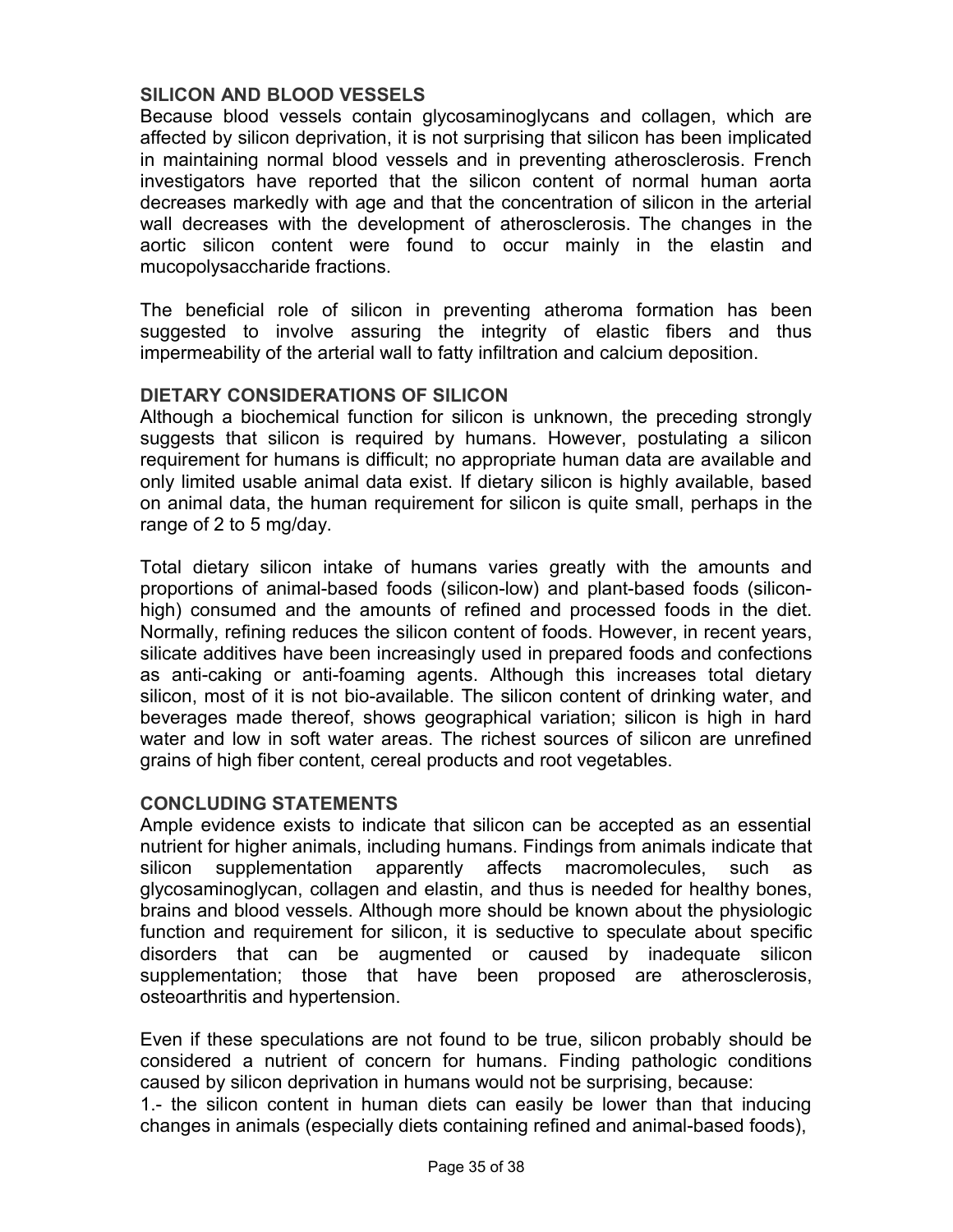2.- the response of animals to silicon deprivation can be enhanced by stressors commonly found with humans, such as low dietary calcium, high dietary aluminum and low estrogen status (post-menopausal)".

## **OSLLR anti-inflammatory action[35](#page-35-0)**

The anti-inflammatory and soothing action of monomethylsilanetriol has also been proven in several experiments.

In vitro studies confirm OSLLR protects against cell infiltration and inflammation.

In vitro studies also demonstrate a decrease in interleukins production. Another in vitro study of the anti-inflammatory potential of OSLLR showed that it has an inhibitory activity against irritant and inflammatory agents on cultured human keratinocytes. Based on these studies, OSLLR helps to restore vascular tissues when inflamed.

Monomethylsilanetriol enhances collagen production, contributing to connective tissue architecture and resilience. This is a direct consequence of their cytostimulating effect.

OSLLR significantly enhances collagen production (by 13% and 19%) at concentrations of 0.5 and 1% respectively, on cultured fibroblasts in relation to the control. The same experiment showed that Orgono Silica shows no toxicity regarding cultured human fibroblasts at different concentrations of 0.2%,0.5% and 1%.

### **REFERENCES/ Bibliography**

Akuginova, Z. D., B. V. Nikonenko, et al. (1995) Immunity and resistance to tuberculosis in mice on different diets. Problemy Tuberkuleza 0: 40-43

Battye, R. F. (1874) Upon the medicinal properties of silica in cancer, fibroid tumors and diabetes. Edinb. M. J. 20: 420-435

Bedu, O., J. Goy, et al. (1991) Action of silicon on cultured lymphocytes. Med. Sci. Res. 19: 317-318

Berlyne, G. M., A. J. Adler, et al. (1986) Silicon metabolism. I. Some aspects of renal silicon handling in normal man. Nephron 43: 5-9

Birchall, J. D. (1990) The role of silicon in biology. Chemistry in Britain: 141-144

Boissier, J. R. (1956) Absorption et élimination du silicate de sodium administré par voie buccale. Sem. Hop. Pathol. Biol. 32: 457-461

Bowen, H. J. M. and A. Peggs (1984) Determination of silicon content of food. J. Sci. Food Agric. 35: 1225-1229

Burger, M. (1982) Immunization of mouse spleen cell cultures in the absence of serum and its proteins using SiO2 and 2- mercaptoethanol. Immunology 45: 381-385

Burton, A. C., F. Cornhill, et al. (1980) Protection from cancer by 'silica' in the water-supply of U.S. cities. Journal of Environmental Pathology and Toxicology 4: 31-40

Carlisle, E. M. andW. F. Alpenfels (1978) A requirement for silicon for bone growth in culture. Federation Proceedings 37: 1123

Carlisle, E. M. andW. F. Alpenfels (1980) A silicon requirement for normal growth of cartilage in culture. Federation Proceedings 39: 787

Carlisle, E. M., J.W. Berger, et al. (1981) A silicon requirement for prolylhydroxylase activity. Federation Proceedings 40: 866

<span id="page-35-0"></span><sup>35</sup>J.C Alonso, Dosage of collagen neo-synthesis. Institut d'Expertise Clinique Espagne, 2008. J.C Alonso, Prostaglandin release E-2 (PGE-2) on cultured human keratinocytes. Institut d'Expertise Clinique Espagne, 2008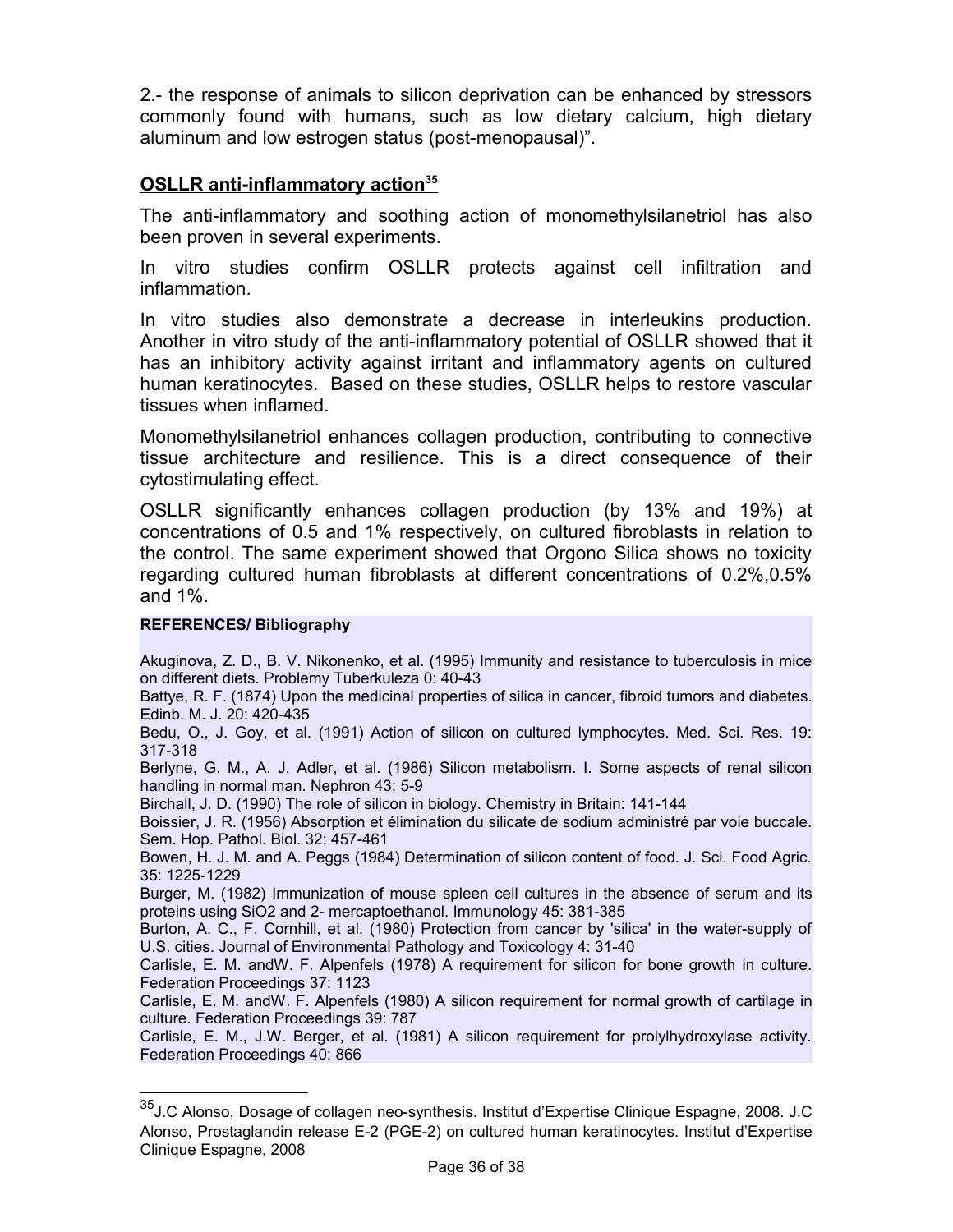Charnot, A. (1953) Influence du silicium et du potassium sur le métabolisme du calcium. Maroc Médical 32: 589-609

Charnot, Y., K. B. Gozan, et al. (1974) Oestro-progestatifs et métabolisme du calcium, du magnésium et du silicium. Annales d'Endocrinologie 35: 329-335

Creac'H, P. and J. Adrain (1990) Le silicium dans la chaîne alimentaire et sa localisation dans l'organisme. Méd. et Nut. 26: 73-90 de Mesquita, R. P. and I. B. Kerr (1975) Local effects of silica on tumor growth inhibition. A histological

study. Archiv für Geschwulstforschung 45: 637-647

Faure, C. (1973) Le silicium, agent méconnu de minéralisation et de prévention de la carie dentaire. Maroc Médical: 572-574

Gueyne, J., N. Duffaut, et al. (1962) Absorption cutanée du salicylate de potassium sous forme de complexe organo-silicique. Thérapie XVII: 549-557 41

Henrotte, J. G., D. Viza, et al. (1988) Le rôle régulateur du silicium dans la division cellulaire. C.R. Acad. Sci. Paris 306: 525-528

Jonhson, R. N. and B. E. Volcani (1978) The uptake of silicic acid by rat liver mitochondria. Biochemical Journal 172: 557

Kerr, I. B. and R. P. de Mesquita (1975) Growth inhibition of sarcoma 180 by silica and talc. Archiv für Geschwulstforschung 45: 255-258

Lassus, A. (1993) Colloidal silicic acid for oral and topical use of aged skin, fragile hair and brittle nails in females. The Journal of International Medical Research 21: 209-215

Leriche, J. (1933) Les régions pauvres en silicium et les phénomenes de cancérisation. Le Progrés Médical: 149-150

Loeper, J., J. Goy-Loeper, et al. (1979) The antiatheromatous action of silicon. Atherosclerosis 33: 397-408

Mehard, C. W. and B. E. Volcani (1976) Silicon-containing granules of rat liver, kidney and spleen mitochondria : electron probes X-ray microanalysis. Cell Tissue Research 174: 315

Nabryski, J. (1938). Contribution a l'étude du traitement des retard de consolidation des fractures par les injections focales silico-potassiques. Montpellier.

Najda, J., J. Gminski, et al. (1992) Silicon metabolism. The interrelations of inorganic silicon (Si) with systemic iron (Fe), zinc (Zn) and copper pools in the rats. Biological Trace Element Research 34: 185-195

Peluso, M. R. and B. O. Schneeman (1994) A food-grade silicon dioxide is hypocholesterolemic in the diet of cholesterol-fed rats. J. Nutr. 124: 853-860

Rude, R. K., K. Wiegand, et al. (1989) Enhancement of skeletal adenylate cyclase activity by silicon. Journal of Bone and Mineral Research 4: S431

Scheffler, L., A. Sartory, et al. (1920) Sur l'emploi du silicate de soude en injections intraveineuses. Effets physiologiques. Effets thérapeutiques. C.R. Acad. Sci. Paris 171: 31-33

Scholl von, O. and K. Letters (1959) Über die Kieselsaüre und ihre physiologishe Wirkung in der Geriatrie. München. Med. Wschr. 101: 8321-8325

Schwartz, K. (1973) A bound form of silicon in glycosaminoglycans and polyuronids. Proceedings of the National Academy of Sciences of U.S.A. 70: 1608-1612

Schroeder H. A. (1966) Municipal Drinking Water and Cardiovascular Death Rates. Jama 195: 125-129 (article intégral)

Schwarz, K. (1977) Silicon, fibre and atherosclerosis. Lancet i: 454-457 (article intégral)

Schwartz, K. and S. C. Chen (1974) A bound form of silicon as a constituent of collagen. Federation Proceedings 33: 704

Schwarz, K., B. A. Ricci, et al. (1977) Inverse relation of silicon in drinking water and atherosclerosis in Finland. Lancet 1: 538-53

#### Nutrition Today,July/August, 1993 pages 13-18 by Dr.Carol D.Seaborn and Dr.Forrest H. Nielsen

- 1. Allain P, Cailleux A, Mauras Y, Renier JC. Etude de l'absorption digestive du Silicium a pris administration unique chez l'homme sous forme de salicylate de methyl silane triol. *Therapie 1983;38:171-4. 42*
- 2. Becker CH, Jinossy AGS. Silicon in the blood vessel wall: a biological entity? *Micron 1979; 10:267-72.*
- 3. Becker C-H, Matthias D, Wossmann H, Schwartz A, Engler E. Investigations on a possible medical importance of silicon. In: Anke M, Baumann W, Briunlich H, Bruckner C, eds. 4. Spurenelement-Symposium. Jena: Friedrich-Schiller-Universitat, 1983;142-8.